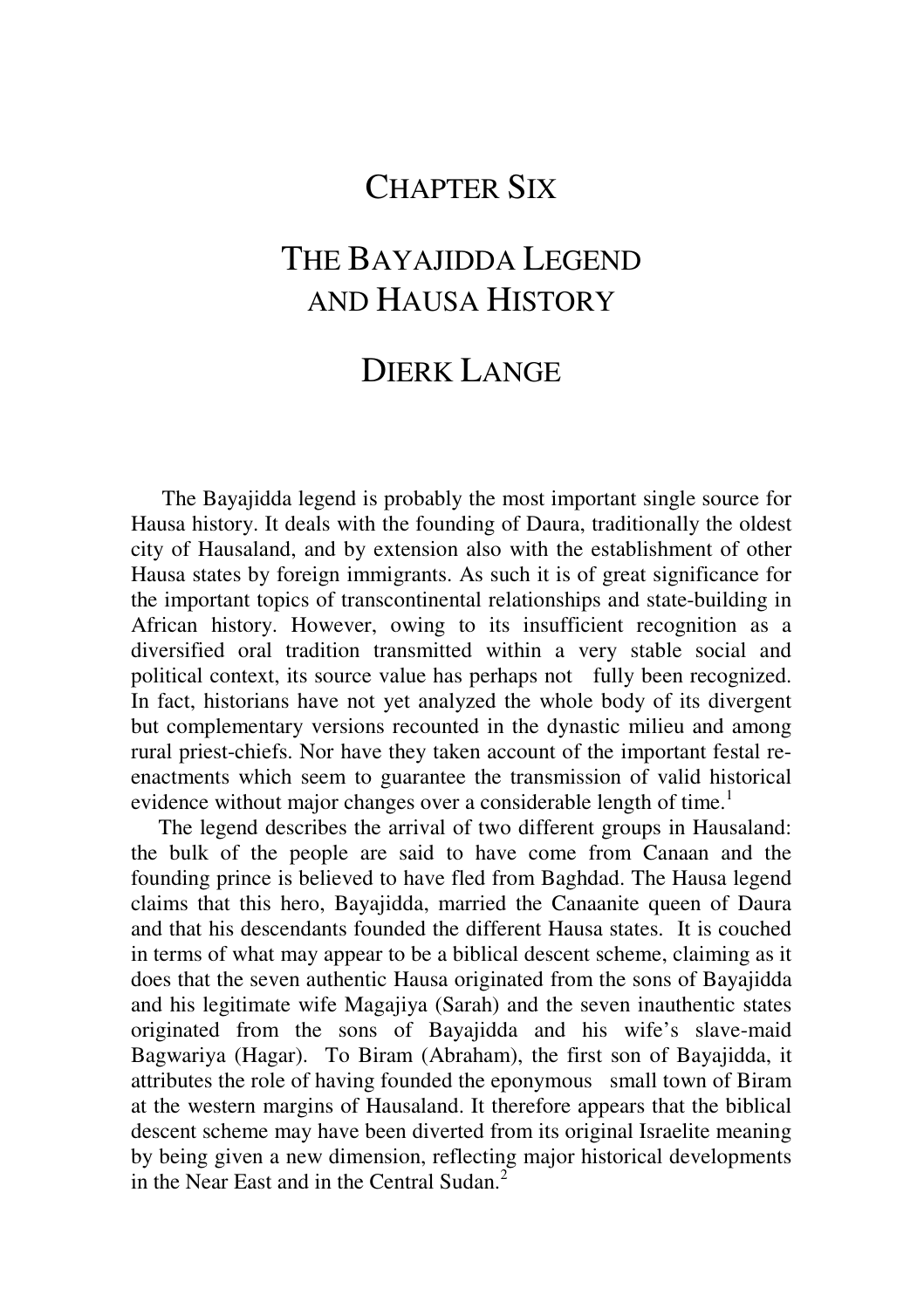# African Zion: **Studies in Black Judaism**

Edited by

# **Edith Bruder and Tudor Parfitt**

# **CAMBRIDGE SCHOLARS** PUBLISHING

This book first published 2012

Cambridge Scholars Publishing

12 Back Chapman Street, Newcastle upon Tyne, NE6 2XX, UK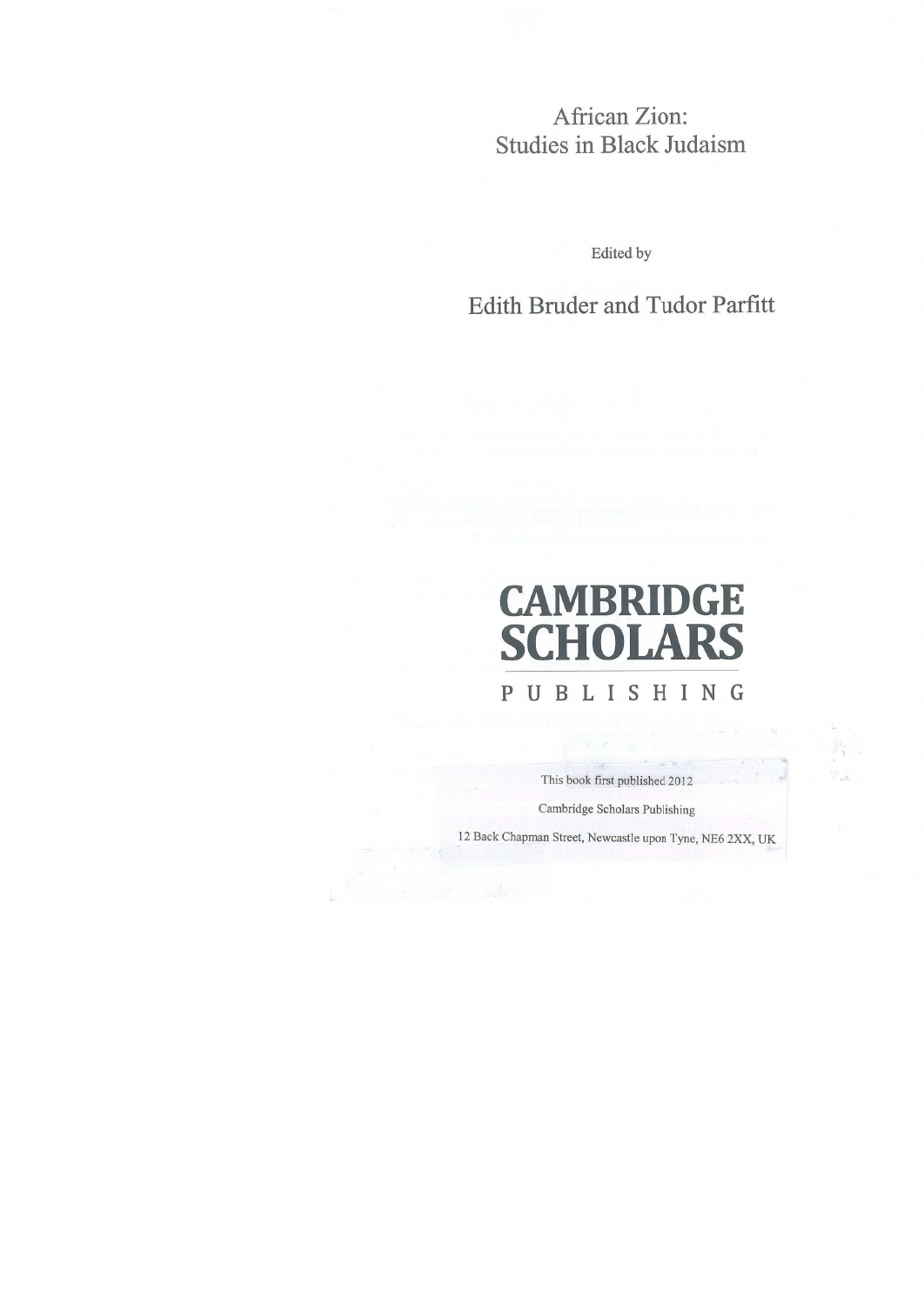Suspecting that oral traditions can easily be altered by manipulations, historians are reluctant to consider seriously the evidence for transcontinental migrations provided by the Bayajidda legend. $3$  They suggest that claims of Near Eastern origins reflect a desire to accredit noble—but fictive origins to the Hausa and they argue that parallels with biblical data result from recent feedback from either Christian or Islamic sources.<sup>4</sup> Ignoring the deep rooted and widespread nature of the legend in the political and festal organization of the city state of Daura and its diversified transmission, they tend to consider the legend merely as an oral account, drawn up for the sole purpose of self-aggrandizement. Such criticism would perhaps have carried more weight if the legend had only been transmitted by word of mouth, in a restricted milieu, and could thus have been easily modified from one generation to the other. But the denial of the legend's value as an historical source ignores its setting within the context of a diversified and socially embedded narrative of origin, involving dynastic and non-dynastic keepers of traditions. Though apparently mainly based on the general critical approach towards oral sources, such scepticism reflects in fact the postcolonial agenda of nationalist historiography stressing local origins, local developments, and local achievements.<sup>5</sup>

The alternative with which we tentatively engage here and which is based on new field research highlights global connections and dynamics. The following analysis is based on the main messages of the legend― Near Eastern origins, secondary state foundation and the early rise of Hausa identity. Moreover, the present attempt at an historical re-evaluation of the Hausa legend is part of a general reconsideration of the role Near Eastern history may have played in Central Sudanic history.<sup>6</sup> It involves four different aspects. First, the idea that the deep insertion of the legend and its messages into the social fabric of the city-state of Daura indicates the transmission of a complex oral-social tradition since the founding period; second, the expectation that the legend reflects real events, when it insists on an important exodus from the ancient Near East in consequence of a major historical upheaval; third, the assertion that the legend functioned from the beginning as a foundation charter for a mixed society comprising foreign conquerors and local people, the Hausa and the Azna; fourth, the possibility that Israelites played a leading role among the ancient Near Eastern state builders in Hausaland.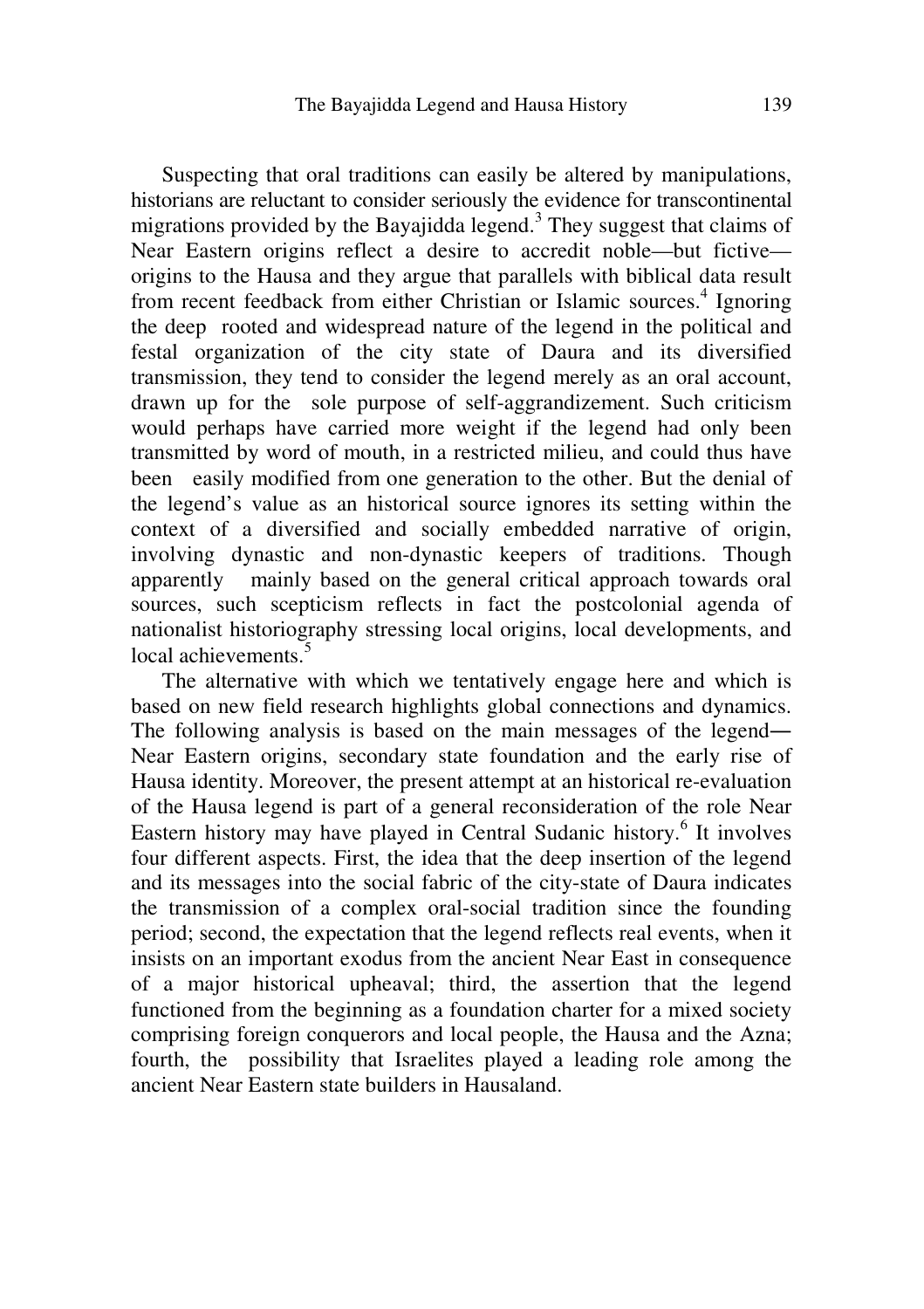#### **Hausa and Azna versions of the Bayajidda legend**

The Bayajidda legend is a tradition of origin which is chiefly kept by people attached to the royal palace in Daura. On account of this royal setting it must be considered principally as a dynastic legend, dealing with the origin of the town and city-state of Daura and by extension the origin of the Seven Hausa (*Hausa bakwai*) and Seven Banza (*Banza bakwai*) states in Central Sudan.<sup>7</sup> Though the main focus of the Bayajidda legend is Daura, traditionists of the Seven Hausa states in Katsina, Gobir, Kano and Zaria mention its details at the beginning of their own state tradition.<sup>8</sup> However, compared with the local dynastic traditions, it is only of marginal importance in these states. On account of the transmission of the legend in the Seven Hausa states―comprising in addition to Daura, Katsina, Gobir, Kano, Zaria also Biram and Rano<sup>9</sup>—and its emphasis on these states, we may call the principal versions Hausa versions of the legend. Of these Hausa versions the palace version is obviously the most valid.<sup>10</sup> By contrast, the Azna versions are transmitted by the Sarakunan Azna (pl. of Sarkin Azna "king of the Azna"), the chiefs of the indigenous Azna people in Hausaland, and they insist on the equally prestigious ascent of the "kings of the Azna".<sup>11</sup> In the Seven Banza states—Zamfara, Kebbi, Nupe, Gwari, Yauri, Yoruba and Kwararrafa (Jukun)<sup>12</sup>—the legend is generally unknown.<sup>13</sup>

The Hausa palace version of the Bayajidda legend refers to two different migrations from the Near East. The first was a movement *en masse* from Canaan and Palestine headed in the beginning by Najib/Nimrod, then by Abdul-Dar and finally by several successive queens. This first migration found its way―via Egypt and North Africa― through the Sahara to the Central Sudan, where under the guidance of Magajiya Daurama the newcomers established the city of Daura.<sup>14</sup> The second migration began with the retreat of half of the army from Baghdad under the leadership of Bayajidda, the son of the king Abdullahi, and its move to Bornu. Having concluded an alliance with the king of Bornu, sealed by marriage to the king's daughter Magira, and having lost his army by ceding it progressively to the king of Bornu, the prince finally had to flee from the country with his wife. After some time, his wife gave birth to their son Biram, who became the eponymous ancestor of the most eastern Hausa state, later called Gabas-ta-Biram, "the east of Biram". Leaving his wife and son behind, the hero continued his flight and finally came with his horse to Daura where he met the old lady Ayana near the well, killed the snake, married the queen, Magajiya, and fathered a son with Bagwariya, the slave-maid of the queen, and later another son with the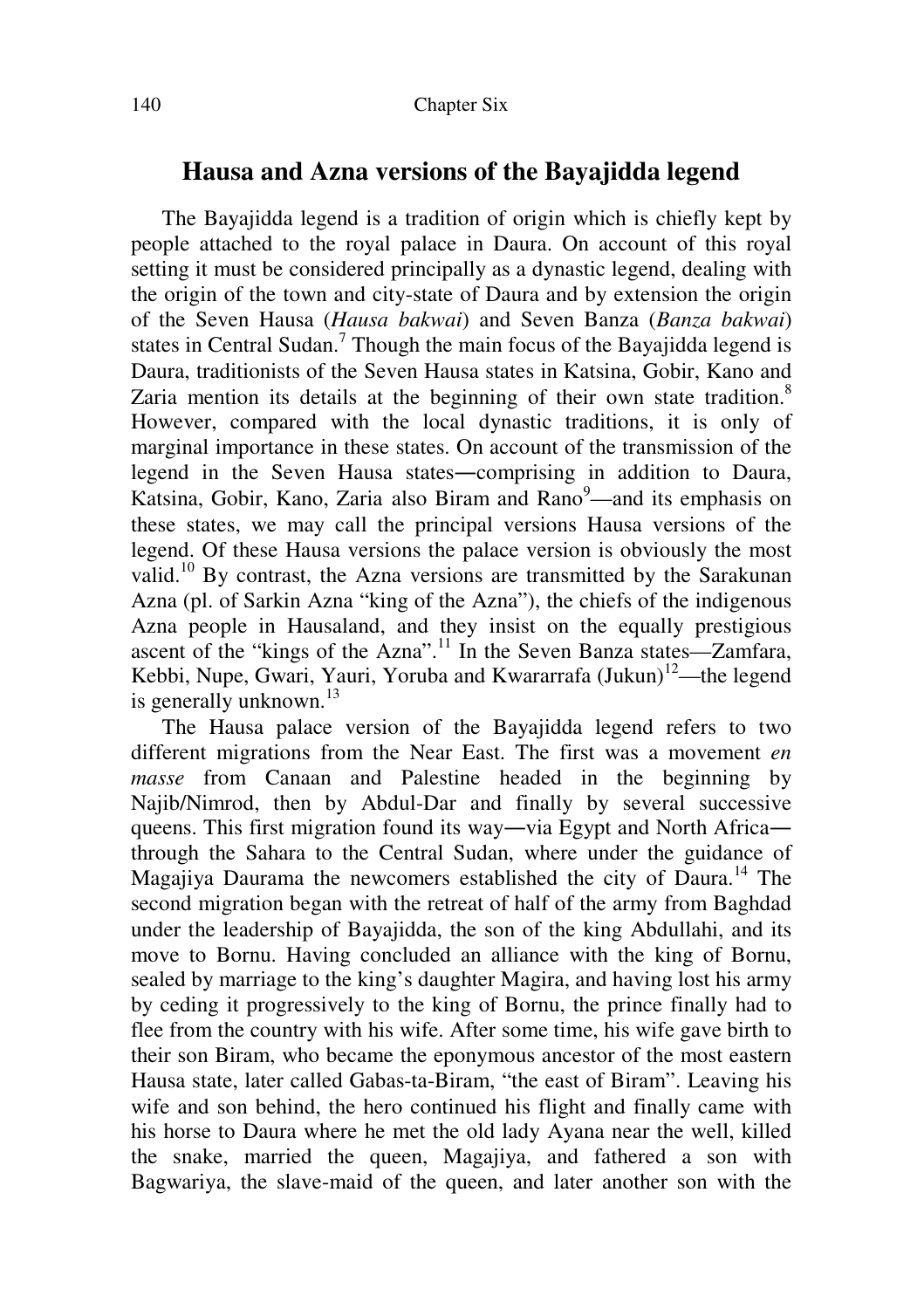queen herself. In due course the son of the slave-maid, Karbagari or Karap-da-Gari, became the father of seven sons, the founders of the Seven Banza or "illegitimate" states, while the son of the queen, Bawo, became the father of six sons making up, together with Biram, the founders of the Seven Hausa or "legitimate" states.<sup>13</sup>

Two supplementary details from Hausa non-palace versions throw new light on the mythological background of the Bayajidda legend. The first concerns the formation of seven heaps after the killing of the snake by the side of the well at Daura. Informants in Gobir and Marafi, including the dethroned descendants of the Hausa kings of Kano, claim that the hero cut the snake into pieces and piled them up in two or seven heaps.<sup>16</sup> In Zamfara it is believed that the hero called Kalkalu killed the snake in Daura and cut it into twelve pieces.<sup>17</sup> These details remind us of the Babylonian myth of creation which is thought to be close to the mythological matrix of the Ugaritic Baal Cycle and the biblical account of creation. Having slain the primordial monster Tiamat, the hero split open its body, different parts of which were used to create the various features of the world.<sup>18</sup> The Babylonian myth of creation was recited, and according to many scholars, re-enacted during the Mesopotamian Akitu or New Year festival.<sup>19</sup> Similarly, the Bayajidda legend is told and re-enacted during the Gani or pre-Islamic New Year festival of Daura.<sup>20</sup> The seven or twelve heaps made from the body of the snake seem to correspond firstly to seven or twelve features of the newly created world and secondly to the seven or twelve tribes of the chosen people. The duplication of the tribes may have resulted from the two halves of the primordial monster (i.e. the creation of heaven and earth) and their subsequent subdivisions.

The second detail concerns the name of the snake slayer. Most versions of the legend indicate that the snake was slain by Bayajidda, alternatively called Abuyazidu. However, the descendants of the former Hausa kings of Kano (today there are Fulani kings) claim that Bawo was the hero who slew the snake and subsequently married Magajiya and fathered with the slave-maid Bagwariya Karbagari, and with Magajiya the progenitors of the Seven Hausa states.<sup>21</sup> One might have thought that this was an error of transmission but similarly the early nineteenth century Fulani scholars Muhammad Bello and 'Abd al-Qādir b. al-Mustafā consider Bawo as the ruler of the Hausa states, who had been appointed by the sultan of Bornu, and the *Kano Chronicle* describes him as the conqueror of Hausaland.<sup>22</sup> Moreover, the hero of the Hausa legend is called Abawa Jidda in Gobir and Katsina versions, a name possibly composed of Bawa/Baal and Ar.  $\text{jidda}(n)$  "much".<sup>23</sup> These elements suggest the possibility that an alternative and very ancient Hausa version of the Bayajidda legend may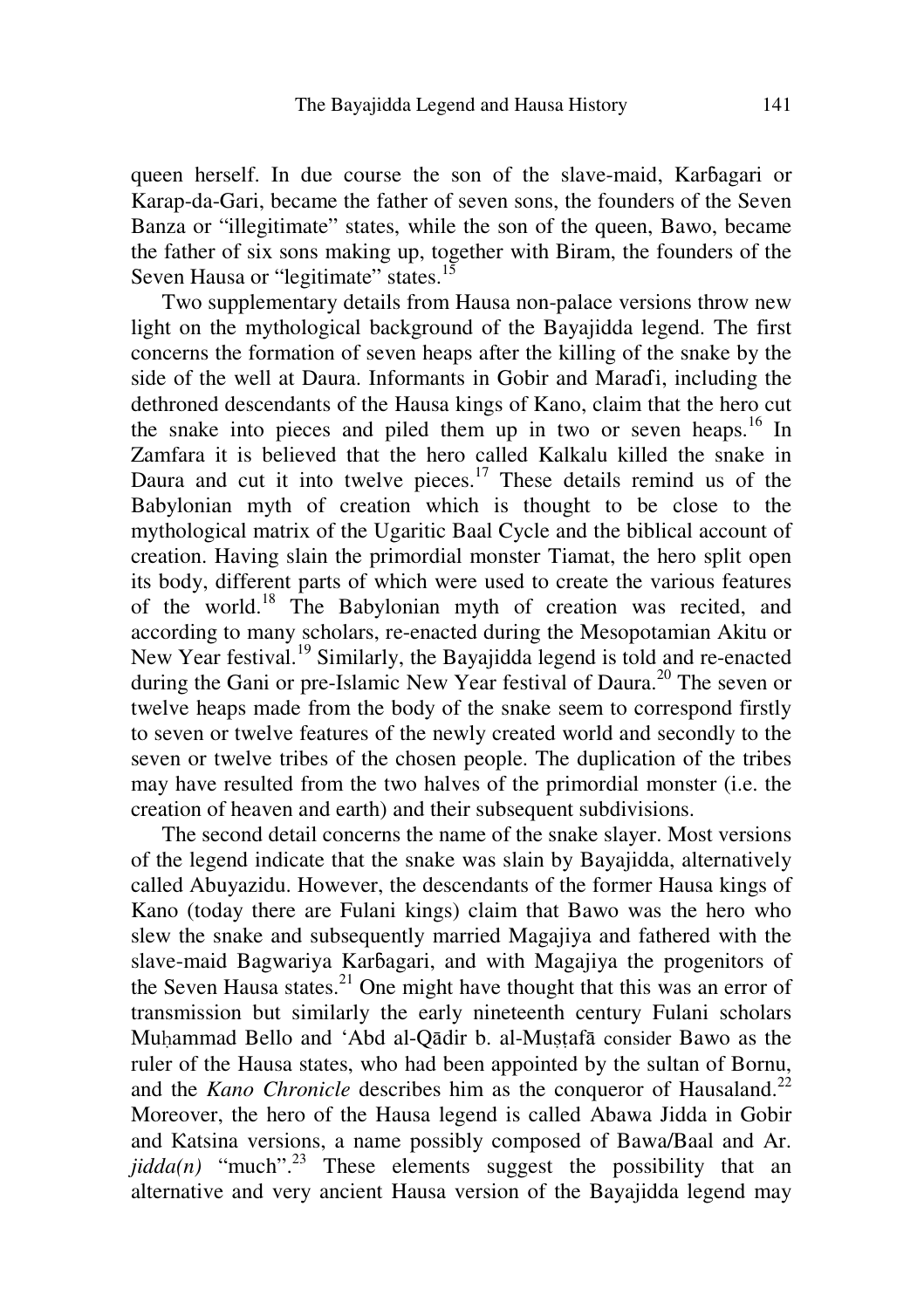have had Bawo as the dragon slayer and as the sole progenitor of the Hausa states without any preceding ancestor and without any duplication of states<sup>24</sup>

The Azna versions of the legend differ from the Hausa versions by attributing to Bagwariya's son Karbagari the function of a Sarkin Azna "king of the Azna", ruling over the Azna population, i.e. the autochthones of Hausaland. Though by extension sometimes also indicated by the palace version of the legend, this detail is particularly claimed by the Sarakunan Azna themselves.<sup>25</sup> It considers Karbagari first and foremost as the ancestor of the indigenous Azna population and ignores the existence of the Seven Banza states.<sup>26</sup> Thus the Bayajidda legend not only distinguishes between two groups of states—the Seven Hausa and the Seven Banza—but also between two layers of society, the foreign Hausa descending from the immigrated queen, Magajiya, and the local Azna or Maguzawa descending from the indigenous slave-maid, Bagwariya. Living mainly in the central town (*birni*) of the city states as subjects of a king (*sarki*), the foreign Hausa constitute what has been called a dynastic society.<sup>27</sup> The local Azna are by contrast mostly farmers organized in clans and living in the countryside. $28^\circ$ 

Another significant detail of the Azna versions concerns the animosity between Bawo and Karbagari, the sons of Magajiya and Bagwariya. While in the dominant Hausa versions this detail is only indicated by the naming of *Kar*b*a-gari* "snatch the town" and *Ba-wo* "give (the town) back", the Azna versions make the antagonism more explicit.<sup>29</sup> According to these versions, Magajiya waited until the two sons were grown up but then she ordered Karbagari, to give his horse to Bawo and she provided Karbagari with a whip so that he might protect his brother during a state ceremony by driving the Azna people away from him. Karbagari obeyed, got up from his seat, began to beat the people with his whip, while Bawo remained seated like a king.<sup>30</sup> Moreover, Magajiya told her son not to allow Karbagari to sit down by his side (and thus to rule with him). When at the end of a festival the latter tried to take his seat, Bawo drew his sword and chased him away. $31$  In order to compensate him for the loss of power, Magajiya gave him the task of controlling the unruly Azna.<sup>32</sup> Apparently this version stresses the antagonism between the invading Hausa represented by Bawo (and his sons) and the autochthonous Karbagarawa or Azna. It insinuates that having been subjected to foreign leadership, the Azna wanted to have an equal share in the right to rule but that this was denied them by force.

Fragmented elements of a tradition closely related to the Bayajidda legend have been noted far beyond the city state of Daura. In the Bori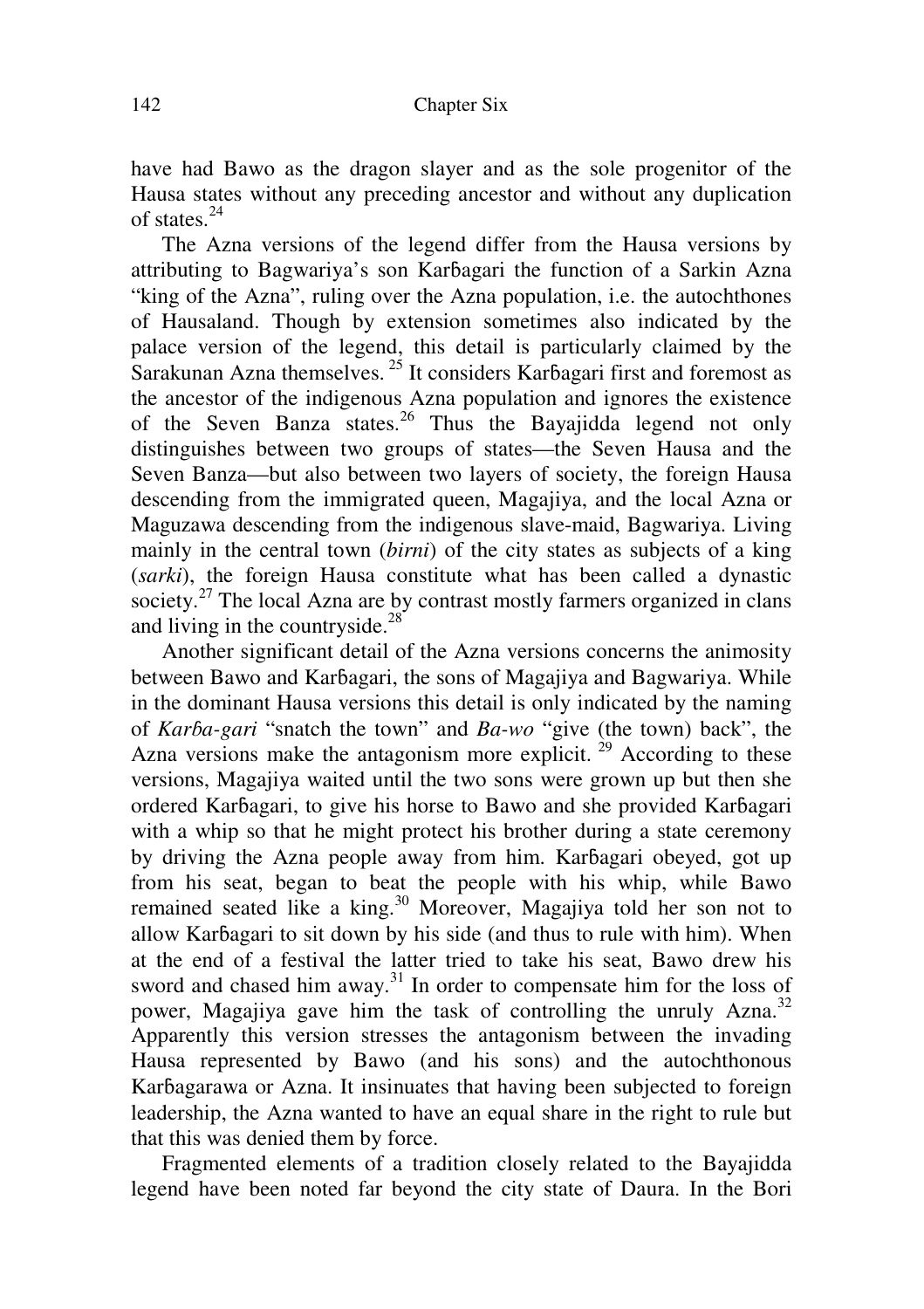pantheon of western Hausaland—where the historical figures of the Bayajidda legend are unknown—Magajiya and Bagwariya/Bagulma and their descendants, the Hausawa and the Gwarawa, occupy similar positions to the corresponding figures in the legend.<sup>33</sup> In the abbreviated form of Gwari, lacking the article *ha-/ba-*,the name Ba-gwariya is used as an autonym by people living south of Hausaland who contrast with the Hausa (of Magajiya) and speak a Benue-Congo language instead of the Afroasiatic language of Hausa. Gulma/Bagulma, the second name of the slave-maid, designates in Songhay-Zarma the southern bank of the River Niger, the northern bank being called Hausa.<sup>34</sup> Here again the people of the south refer to themselves as Gulma-nce, the "people of Gulma/Gurma"  $(i.e.$  Bagwariya).<sup>35</sup> These elements echo the dichotomy of the Bayajidda legend concerning the Hausa states situated in the northern Sudan and the Banza states in the southern and western Central Sudan. Apparently we are faced here with very old classificatory concepts preserved in a rudimentary form by different West African people and suggesting an early process of diffusion.

With respect to origins, the Hausa palace version of the Bayajidda legend clearly states that the mass of the immigrants departed from Canaan and Palestine and that only the dragon-slaying hero himself came from Baghdad. All the local Azna and also some Hausa versions ignore long-distance connections but according to a dynastic version from Katsina a caravan led by Namoudou/Nimrod came from Birnin Kissera near Mecca and its members settled at Daura.<sup>36</sup> According to a Zamfara chronicle, the snake of Daura was killed by Kalkalu, the son of Bawo, who descended from Pharao.<sup>37</sup> Moreover, the people who came with Magajiya and settled in Hausaland are considered in some Hausa versions to have been Larabawa/Arabs.<sup>38</sup> The royal drummers of Daura confirm Near Eastern provenance by the drum beat "Lamarudu Kan'an" or "Lamarudu, son of Kan'an", which is sounded at the king's installation and during festival processions behind the king. $39$  In conformity with the legend this claim refers to Bawo's mother Magajiya whose ancestor was the Mesopotamian king Nimrod, locally known as Najib, and not to Bayajidda. Designating also the dynastic ancestor of the Oyo-Yoruba, Nimrod is a biblical name, which was given to a Mesopotamian ruler of Akkad and Assyria. The name suggests Israelite influence and refers perhaps to the composite figure of the Akkadian rulers of whom Sargon of Akkad (2334-2279) and his nephew Naram-Sin (2254-2218) were the most important.<sup>40</sup> Though the change from a lighter to a darker skin colour was certainly the result of intermarriages, local informants are convinced that the white invaders expelled the black native population.<sup>41</sup> Distinct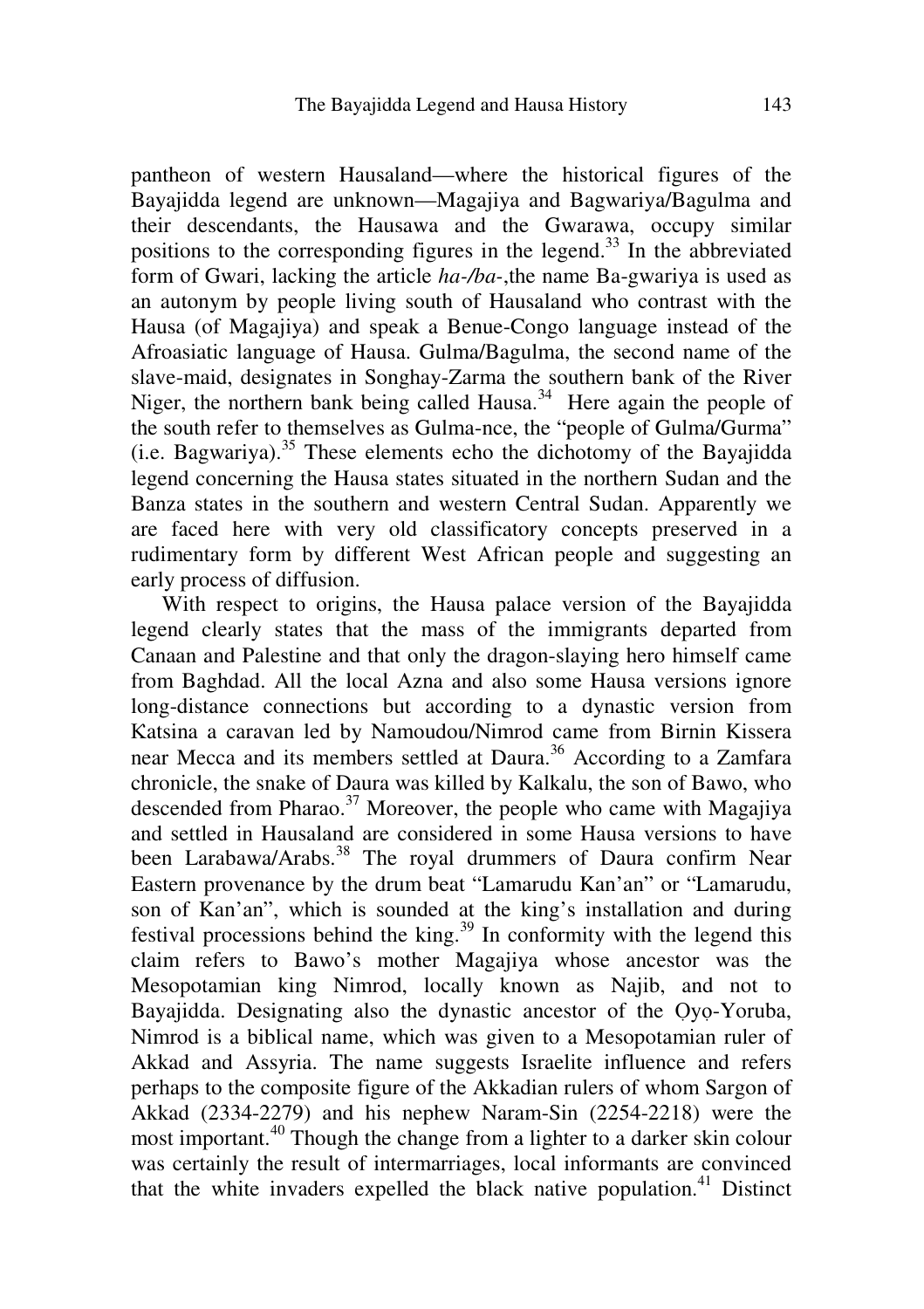geographical and genealogical evidence provided by what may be regarded as the most valid Hausa versions of the legend points apparently to two different ancient Near Eastern origins of the Hausa immigrants, Canaan and Mesopotamia.

#### **The Bayajidda legend as a basically Israelite tradition of origin**

In order to determine the provenance and the age of the Bayajidda legend we first have to examine the available synchronisms. Mentioning the legend *en passant*, the relatively recent chronicles on Hausa history do not provide any details on its main features. The anonymous author of the *Kano Chronicle* obliquely refers to it with respect to a seventeenth-century king; the two early nineteenth-century Fulani scholars Muhammad Bello and 'Abd al-Q1dir write about it as a well-known historical account; and Heinrich Barth in the middle of the nineteenth century begins his historical overview of Hausaland with an abridged and disfigured version of it.<sup>42</sup> None of these authors had any in-depth knowledge of the legend: they wrote in Kano, Sokoto and Katsina and as far as we know they never visited and asked relevant questions in Daura, the only city in Hausaland where the Bayajidda legend is the sole state tradition. Nevertheless, the reflections of the legend in the few extant chronicles of Hausaland clearly show that the Muslim scholars considered the legend as an important and trustworthy source regarding Hausa origins. Subsequently colonial scholar-administrators brought to light more extensive and more authoritative versions of the legend, thus providing the basic outline of the story.<sup>43</sup> Since then, new elements concerning the legend, its different versions and its social context have been discovered, but they have not yet influenced the ongoing debate concerning its historical value.<sup>44</sup>

Searching for an answer to the question of the legend's provenance, we have to consider the similarity between the Hausa legend and the biblical Abraham-Sarah narrative. There are a number of parallels which may not be due to coincidence. In both cases a stranger marries a queen since Sarah in Hebrew means "princess". Both depict an elderly legal wife who gives to her husband a young female slave for procreation, a slave-maid who becomes pregnant before her mistress and who delivers a male child.<sup>45</sup> In both cases, the main ethnic groups of the regional world concerned are classified as descendants either of this female slave and her son, or of the legal wife of the hero and her son―on the one hand the twelve tribes of Israel and the twelve tribes of the Ishmaelites, on the other the Seven Hausa and Seven Banza states.<sup>46</sup> In each tradition performances of a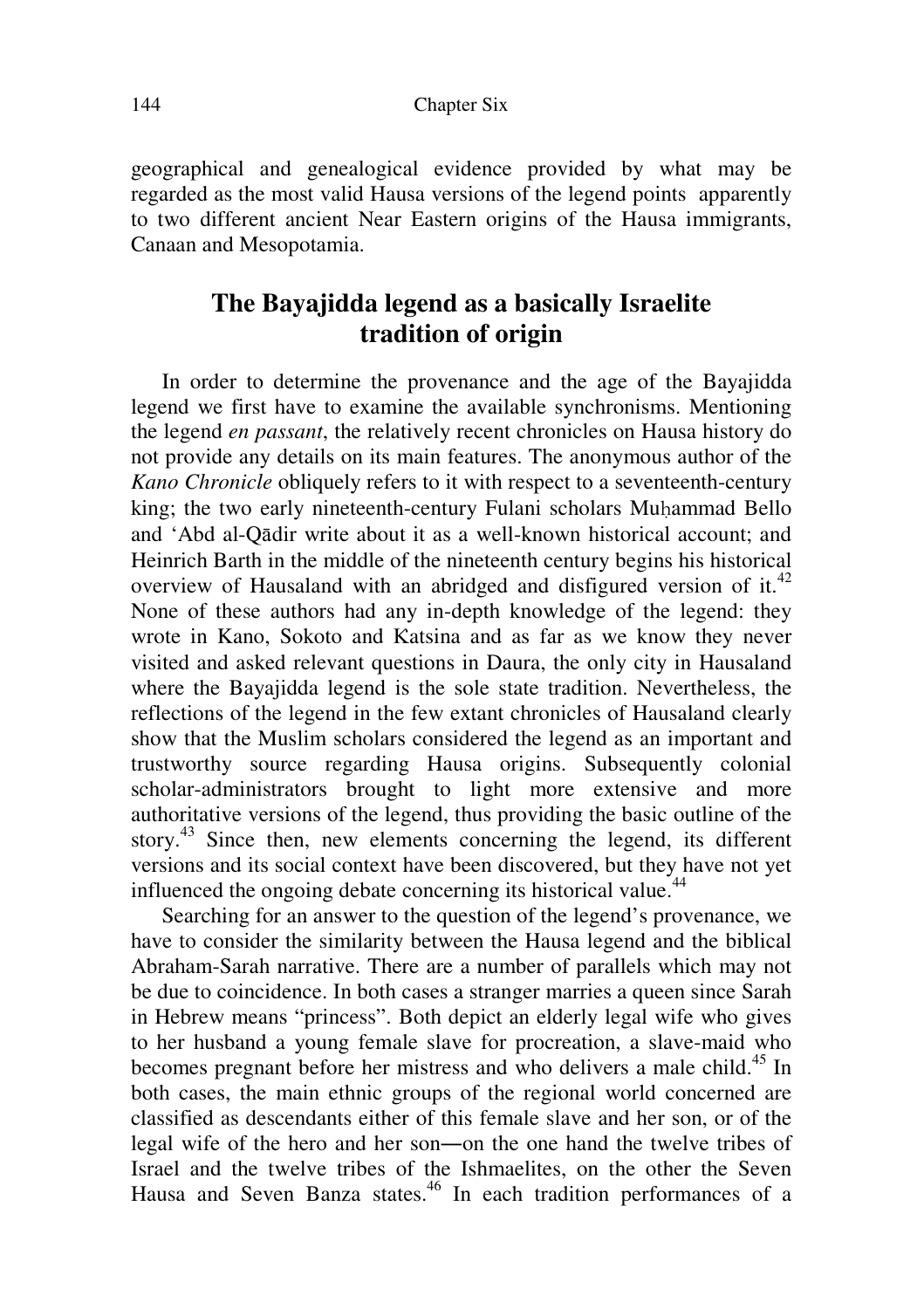sacred drama staged during the main annual festival re-enact the principal features of the legend, though in sub-Saharan Africa they are better preserved than in the Near East. In Daura, we find the killing of the dragon and the marriage of the hero with the queen, in Jerusalem, the blowing of the horn in commemoration of Isaac's prevented sacrifice and in Mecca (where Abraham, Hagar and Ishmael are venerated, not Sarah), the stoning of Satan, the sacrifice of a ram (in replacement of Ishmael) and the running for water (in imitation of Hagar). $^{47}$  In addition to the biblical text and other writings, these different types of re-enactments constitute important mnemotechnical devices to commemorate the Israelite Abraham-Sarah-Hagar narrative and are indicative of the important role played by the legend in these societies as a central state tradition.

The Bayajidda legend's provenance may perhaps be deduced from its apparent connection with the Israelite Abraham-Sarah narrative. In particular it should be noted that the main figures of both legends have many similarities apart from their names: Bayajidda corresponds to Abraham, Magajiya to Sarah and Bagwariya to Hagar and in the second generation Bawo is paralleled by Isaac/Jacob and Karbagari by Ishmael. Descending from the two latter figures, the Hausa properly speaking take the position of the Israelites and the Banza/Azna that of the Ishmaelites.<sup>48</sup> Apart from the superimposed figure of Bayajidda, which has taken the place of Biram/Abraham, we realize that Magajiya corresponds to the priestly title of Sarah and hence to the deity Asherah  $\left(qd\zeta\right)$ ,<sup>49</sup> Ba-gwariya is related to the name *Ha-gar* and the parallel Ba-gulma to g*lmt* "virgin" an Ugaritic designation for the deity Anat and her priestess also used in Hebrew,<sup>50</sup> Bawo is perhaps derived from Baal "lord" as witnessed by the parallel name *Bawu na-turmi* "Bawo on the mortar" in the king list of Gobir,<sup>51</sup> and *Karba-gari* "snatch the town" can on account of the name's parallel position to Ishmael be considered as a characterization in Hausa of the predatory bedouin life-style of Ishmael.<sup>52</sup> The name Hausa itself could conceivably be connected with the Hebrew *ha-lashon* "the language" (Ha. *halshan*) or possibly parallel to Yoruba/Jeroboam in the Oyo-Yoruba tradition—with the name of the last Israelite king Hoshea  $(732-722)$ <sup>53</sup>

In comparing the Bayajidda legend with the Abraham-Sarah narrative we note two major differences: the subordinate position of Biram/ Abraham and the number of seven instead of twelve states/tribes. Realizing that the hero Bayajidda originating from Baghdad became the legend's new heroic figure, we observe that the Israelite figure of Biram/Abraham was relegated to the position of the eldest son of the hero. Anticipating later discussions concerning the history of Israelite-Assyrian relations, we may suspect that the superimposition of the Baghdadi hero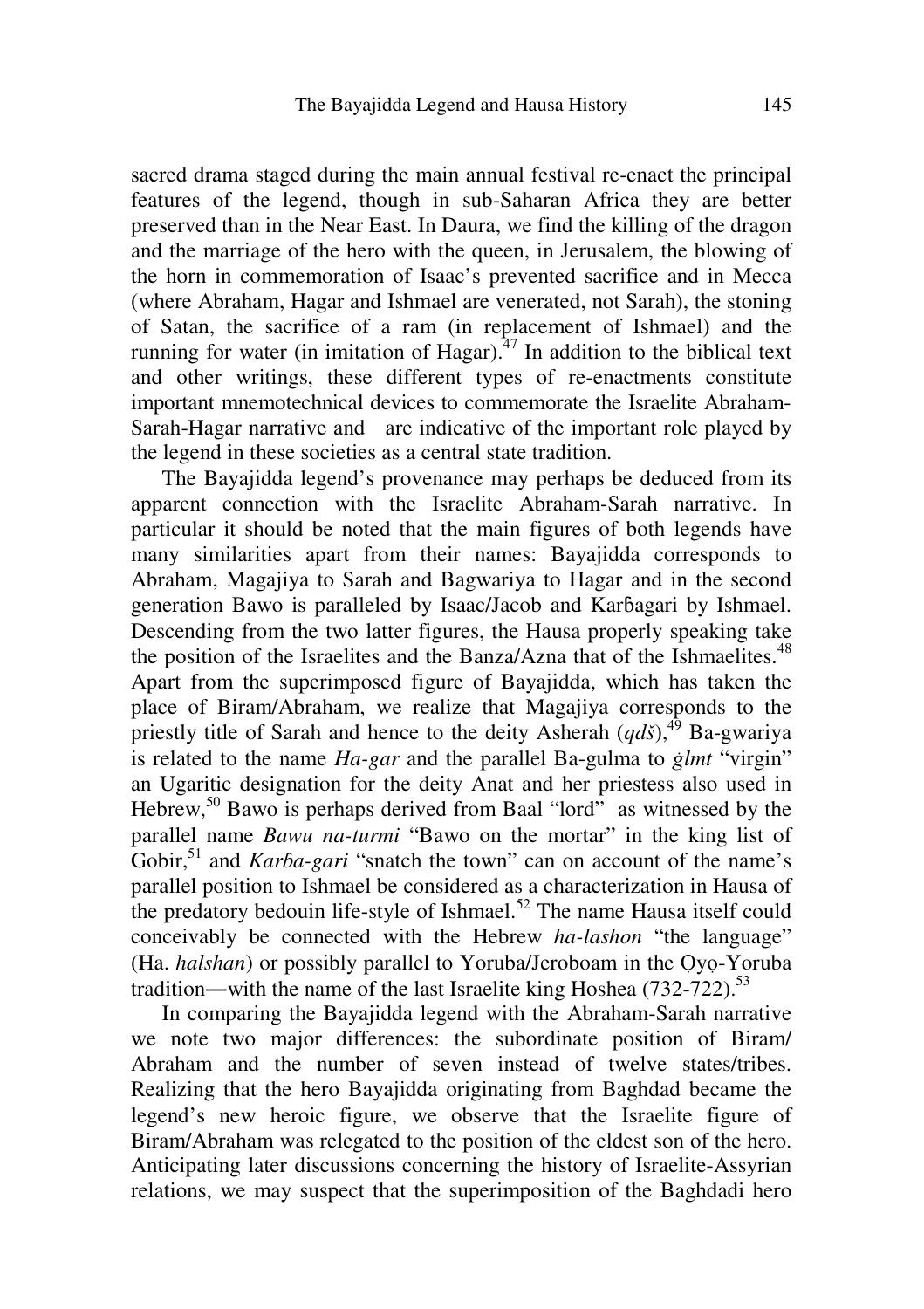on the great Israelite patriarch reflects something like the imposition of Assyrian tradition at the expense of a purely Israelite legend. With respect to the twelve Israelite and twelve Ishmaelite tribes it should be noted that this opposition is only referred to in the Priestly sections of Genesis (Gen 17:19-21). However in the blessing of Jacob, which is in the Jahwist section, his twelve sons—the ancestors of the twelve tribes of Israel—are specifically mentioned (Gen  $49:3-27$ ).<sup>54</sup> Also attested by the Yoruba, the number of seven tribes may therefore derive from a different Israelite tribal tradition than that recorded by the biblical authors.<sup>55</sup>

On account of these loose parallels and the explicable differences, one is inevitably tempted to speculate. Is it possible that the Hausa legend is derived from a particular form of the Israelite descent scheme, diverging from the orthodox form because of biblically unattested Assyrian influences? Since feedback inputs must be excluded in view of these dissimilarities, the carriers of this state tradition appear to have been Israelites and other immigrants submitted for some time to Assyrian domination.

#### **Preservation of historical memory: festal re-enactments of legendary events couched in myth**

In Daura the authenticity of the transmission of the Bayajidda legend from generation to generation is guaranteed by its re-enactment during the great annual festivals. Only well-versed informants from Daura know that the processions and other features of the three great Islamic festivals  $-\text{sallar Gani}$ , *karamar salla* (*'*  $\bar{\text{id}}$  al-fitr) and *babbar salla* (*'*  $\bar{\text{id}}$  al-kab $\bar{\text{tr}}$ ) ―are based on pre-Islamic foundations. Each of the festivals, but more particularly the Gani festival (which was previously a New Year festival and which is now equal to the Islamic *mawlūd al-nabī*), consists in the commemoration of the key-episodes of the legend, of which the main actors are quite aware. If, as suggested here, the legend is a desacralized myth, then its re-enactments were once rites of a sacred drama which would have been celebrated without major modifications for a long period of time.<sup>56</sup>

In view of the Bayajidda legend's re-enactment as a cultic drama the main office holders of the Daura city state assume the roles of their legendary ancestors. Thus, Bayajidda is played by the king, Magajiya by the official queen mother bearing the name of her ancestral patroness as her title, Bagwariya by the second most important female title holder, Iya, and Karbagari by Magajin Bayamadi, the senior official magician and the main title holder of the Maguzawa or Azna of Daura.<sup>57</sup> First and foremost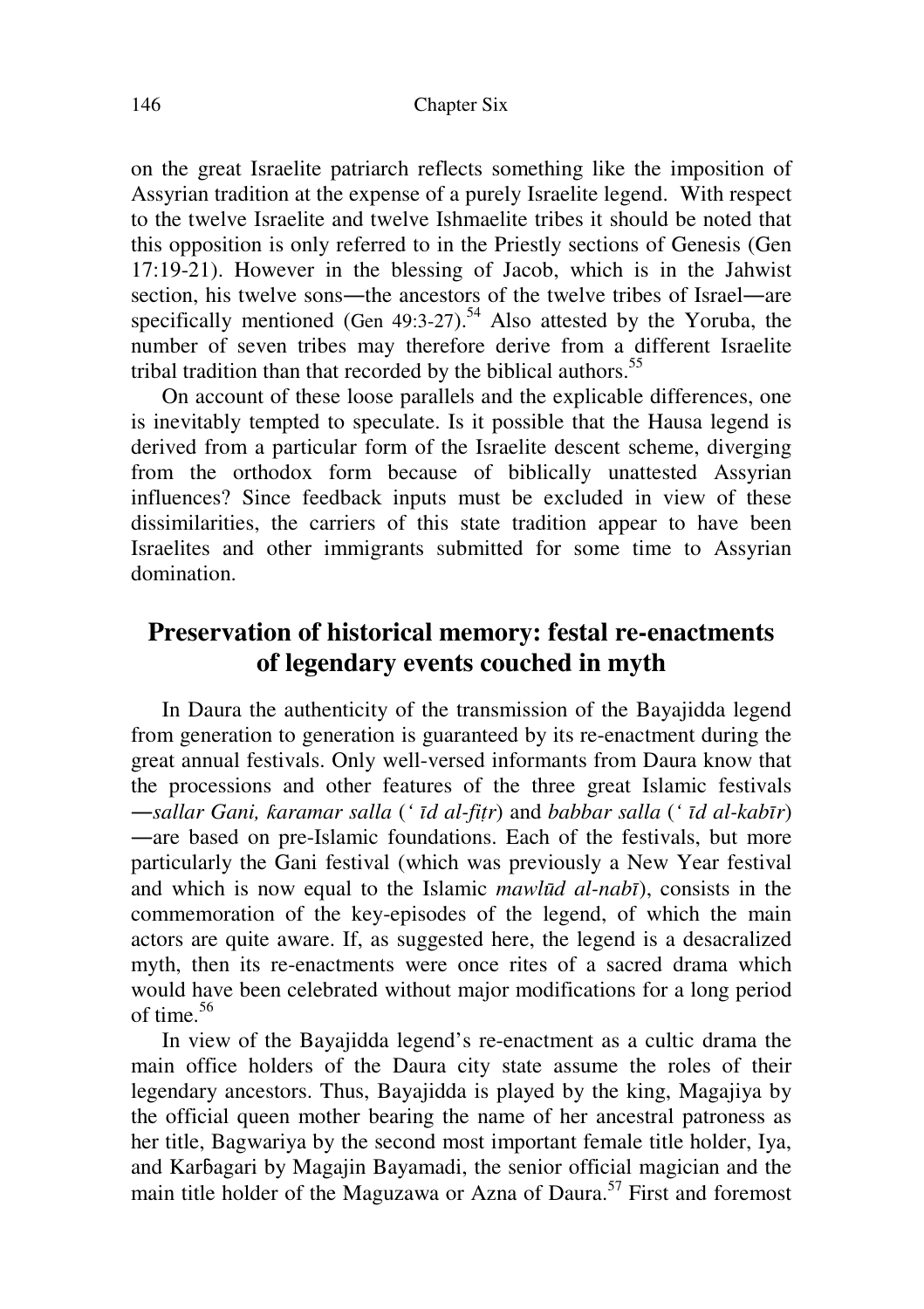such close correspondence between the legend and the most important office holders of Daura guarantees the faithful transmission of the main features of the legend for a *longue durée*. Moreover, it seems to indicate that both the legend and the state organization were introduced to Hausaland at the same period.



Map 1: Main stations of the Gani festival in Daura

Four episodes of the legend are re-enacted: the killing of the snake, the public rejoicing following the killing of the snake, the rewards for Galadima and Kaura as a result of their ascertainment of the death of the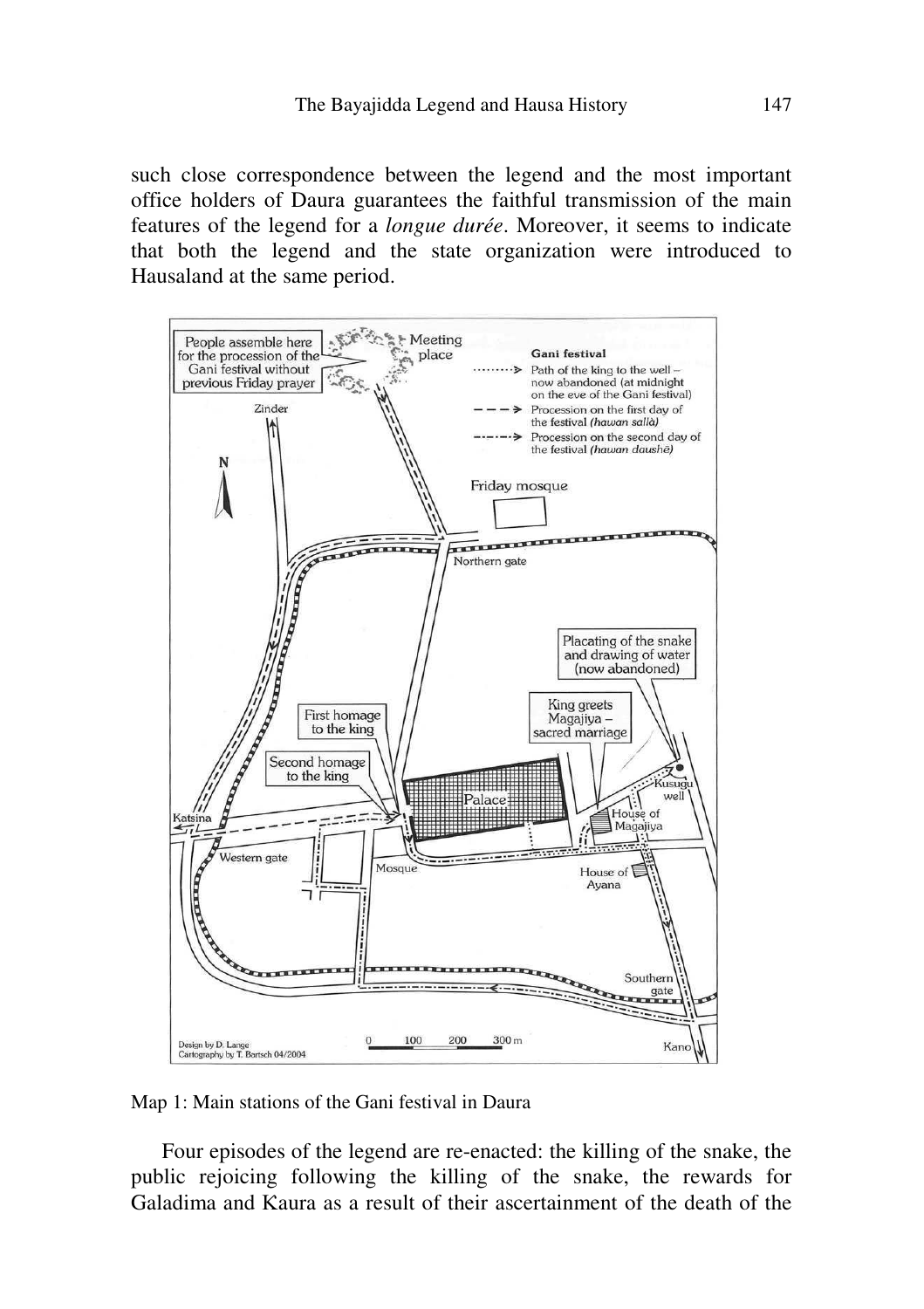snake and the sacred marriage between the hero and Magajiya. The different elements of the cultic drama are detailed elsewhere.<sup>58</sup> Their significance for the topic of this paper is that, apart from new Islamic overtones, the procession, which leads around the town and finally reenacts the hero's entrance into the palace, has only one purpose: *murna kashe sarki* "rejoicing over the killing of (the snake) Sarki (king)". It was the killing of the primordial snake which gave the hero the power to rule and which to this day bestows on the king, his present-day embodiment, the legitimacy to reign over the city-state of Daura.<sup>59</sup> Furthermore, going back to the pre-legendary time of cultic drama, the greeting of the Magajiya was equivalent to a sacred marriage, celebrating the union between the priestly queen and the sacred king―as the incarnation of the heroic dragon-slayer―and resulting in the renewal of the latter's deification. $\overline{60}$ 

During the procession the historically most significant musical performance is the beating of two drums carried by a camel behind the king with special beats for "Lamarudu, Kan'an" in order to recall the ancestry of Bawo through his mother. The same drums are also beaten on the ground to announce the k*aramar salla* (the feast of breaking the fast) at the end of Ramadan. They are beaten twelve times with the "Lamarudu f*an* Kan'an" beat in remembrance of the queen's―and hence the king's ―origin at the inthronization ceremony where the king receives his turban $61$ 

Little is known about the participation of the Maguzawa/Azna at the Gani festival. In the main procession they are represented by the "hunters" (*mahalba*) who walk on foot before their leader "chief of the archers" (*Sarkin Baka*) who rides on a horse. The people of Sarkin Baka are not far in front of the king, being separated from him only by the players of the *kakaki* trumpets, the spare horses led by grooms, the runners (*zagage*) and the female *dakama* singers.<sup>62</sup> During the greeting of the Magajiya, the runners stay in the entrance porch, while the people of Sarkin Baka remain outside of the house just in front of it. $63$  Although the whereabouts of Magajin Bayamadi, the descendant of Karbagari, and his people are unknown, it may be supposed that as an usher to the king he is likewise stationed not far from Magajiya's house but certainly not in it.<sup>64</sup> Some of the Maguzawa therefore stay close to Magajiya's house without being allowed to come near during the main scene of a cultic drama involving the king and the queen, which commemorates the marriage between the  $dragon-slaver$  and the queen of Daura.<sup>65</sup> Since elsewhere the festive procession includes two visits, one to the Magajiya (or Sarauniya) and the other to the Inna/Iya, the putative sister and wife of the king, and since the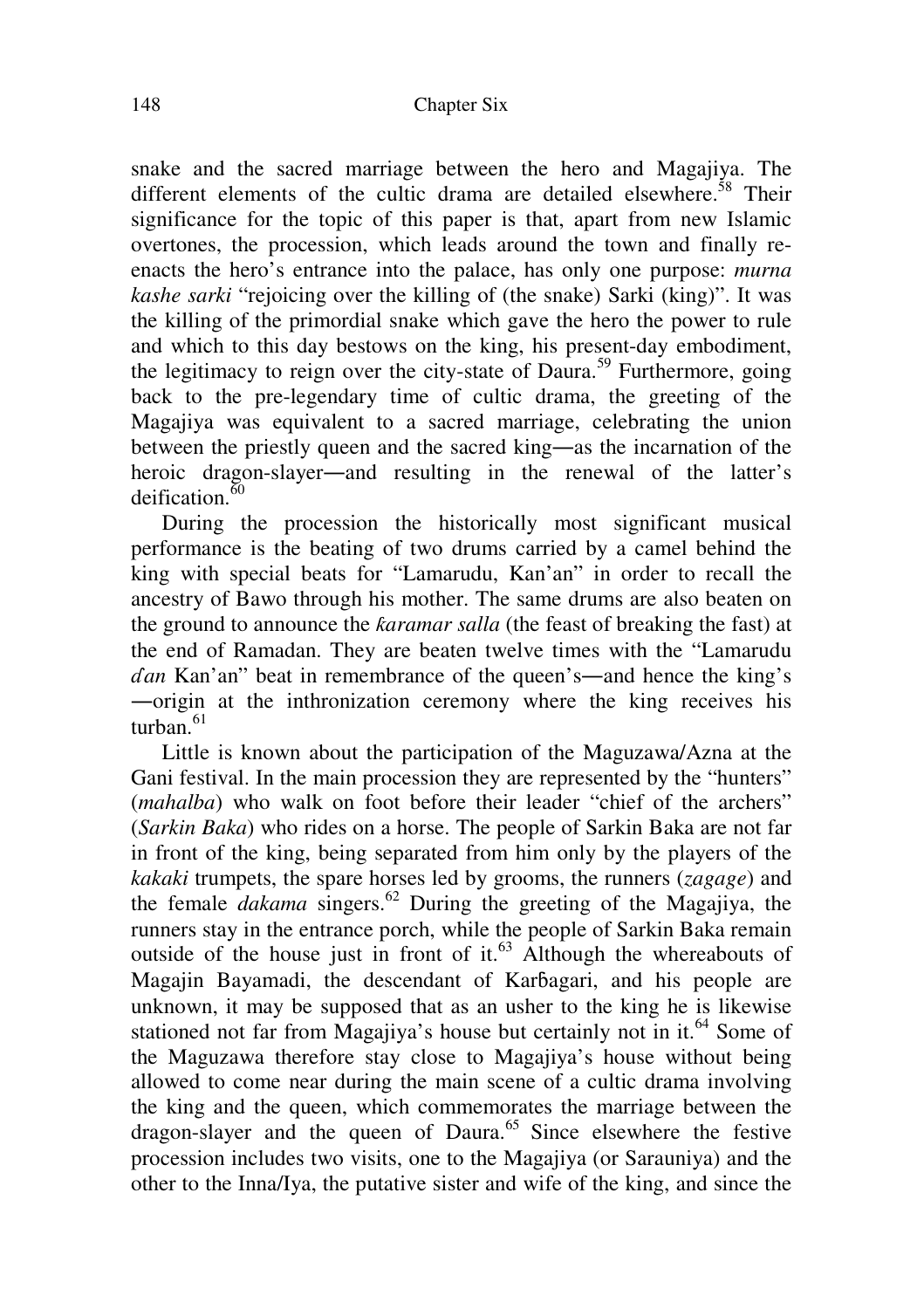Inna was mainly the priestess of the black or local spirits it may be suggested that the Maguzawa/Azna were more particularly attached to her.<sup>66</sup> Although in Daura there was an Inna/Iya in earlier times, the main re-enactment of the difference between the Hausa and the Azna took place in front of Magajiya's—not of Inna's—house.<sup>67</sup>

There are good reasons to believe that in former times not only the king of Daura but all the seven Hausa kings visited the Magajiya and were present at the ritual of deification.<sup>68</sup> The image of the Seven Hausa could then easily have been derived from the scene of the seven kings entering the house of the Magajiya.<sup>69</sup> Hence it would appear that the earlier sacred marriage rite between the king and the chief priestess was the decisive scene which gave rise to the concept of the Seven Hausa: while the kings of the seven Hausa states on account of their geographical, cultural and linguistic closeness attended the annual celebration at Daura, the kings of the seven Banza states did not, but in former times they possibly greeted the Inna/Iya—together with the king—as the representative of Bagwariya.<sup>70</sup> In any case, only the seven Hausa kings were allowed to come close to the sacred marriage rite assuring the deification of the king, restoring fertility and guaranteeing the preservation of the cosmic equilibrium.<sup>71</sup> This association with Magajiya reinforced their Hausaness.<sup>72</sup>

During the same procession another easily overlooked act consists of the change of leadership of the cortege: while Kaura leads the people from the palace to the house of the Magajiya, Galadima takes over after the greeting ceremony.<sup>73</sup> This shift of pre-eminence from the commander-inchief of the army to the Waziri is somehow linked to the legend: Kaura was the one who first ascertained that the snake was dead, while Galadima was not brave enough to come close to the well.<sup>74</sup> During the prelegendary period more elaborate associated rituals may have given dramatic expression to the cultic power held by the two groups, the Hausa and the Azna in succession, during the New Year festival. The change apparently consisted in a temporary shift of power―like in Ife, but in reverse order―from the supporters of the dying and rising god (Hausa) to the supporters of the primordial deity  $(Azna)$ .<sup>75</sup>

Other time-honoured memories are attached to special buildings. Among the latter is the *zauren gani* "hall of the Gani" in the palace where the kings of the Seven Hausa are said to have met during the Gani festival (now *mawlūd*). A staircase to the roof of the palace with a window allowing the great hall to be seen from behind is attributed to Magajiya for the purpose of supervising the council of state. The well behind the palace is known to have been the place where Bayajidda killed the snake. The beating of the *dajinjin* drums early every Friday morning is claimed to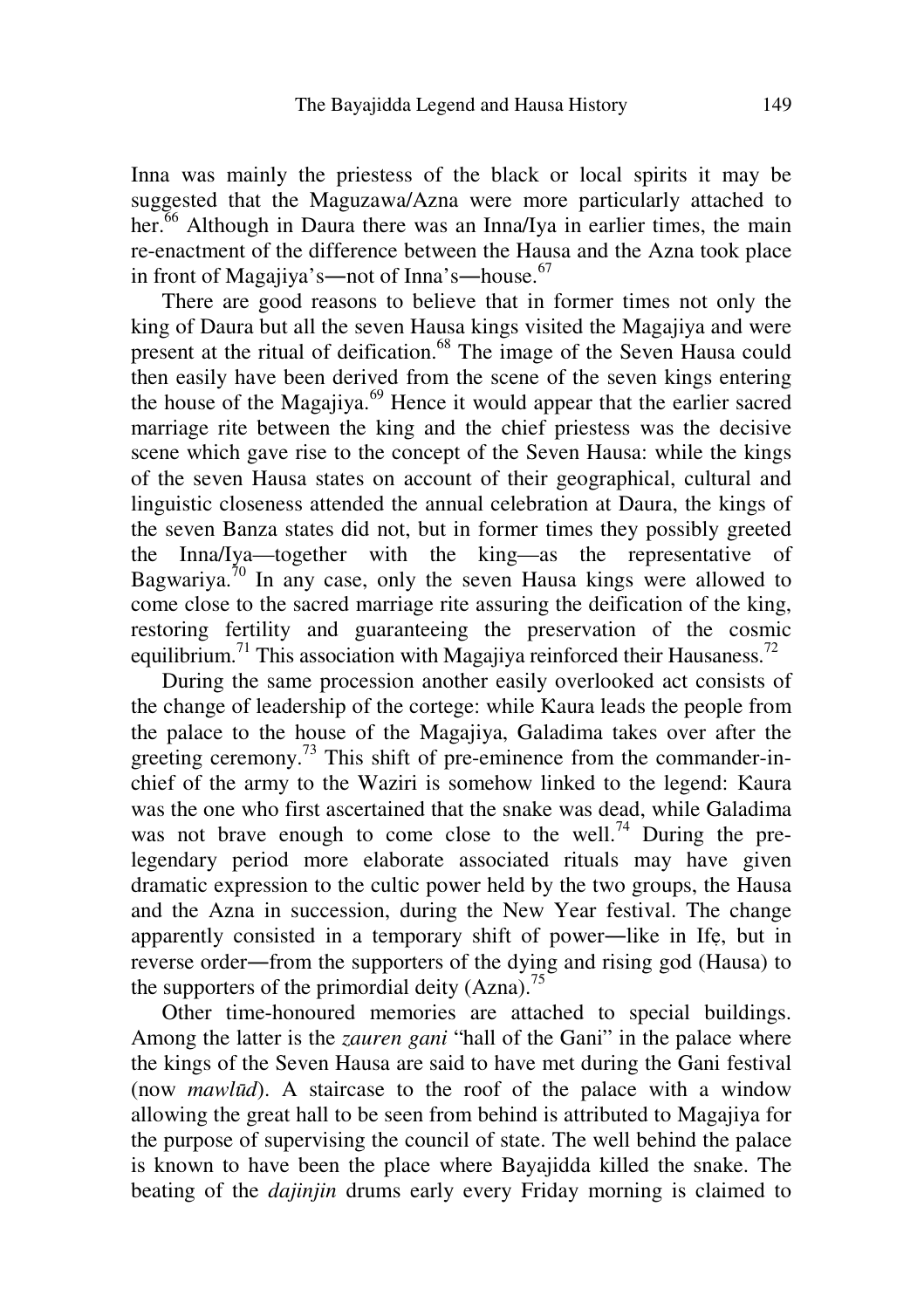recall the time when Magajiya and her people went to the well to fetch water, while on the remaining days of the week the people had to suffer from lack of water.<sup>76</sup>

From a historical perspective it is clear that the two different sections of society, the Hausa invaders and the local Azna, lived for a long time side by side in the new state. Apparently the state institutions introduced by the Hausa―and a few foreign Maguzawa/Azna—were so designed that the disparities between the local inhabitants and the foreign conquerors were progressively overcome. Although the integration of the two different populations was thus fostered, there was no complete assimilation due to the bicephalic nature of the power structure and its on-going re-enforcement by the sacred drama.

 Most likely the basic dualism of the power structure was an in-built characteristic of the type of ancient Near Eastern state with which the invaders were familiar and thus did not result from the submission of the local Azna population to the Hausa invaders. As such it could have been related to a mythological and cultic complex such as the Baal tradition reflected in the Ugaritic Baal cycle.<sup>77</sup> An historical dimension was added to this by Israelite refugees in form of the Abraham-Sarah narrative, which in Hausaland appears to survive in the disguise of the Bavaiidda legend.<sup>78</sup> Obviously the re-enactment of such a combined oral and social tradition could ensure the transmission of valid historical information over a considerable length of time.

#### **Historicizing the legend: migrations after the fall of the Assyrian Empire**

If historians of the Hausa states see in the Bayajidda legend a reflection of actual historical events, they have done so up to now under the premise of the medieval paradigm. Considering only events of Islamic history, they tend to relate the flight of Bayajidda to the Central Sudan to the defeat of the North African Kharijid rebel, Abū Yazīd b. Kaydād, in the tenth century, whose people are supposed to have withdrawn to the region of Lake Chad after his death in 947 CE.<sup>79</sup> According to other theories, the legend reflects connections with the Abbasid Caliph al-Mustakfi b. Muktafī (944-946) or with the eleventh century Arabic hero Abū Zayd al-Hi1ālī.<sup>80</sup> However, these identifications are unacceptable for several reasons. They only concentrate on the name and the figure of Bayajidda also called Abuyazidu as we have seen—but neglect earlier movements of people emigrating *en masse* from Canaan, first supposedly under the leadership of Najib/Nimrod and later under that of successive queen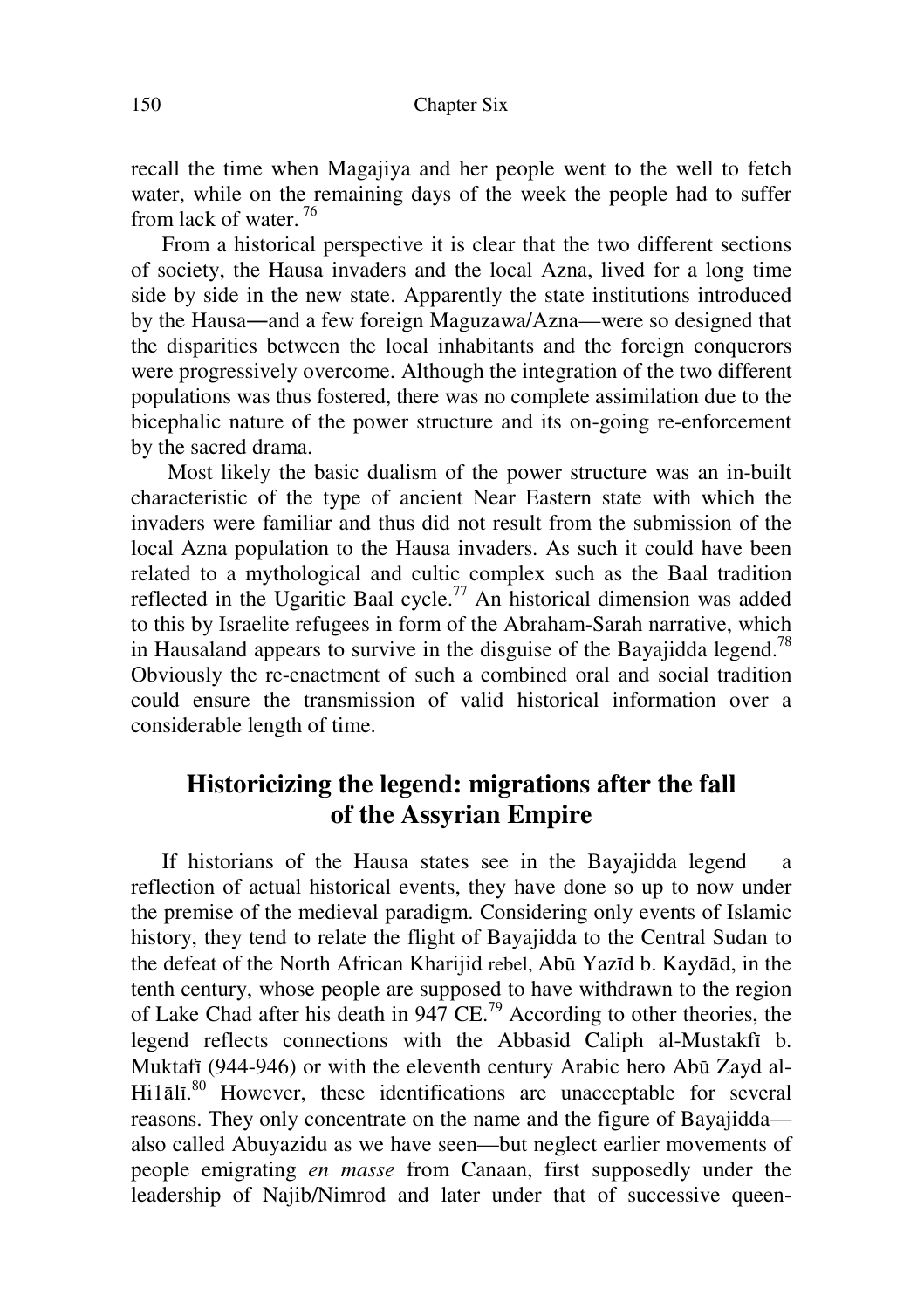mothers.<sup>81</sup> Moreover, by assuming a foundation of the city-state of Daura during the Islamic period by refugees from North Africa, they disregard the features of sacred kingship apparent from the legend. Neglecting these aspects and more particularly the re-enactments of the hero's victory over the dragon by the king and his sacred marriage with the queen-mother, they ignore important evidence for the connection between the legend and actual state-building some time during the pre-Islamic and even pre-Christian period.

With respect to sub-Saharan Africa in ancient times, the most important events of Near Eastern history were the rise of the Neo-Assyrian Empire and its expansion to the Mediterranean coast towards the middle of the ninth century. Subsequent to the incorporation of the cities and kingdoms of Syria-Palestine into the western provinces of Assyria by Tiglath-pileser III (744-727), the ethnic composition of these countries was considerably altered by the application of the policy of mass deportations. In order to punish rebellions, liquidate rival powers and provide craftsmen and unskilled labourers to desolate regions, the Assyrians shifted communities of deportees over long distances. Involving the displacement of several hundred thousands of people from one end of the empire to the other, deportations were an important characteristic of Assyrian history. Thus, Babylonians, Elamites, Kassites, Amurrites and Urartians were deported to the west and Aramaeans, Phoenicians and Israelites to the east. Contrary to the impression conveyed by some biblical sources with respect to the Babylonian deportations (2 Kgs 24:15- 16; Ps 137:1), these uprooted people, comprising whole communities, were well treated and the preservation of their national identities was encouraged. Firmly integrated into the Assyrian state but confronted by the antagonism of the local people, whose land they occupied, the deportees and their descendants developed certain ties of loyalty towards their Assyrian overlords. $82$ 

The fall of Assyria was mainly a result of the growing opposition of Chaldean tribes of Babylonia to Assyrian rule. By 620 BC the movement of resistance had become so strong that Assyria had to devote all its available forces to cope with the situation in its economically most important province, southern Mesopotamia. Finally, the alliance between Babylonia and Media brought the deathblow for Assyria: Nineveh, the capital of the empire, was conquered and the last metropolitan Assyrian king, Sin-shar-ishkun, was killed in 612 BC. However, remnants of the Assyrian army retreated to the west towards Harran where Assur-uballit II (612-609) was proclaimed as the very last Assyrian king. For three years he fought together with his Egyptian allies, who had meanwhile occupied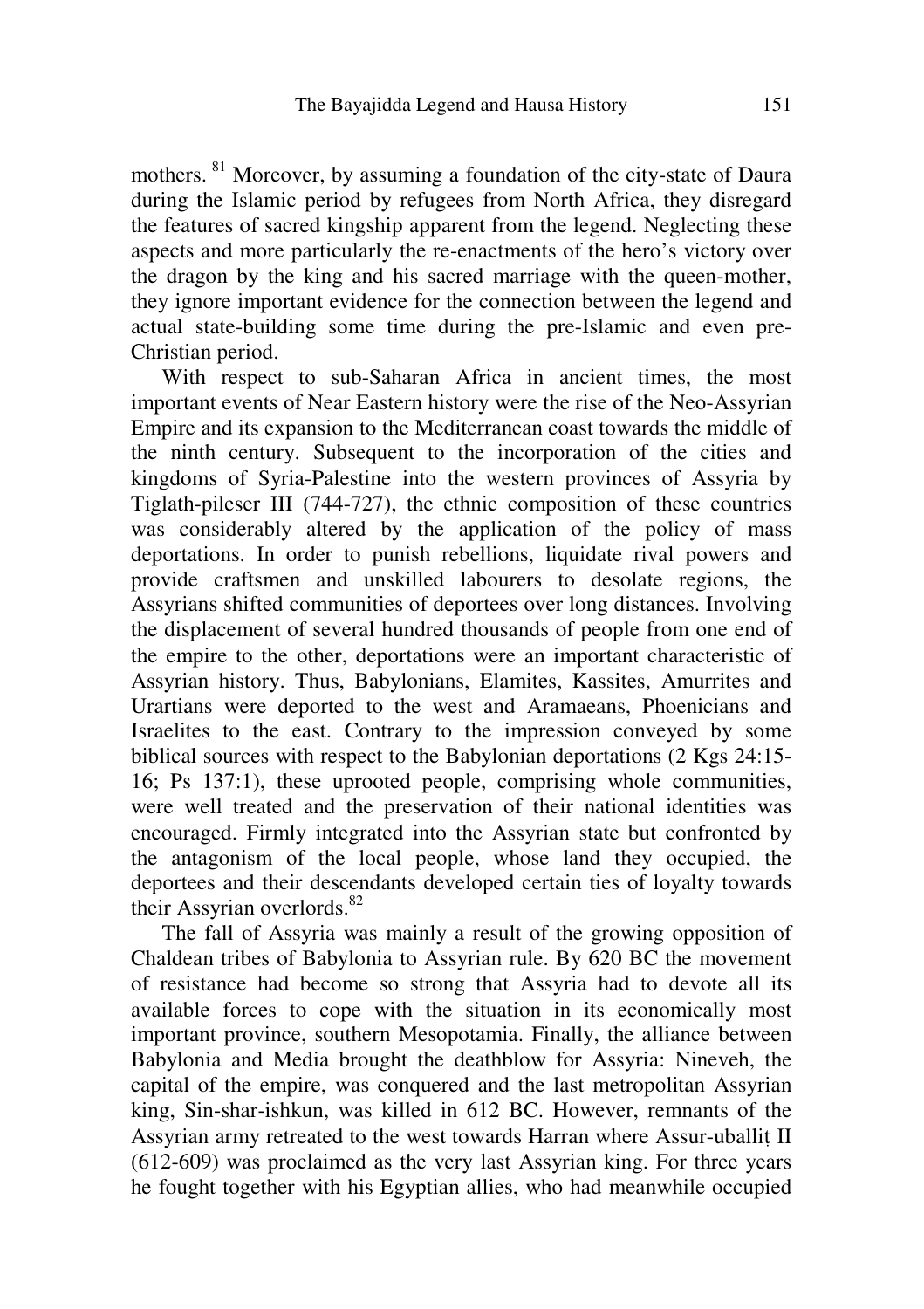the western provinces of Assyria, against the advancing Babylonian troops under Nabopolassar (626-605). Apparently the Assyrian forces were progressively weakened and after 609 the king and his army were no longer mentioned in the Babylonian Chronicle. When in 605 the Egyptian army was beaten by Babylonia in crushing defeats in the battles of Carchemish and Hamath between Harran and the Mediterranean Sea, the Assyrians had already disappeared from the historical records.<sup>83</sup>

Contemporary evidence of migrations to sub-Saharan Africa is rare and unsatisfactory. The biblical Book of Kings mentions predatory attacks by Chaldean (Babylonian) and Aramaean raiders on Juda at that time which might have been part of the general unrest among the deportee and local communities following the Assyrian collapse (2 Kgs 24:2-3). Indeed, subsequently to the Assyrian and Egyptian defeat and the ensuing disruption of public order, conflicts between locals and deportee communities over issues of land ownership and the desire to take vengeance against the Assyrian oppressors and their allies may have resulted in Syria-Palestine in migratory movements. <sup>84</sup> Since the advance of Babylonian troops prevented the deportees from retreating to their ancestral countries of origin in the east, Egypt as an ally of Assyria certainly offered the most promising prospects of escape.<sup>85</sup> Though the Egyptian sources are silent on all events concerning Assyria, even with respect to the earlier occupation by Assyrian troops, on the basis of Arabic and Central Sudanic evidence it may be supposed that large numbers of refugees crossed the country of their ally and headed for sub-Saharan African and especially the region of Lake Chad.<sup>86</sup>

The onomastic data transmitted by Central Sudanic king lists provide precious evidence of the connection between the fall of the Assyrian Empire and the departure of the state builders from the ancient Near East. In the most significant cases, the early sections of these lists end with royal names which indicate that the conquest of Assyria was the most important event which precipitated the retreat of the carriers of these traditions from the Near East to sub-Saharan Africa: in Kanem-Bornu, the names (8) Bulu/Nabopolassar (626-605) and (9) Arku/Assur-uballit II (612-609), in Kebbi the names (32) Maru-Tamau/Nabopolassar (626-605) and (33) Maru-Kanta/Assur-uballit II (612-609) and in Oyo the names (29) Majeogbe/Mushezib Marduk (692-689) and (30) Abiodun/Nabopolassar (626-605). In Kanem-Bornu and Kebbi the records bear witness to the Babylonian conqueror Nabopolassar as the instigator of the flight of the Assyrian refugee king Assur-uballit II and in Oyo the tradition points to the liberation of the people by Abiodun/Nabopolassar from oppression by Gaha, the Assyrian epoch ruler.<sup>87</sup> In view of the conquest of Nineveh by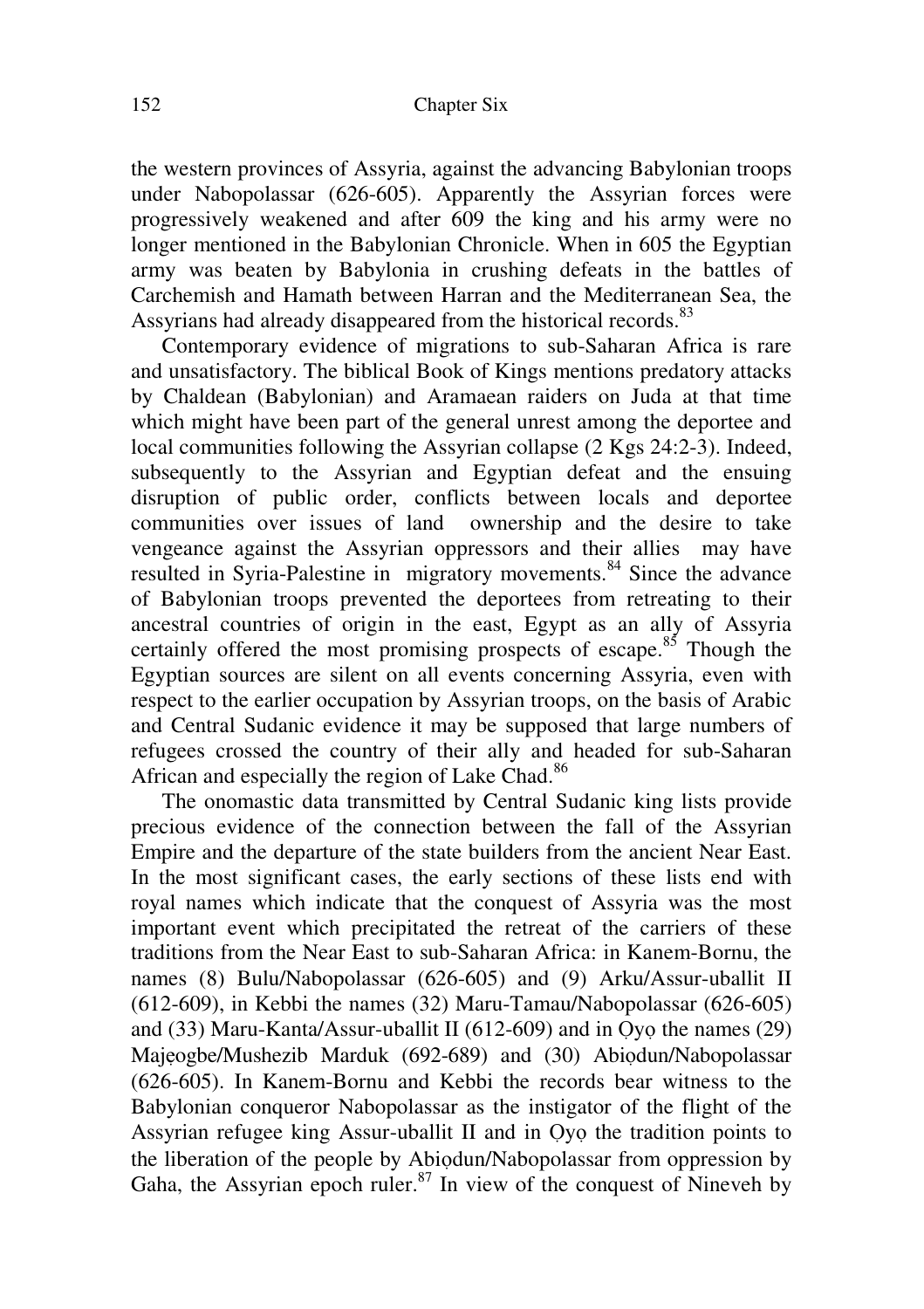the Babylonian and Median kings Nabopolassar and Cyaxares in 612 BCE, and the flight of Assur-uballit II to the west, there can hardly be any more appropriate evidence of the historical circumstances which resulted in the great trans-Saharan migration of the Central Sudanic state builders.

A medieval source confirms the early foundation of the Hausa states by invaders from the Near East. The ninth-century Arab historian al-Ya'qūbī mentions in his *Ta'rrīkh* a great exodus from Babylon to the west and then to Egypt and beyond having led to the creation of states in West and East Africa. He refers specifically to a king of an ethnic subgroup (sanf "species, class") called  $al-Hwd.n$ , that is Hausa.<sup>88</sup> From al-Ya'aūbī's description it may be deduced that in his time, people called Hausa were already subject to the Zaghawa of Kanem.<sup>89</sup> Apparently, similar accounts to the present-day Hausa legend―and perhaps even an earlier version of the Bayajidda legend itself―came to the knowledge of the historian by Arab traders. However, indicating Babylon as place of origin, instead of Baghdad in the Bayajidda legend they refer to an important migration in the pre-Christian era. If it is correct to suppose that Babylon has been substituted for the little-known Nineveh, its leadership may be assumed to have originated from Assyria.

The downfall of Assyria and the subsequent dispersal of Assyrian deportee communities appear to have been more faithfully reflected in the Bayajidda legend.<sup>90</sup> The early emigration from Canaan and Palestine, said to have been led first by Nimrod and finally by Magajiya Daurama, seems to correspond to a mass movement of deportees from Syria-Palestine of which the antecedents can be traced to Mesopotamia and other eastern provinces of the Assyrian empire. The later emigration from Mesopotamia led by Bayajidda, the son of the defeated king of Baghdad, can be likened to the retreat of the remnants of the Assyrian army from Nineveh to Harran under the last scion of the ruling family, Assur-uballit  $II^{91}$ . The strange way in which Bayajidda lost his troops by lending them group by group to the king of Bornu seems to echo the alliance between Assyria and Egypt, which progressively turned to the disadvantage of Assyria. Though in fact the Assyrian defence came to an end as a result of the Babylonian victories in the battles of Carchemish and Hamath in 605 BCE, the legend attributes the cause of the heroes' final departure from the Near East to the king of Bornu/Egypt, while the conquest of Baghdad/Nineveh is ascribed to the queen Zidam. This discrepancy between the legend and the course of events in the Near East seems to reflect the favourable attitude of the Central Sudanic state builders towards the Babylonian conquerors of Assyria and their unwillingness to blame them for their up-rooting from the Near East. $92$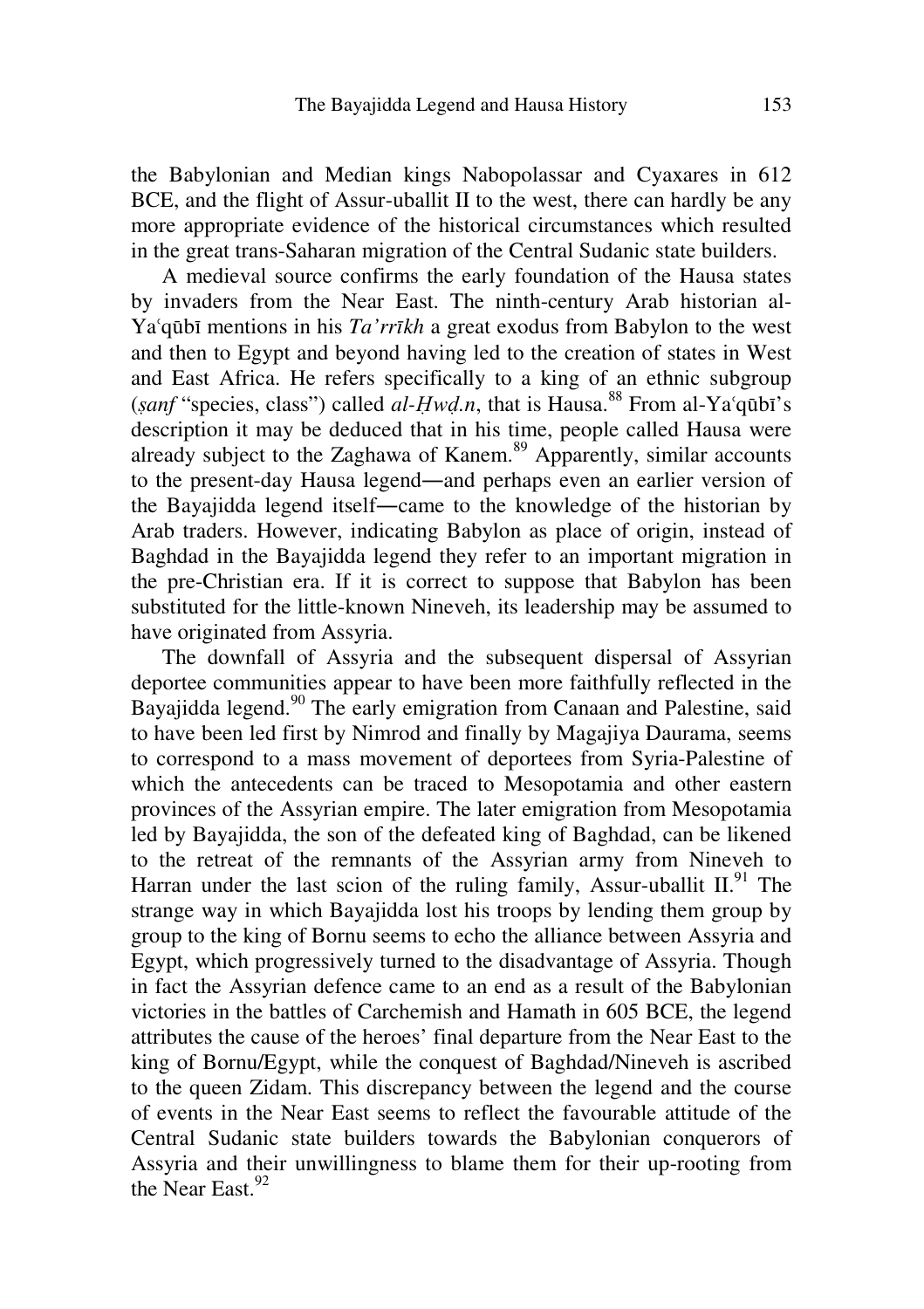From this interpretation of the legend three different conclusions can be drawn: the hero's migration from Baghdad to Bornu corresponds to the withdrawal of Assur-uballit II from Nineveh to Harran, his lending the troops to the king of Bornu echoes the Assyrian cooperation with Egypt in Syria-Palestine and his lonely flight to Daura on a horse mirrors his—or his last—followers' retreat to the Central Sudan. Taking place more or less at the same time, the two migrations―that of Magajiya and that of Bayajidda—do not reflect the physical separation between two migratory movements but the difference between the rulers and the ruled, the few Assyrians and the numerous subject deportee communities of Syria-Palestine.<sup>93</sup> In this line of thought, Bayajidda's heroic dragon-killing and his marriage with the queen are best understood as mythological feats formerly re-enacted by the Assyrian king, which were transposed to Africa in an attempt to bestow historical legitimacy on the state founding which was in fact realized by former subject groups of Assyria.<sup>94</sup>

The refugees may have travelled on foot, in oxen-drawn chariots or they may have ridden on camels or horses. According to the Bayajidda legend and the Kebbi chronicle, the immigrants having passed Palestine turned west and then south crossing the Sahara, presumably using the Central Saharan route on which an early incipient trade is known to have been conducted by the Garamantes.<sup>95</sup> Covering a distance of 4000 km, the migration across the densely populated Nile delta, where the Egyptian allies may have been helpful with the provision of foodstuff and the Saharan desert seems to have been accomplished within a few months on a route which in the Islamic period was constantly used by pilgrims with similar means of transport. Pack camels and riding horses, which had already been in use in the Assyrian army, seem to have played an important role during the trans-Saharan migration.<sup>96</sup> In the Central Sudan the prospects of settlement were more favourable and the local people could be either subjected or driven out more easily than those of the countries north of the desert track.<sup>97</sup> Comparable but more destructive migrations are those of the Arabs down the Nile valley in the fourteenth century CE and on a smaller scale those of the Awlad Sulayman in the nineteenth century from the shores of the Gulf of Sirte to Kanem.<sup>98</sup>

#### **Hausa invaders and local Azna and the rise of the bicephalic states of Hausaland**

Anthropologists distinguish within the Hausa states―especially in Gobir but also elsewhere―between the urban dynastic society of the immigrant Hausa and the rural clanic society of the autochthonous Azna.<sup>99</sup>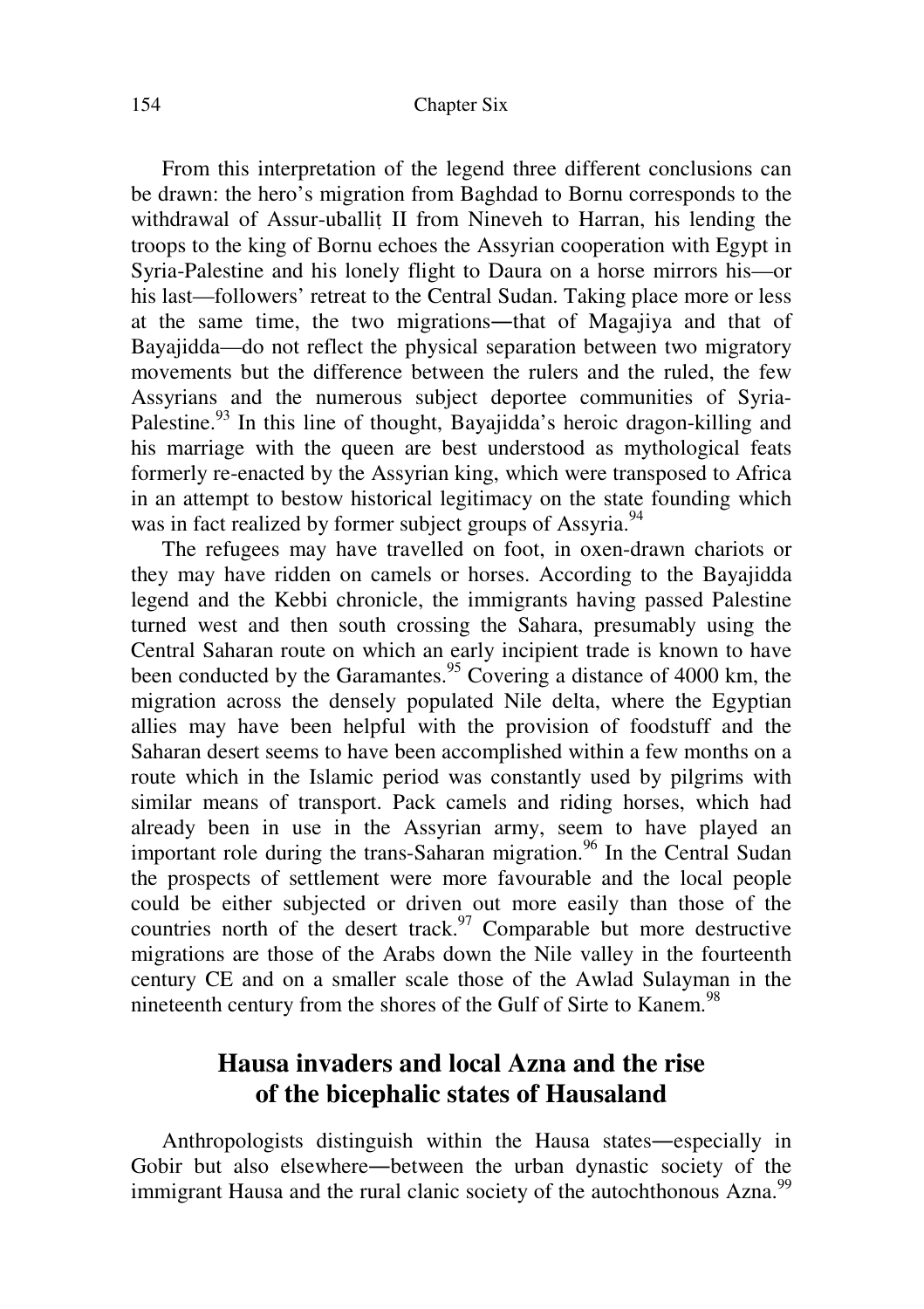Historians tend to explain the rise of states concomitant with this differentiation as being the result of the process of Islamization in the fourteenth and fifteenth centuries. By attempting to create Islamic states, Muslim traders and clerics, the Wangara, are thought to have imposed the institution of kingship on pre-existing priest-chieftaincies.<sup>100</sup> The result of these assumed state-building activities were polities known in the literature as "dual" or "contrapuntal paramountcies", here called bicephalic states.<sup>101</sup> However, this reconstruction is hardly acceptable because it overestimates the political and military capacities of Muslim traders, it ignores the features of sacred kingship still apparent in Hausa kingdoms―which cannot possibly have been introduced by Muslims―and it disregards the evidence of the narrative sources, in particular that of the Hausa and Azna versions of the Bayajidda legend.<sup>102</sup>

Indeed, for any historical consideration of the rise of states the present position of the secondary Azna kings within the different Hausa states and their traditions should be taken into account. Representing the rural peasants but also the urban blacksmiths, the Sarakunan Azna ("kings of the Azna") are numerous in Kano and Zamfara where each of them is only recognized within a certain region or a community of the local people.<sup>103</sup> In other kingdoms such as Daura, Katsina and Gobir a single Sarkin Azna is the head of all the Azna in the state.<sup>104</sup> These secondary kings mostly live outside the state capital in their own village, they often perform the main rituals for the benefit of the state and they sometimes assure the legitimacy of the king by keeping the state regalia. In other cases they function as the chief judge of their people and play a key role in the election of the king, but they always guarantee the support of their people for the ruling Hausa elite. In the pre-colonial period they furthermore played an important role by mobilizing the particularly combative Azna contingents and by providing religious support for military campaigns.<sup>105</sup>

The Azna versions of the Bayajidda legend explain the difference in status of the two kings of Daura, the Hausa and the Azna king, by descent either from the queen Magajiya or the slave-maid Bagwariya.<sup>106</sup> The Hausa king is said to be the descendant of Magajiya, and as such he and his people should be considered according to the palace version of the legend as immigrants coming originally from Canaan and Palestine. Since Magajiya was a queen, her royal descendants―and by extension all the Hausa―have the status of immigrant nobles. By contrast, though descending from the first born of the hero, the Azna kings inherited the slave status of their ancestral mother, Bagwariya. As long as paternal descent was considered to be important, the lack of maternal nobility might have been compensated by paternal antecedence. But on account of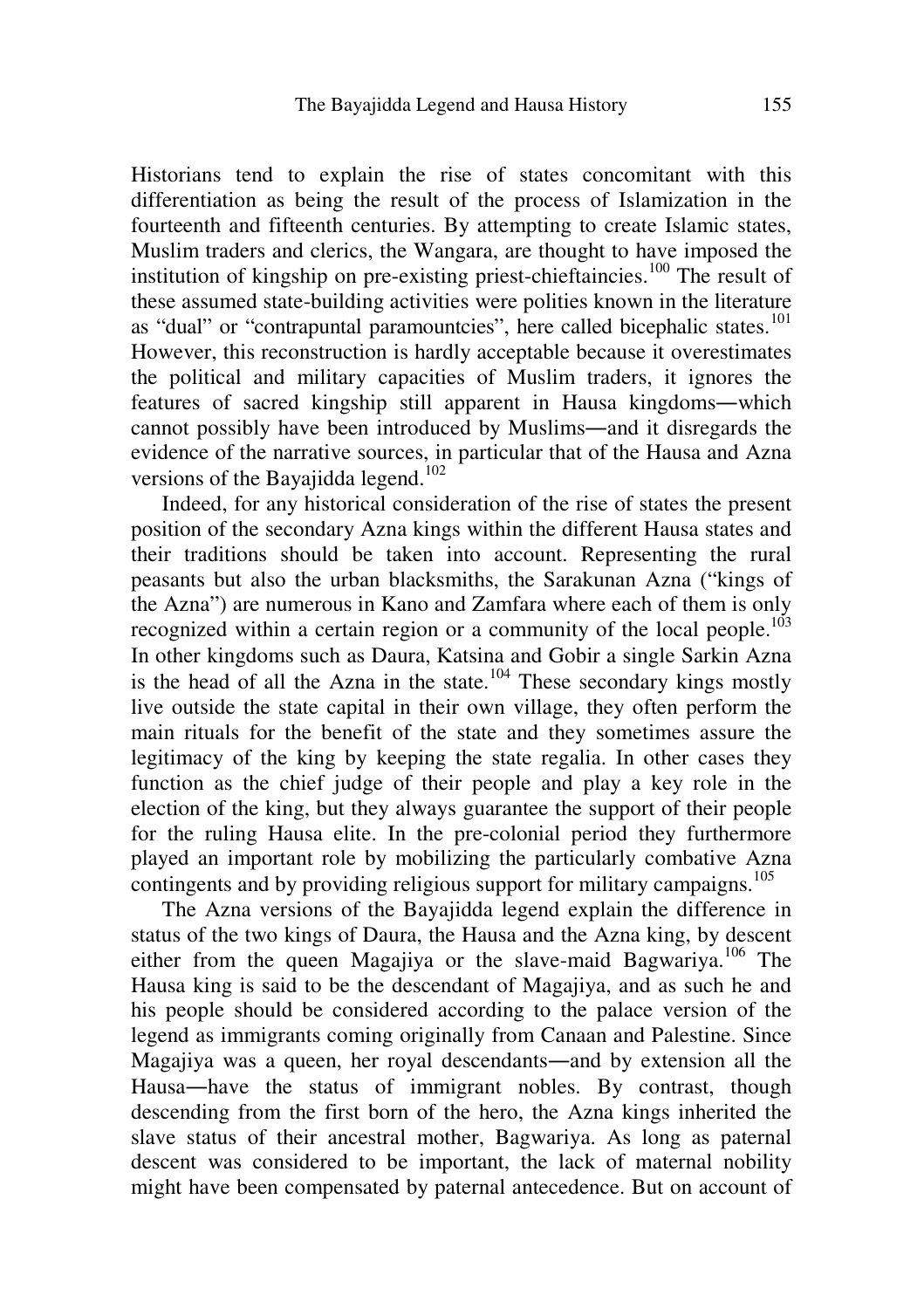Bayajidda's/Assur-uballit's fate as a refugee prince who had lost all his troops such compensation could hardly have been effective.

Both versions of the legend describe Bagwariya as a slave who did not speak proper Hausa, giving her son the name *Karap da Gari*, because she could not correctly pronounce *Kar*b*agari*. <sup>107</sup> Her status as the slave-maid of Magajiya and her inability to speak correct Hausa suggest that she previously spoke a different language which might have been that of the original inhabitants of the country. A similar conclusion can be drawn from the contrast within the Bori pantheon between the Hausawa and the Gwarawa (or Boboniya, Bobayi) deities: while the former speak Hausa the latter do not.<sup>108</sup> In modern times the name Hausa refers to an Afroasiatic language and the names Gwari/Gwarawa and Baibai are applied to Benue-Congo-speakers south of Hausaland considered as barbarian.<sup>109</sup> If these comparisons are correct, they imply that the Afroasiatic language of Hausa superseded one or several older local, most likely Benue-Congo languages by the time the Israelite-influenced Bayajidda legend was elaborated.

The Azna versions of the legend highlight more particularly the rebellious attitude of the subjected Azna. Both versions claim that Bagwariya gave her son the name *Kar*b*agari* "Town-seizer" or *Munkar*b*igari* "we have taken the town", while Magajiya called her own son *Bawo*, a name mostly interpreted as meaning *bawo gari* "give the town back to me".<sup>110</sup> In the Azna versions the latent antagonism becomes fully apparent when Karbagari has to protect Bawo by using his whip against by-standers and when Bawo prevents his half-brother from sitting by his side by drawing his sword and chasing him away. On the basis of the programmatic names of the two sons and these narrative episodes it can be inferred that the Azna were supposed to envy the urban civilization of the Hausa, wanting to conquer and appropriate it, while the Hausa were thought of as striving to maintain exclusive authority over their cities and states.

The Azna versions of the legend put the blame on Magajiya for the exclusion of the Azna from power. Magajiya is said to have commanded Karbagari to protect Bawo by driving the people away from him, and she is believed to have advised Bawo to prevent his half-brother from taking his seat on the throne. Though by his descent from Bayajidda, Karbagari himself is depicted as the representative of a foreign power, neither the rank of his father Bayajidda/Assur-uballit II and even less that of his mother Bagwariya/Anat were sufficiently respected to thwart the intentions of the Hausa patroness Magajiya/Asherah. Going one step further we may perhaps conclude that the invading Hausa imposed themselves as a ruling class over the indigenous Azna (and their foreign leadership) because of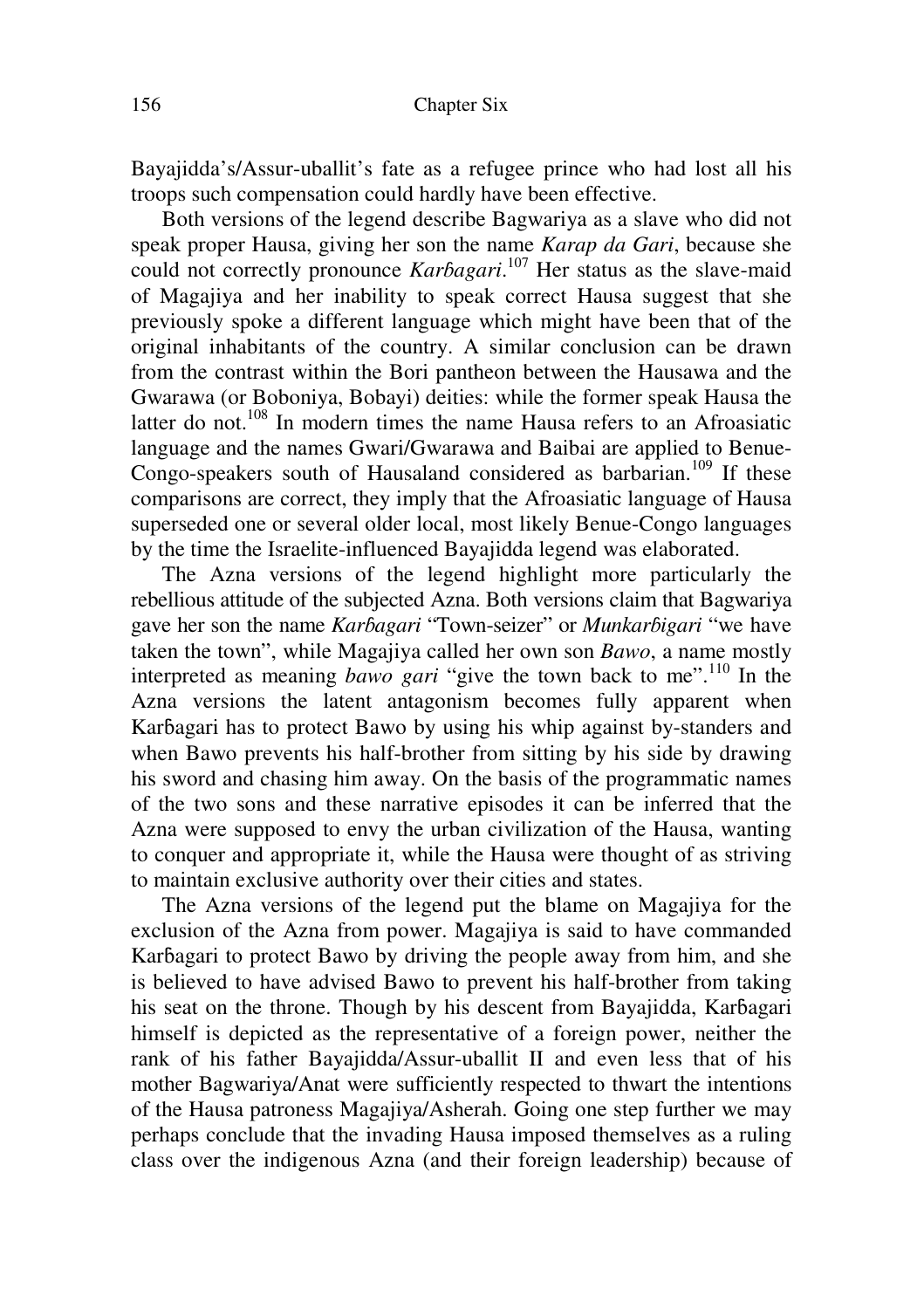the detriment of the Assyrian immigrants who were unable to re-establish their political hegemony in sub-Saharan Africa.<sup>111</sup>

As a foundation charter of the invading Hausa, the Bayajidda legend is obviously biased in favour of the immigrants―it reflects the views of the foreign invaders of the country and belittles the contribution of the local inhabitants. Indeed, while the legend depicts the Hausa as legitimate and noble descendants of the queen Magajiya, it reduces the local Azna to the off-spring of the slave-maid Bagwariya, thus intimating an inferior social status and insinuating strangeness in their own country. Nevertheless, according to the Israelite scheme of descent it also represents the Azna as descendants of the first born son of the hero and hence stipulates close parentage with the Hausa and more particularly acknowledgement of the original ownership of the country. In fact, as we have seen, the festive requirement of the re-enactments of the myth of creation turned into a legend of origin contributed greatly to the integration of the local population into the state structures introduced by the Near Eastern immigrants. Such type of interactions would hardly have been conceivable without the early adoption of a foreign priestly leadership by the local inhabitants.

#### **Seven Hausa and Seven Banza states: Israelite and Babylonian state founders**

According to the Bayajidda legend, the founders of the Seven Hausa states were seven ancestral figures: Biram/Abraham, the first son of the hero, and six sons of Bawo/Isaac, the hero's second son. By contrast, the founders of the Seven Banza States situated south-west of the Seven Hausa states were all descendants of Karbagari/Ishmael, the hero's first son. Some authors suggest that the dichotomy between two groups of states is based on language, the inhabitants of the Hausa states speaking the Afroasiatic language of Hausa and those of the Banza states a Benue-Congo language.<sup>112</sup> However, the Banza identity of Kebbi and Zamfara, two states with a Hausa-speaking population, can hardly be explained by the later spread of Hausa. Indeed, though the inhabitants of the remaining five Banza states speak Benue-Congo languages, their Banza status may likewise reflect the identity of the state founders rather than linguistic factors.

Beginning with the Seven Hausa states, we note that the analysis of the king lists seems to offer a valid method for determining the ethnic identity of the state founders. Indeed, the king lists of all these states have in their first section a number of unfamiliar and seemingly foreign names which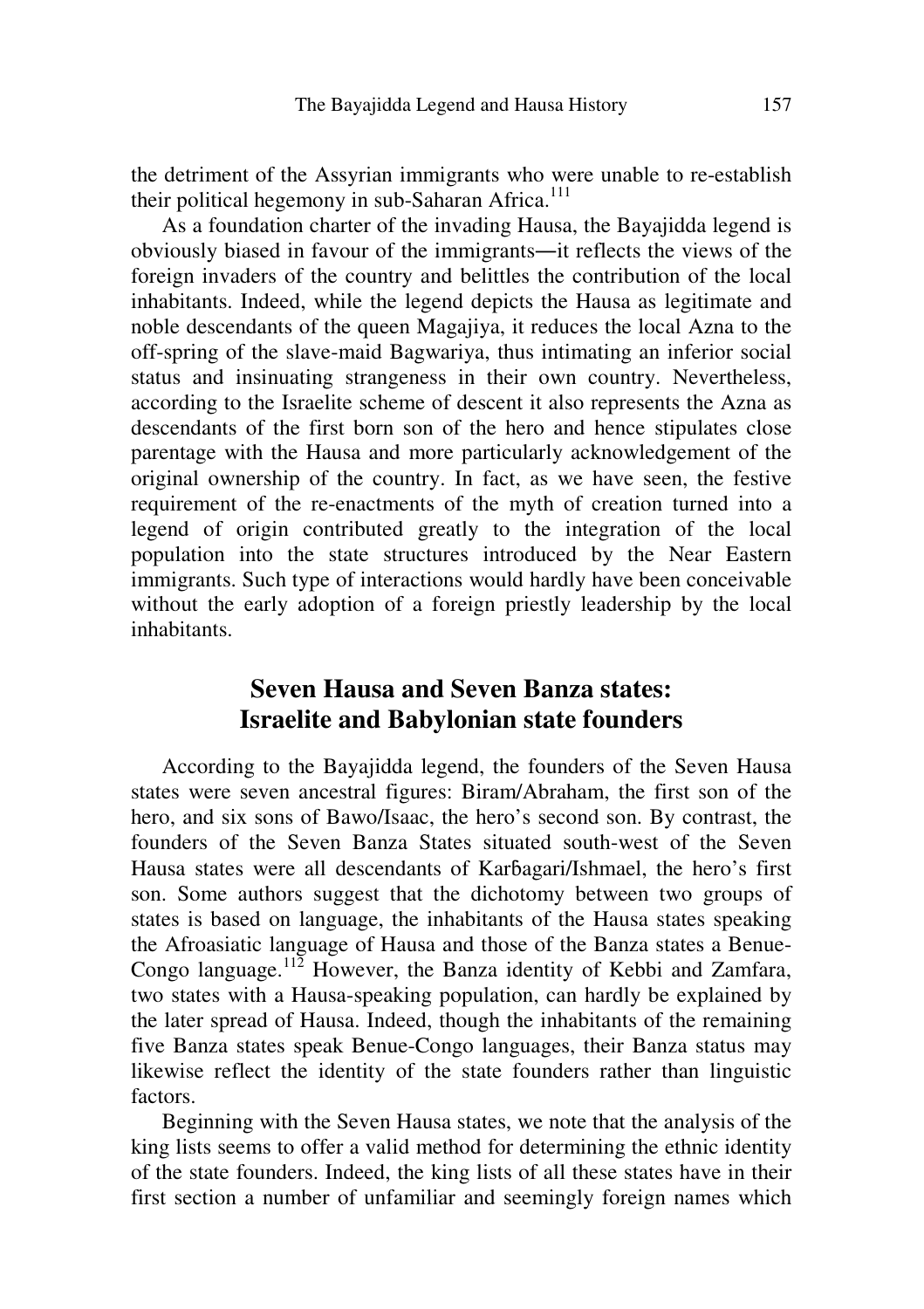apparently do not designate successive African but ancient Near Eastern kings placed in a significant order. From the king lists of other Central Sudanic states such as Kanem, Kebbi and Oyo-Yoruba we know that in conformity with Mesopotamian list science the composers of the lists used ancient Near Eastern royal names as indicators of the ethnic origin of the different groups of immigrants.<sup>113</sup> Though in most cases the systematic order of the names is not easy to perceive, they possibly allow a distinction between leading Israelite or Mesopotamian state-founding groups, encyclopaedia judaica $114$ 

Garun Gabas or Gabas-ta-Biram, the most eastern Hausa state situated 180 km northeast of Kano, has a king list comprising 40 names of which at least 28 belong to the founding period.<sup>115</sup> The list begins with  $(1)$ Biram/Abraham and continues with (2) Bomi, a name which perhaps corresponds to that of B.m.h, designating the ninth century son of the eponymous ancestor of Sam'al/Bit Gabbar.<sup>116</sup> The next name of the list is (3) Tomku which perhaps refers to the eponymous ancestor of the *DAM.GÀR* "son of GÀR (council of notables)", the Assyrian chief agent of trade in foreign countries.<sup>117</sup> After the unidentifiable (4) Maji the list has (5) Kurada and (6) Yarima, designating possibly the Kassite king Kurigalzu II (1332-1308) and to one of the eighteenth-century Yamhad kings Yarim-Lim I, II, III.<sup>118</sup> Next there are  $(7)$  Kumari,  $(8)$  Dankwafan, (9) Jatau and (10) Amale followed by four kings who, on account of the Oyo and Yauri king lists, may tentatively be equated with Israelite-Assyrian kings: (11) Mamadu with a great Israelite king like David or Solomon, (12) Dango parallel to Sango in the Oyo list with the Israelite conqueror Shalmaneser III (858-824), (13) Yahaya with the Israelite king Jehu (841-814) and (14) Fan Asan (Ha. "son of Asan") with Joash (805- 790), the son of Jehoahaz.<sup>119</sup> These parallels seem to indicate that some significant royal names in the king list of Garun Gabas were indeed recorded from an Israelite perspective.

In the king list of Daura the names of the 45 kings before the Fulani Jihad are preceded by the names of seventeen queens, of which the first eight are supposed to designate the female successors of Abdul-Dar, the son of Najib/Nimrod, established in Tsofon Birni near Daura and the next nine the first Magajiyas of Daura.<sup>120</sup> These names are followed by those of (1) Bayajidda and (2) Bawo, referring according to the Bayajidda legend to the leader of a migration from Baghdad/Nineveh and his second son. As has been shown elsewhere, Bayajidda may correspond to the Assyrian refugee prince Assur-uballit II (612-609)―and even the name (*Aššur*)—*uballit* "Assur has given life" may have been transformed to *Baya-*jidda while Bawo is a composed figure comprising the Israelite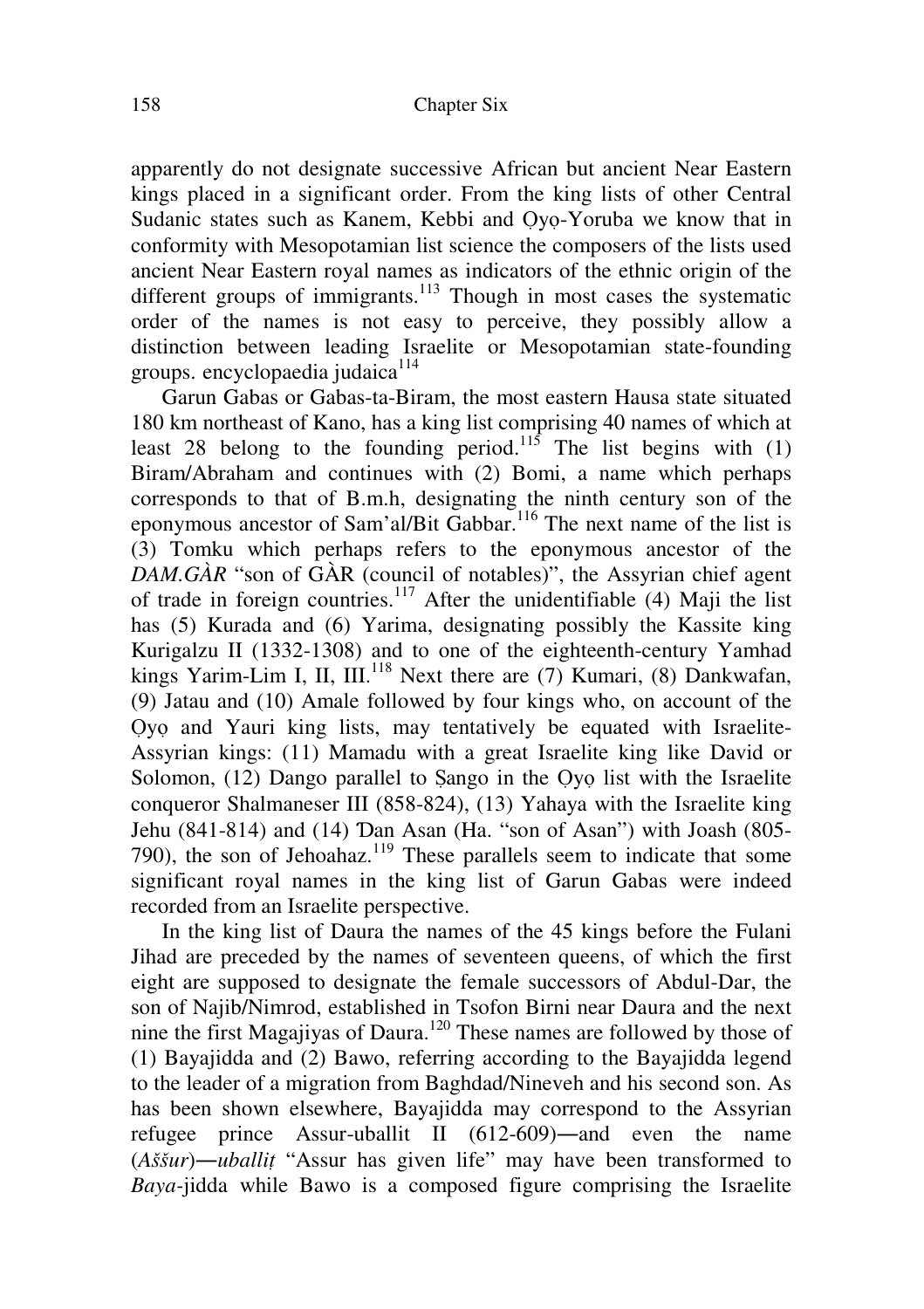patriarch Isaac and his son Jacob.<sup>121</sup> Although none of the following fortyone royal names could yet be identified, it is perhaps possible to recognize in the subsequent (42) Hazo the Israelite king Ahaziah (852-1), in (43) Dango the Assyrian conqueror Shalmaneser III (858-834), in (44) Bawan Allah (Ha. "slave of Allah") the Israelite king Jehu (841-814) and in (45) Kalifa/Khalifa (Ar. "successor") one of Jehu's successors such as Jeroboam II (790-750) or Hoshea (732-722). In spite of the great number of unidentified names, it appears that the kings at the beginning and the end of the Daura list are presented from an Israelite point of view.



Map 2: Central Sudanic states of the Hausa and Banza tradition

In the northern Hausa sate of Gobir we find remarkably well-preserved traditions of provenance which trace the origin of the Gobirawa to either Surukal or Gubur, both presumably situated in the Near East beyond Mecca.<sup>122</sup> A more precise localization can be inferred from the dynastic traditions of Gobir. One group of traditions begins with (1) Madjiga and (2) Bartuatua, two kings who in conjunction with Surukal/Surikash in northwestern Iran can be tentatively identified with the seventh-century Scythian kings Madyas and Bartatua.<sup>123</sup> Another set of traditions starts with figures of the Bayajidda legend and continues with (7) Gubir, the eponymous ancestor of Gobir, (8) Harbu and (9) Ubayu in whom we recognize the tenth and ninth-century Sam'alian kings (1) Gabbar, (3) Hayanu and (2) B.m.h.<sup>124</sup> Sam'al or Bit Gabbar, the "house of Gabbar",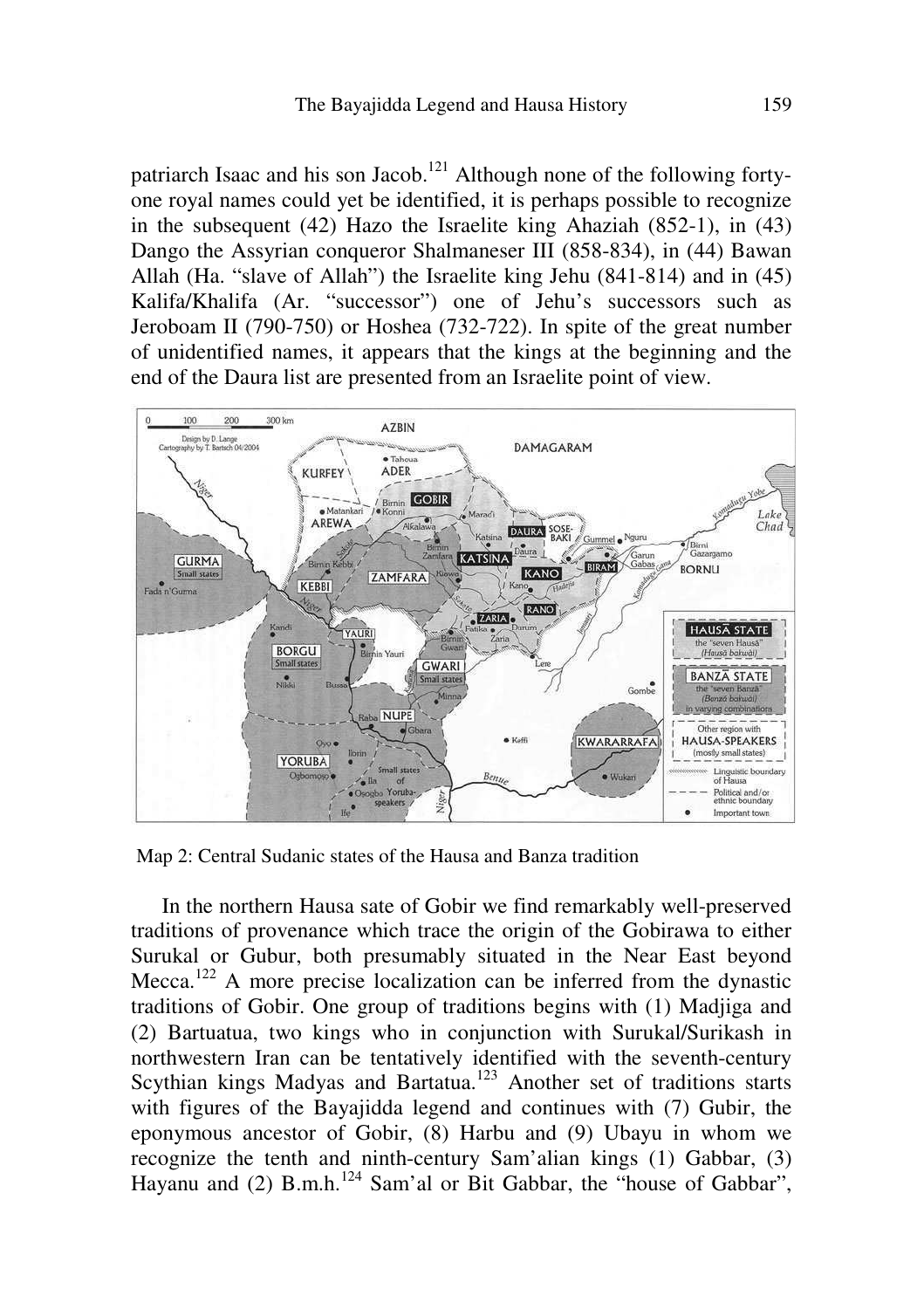was an Aramaean kingdom situated 400 km north of Damascus.<sup>125</sup> On the basis of the onomastic evidence summarized here it can be supposed that the leading state builders of Gobir were former deportees who claimed Scythian, Sam'alian and Israelite ancestry. Since the nomadic Scythians were never deported by the Assyrians, we may assume that Mannaean deportees had adopted Scythian ancestors on account of their protective role against the Assyrians. Though Israelites may have been prominent among the state builders of Gobir, the leading groups seem to have been Aramaeans from Sam'al and Mannaeans from northwestern Iran. Owing to the outstanding position of Gubir in the king list and to the adoption of his name for the designation of the state, the Aramaeans were presumably the most important ethnic group during the founding period. As noted by Abd al-Qadir, the Gobirawa had kings before the sons of Bawu.<sup>126</sup> Apparently the names from the Israelite-influenced Bayajidda legend were superimposed on an older Aramaean tradition. On account of their Western Semite identity Aramaeans akin to the Israelites―joined by Israelites at a later stage―appear to have fashioned the identity of Gobir as a Hausa state.

For the history of Kano we have the lengthy *Kano Chronicle*, supposedly begun in the sixteenth or seventeenth century but probably based on older written material.<sup>127</sup> The Chronicle claims that the founding hero of Kano had two names Bagauda and Da'ūd/David. In view of his second name. Da'ud/David, the hero can be identified as *ha-Gauda* "the man of Gath" and hence as the Israelite king David who stayed for some time in Gath.<sup>128</sup> Bagauda is said to have come from Dirani/Dora (the main port of ancient Palestine), Barka/Cyrenaica and the city of Saul (Sheshem) and his approach to the city of Kano is described as if it corresponded to David's conquest of Jerusalem.<sup>129</sup> Yet, prior to (1) Bagauda/David there were only tribal chiefs living on the spot so that the settlement of foreign immigrants in the region appears to have inaugurated the emergence of complex society. In fact, as in other Central Sudanic records, ancient Near Eastern rulers were transposed to sub-Saharan Africa: (2) Warithi/Solomon came with some officials, (3) Gijinmasu/Moses began the building of the walls, (4) Nawata and Gawata or Gog and Magog continued them and (5) Yusa/Josua finished them. Among the succeeding rulers we recognize in (6) Naguji, the oppressor, Magog, in (7) Guguwa, the king gone blind, Gog, in  $(8)$  Shekarau, the tolerant king, the  $27<sup>th</sup>$  Kassite king Shagarakti-Shuriash (1245-1233), in (9) Tsamiya, the fighter against pagans, the  $32<sup>nd</sup>$ Kassite king Adad-shuma-usur  $(1216-1187)$  and in  $(10)$  Uthman, the usurper, the  $19<sup>th</sup>$  legendary Assyrian king Samani.<sup>130</sup>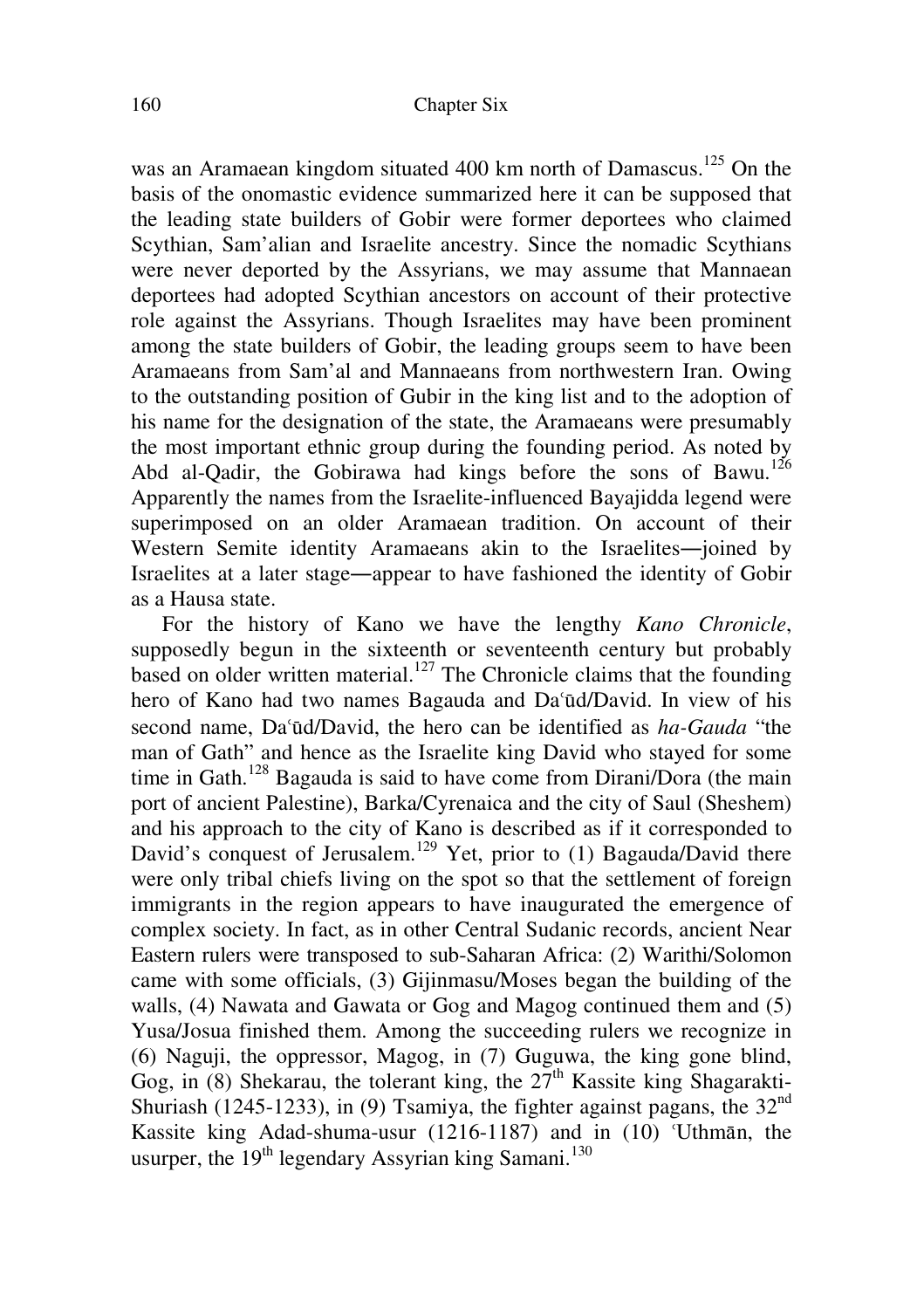These identifications suggest that Israelites played a significant role in the founding of the city state of Kano. In addition the names Gog and Magog seem to designate in biblical terms not hostile but friendly people from the north who contributed to the state-building.<sup>131</sup> By contrast, the Kassite royal names are indicative of the presence of Babylonians among the early immigrant founders of Kano.<sup>132</sup> If it is correct to identify (9) Tsamiya with the Kassite king Adad-shuma-usur and (10) 'Uthmān with the legendary Assyrian ruler (19) Samani, the murder of a Kassite-Babylonian king could correspond to a dramatized representation of the Assyrian conquest of Babylonia. Though unfortunately his successor, (11) Yaji, cannot be identified, the supposition of a dynastic break at this level is to some extent supported by the fact that (10) 'Uthmān/Samani had ascendants but no descendants.<sup>133</sup> More generally it should be noted that the validity of the Israelite interpretation of the early section of the *Kano Chronicle* is supported by the last titled king of Kano of the destitute Hausa dynasty who claimed to have been "the greatest Jew of the country and the oldest descendent of Lamurudu (Nimrod)".<sup>134</sup> Israelite influence is also apparent from the worship of the *cukana*/*shekhinah* "divine presence" (i.e. "Ark of the Covenant") in Kano until the end of the eighteenth century when it was destroyed on the eve of the Fulani Jihad.<sup>135</sup> The sixteenth century Imam Ibn Furtu of Bornu identified a similar object, the *mune* of Kanem destroyed in the thirteenth century, with the *tabut/sakina* of King Saul mentioned in the Koran. He deplored its demolition on account of its assumed identity with the Israelite Ark of the Covenant.<sup>136</sup>

With respect to the small Hausa state of Rano situated 40 km south of Kano we note that owing to the unavailability of any king list it is impossible to get an idea about the ethnic identity of its founders.

In Katsina the pre-Islamic section of the king list comprises eight names and begins with an Aramaean ancestral figure.<sup>137</sup> Indeed, the name of the ancestor (1) Kumayo seems to correspond to the Jahwist form of Kemuël, a name designating Abraham's nephew by Abraham's uncle Nahor and the father of the eponymous ancestor Aram. Some authors suppose that Kemuël was not only an ancestral figure of the Aramaeans but the original ancestor himself of the Aramaeans, rather than the eponymous Aram.<sup>138</sup> By the substitution of the ending *–jahû/jo* ("Yahweh") to –*ël* ("El"), the ancestral name seems to have been purposely given a Jahwist and hence an Israelite form.<sup>139</sup> For the subsequent names we note the following equivalences: (2) Ramba for Eber, the eponymous ancestor of the Hebrews, (3) Teryau for Terah, the father of Abraham, (4) Jernanata for an unknown figure, (5) Yanka Dari (Ha. "hundred sacrifices"), also said to have been called Ibrāhīm, for Abraham,  $140$  (6) Jida Yaki (Ar./Ha.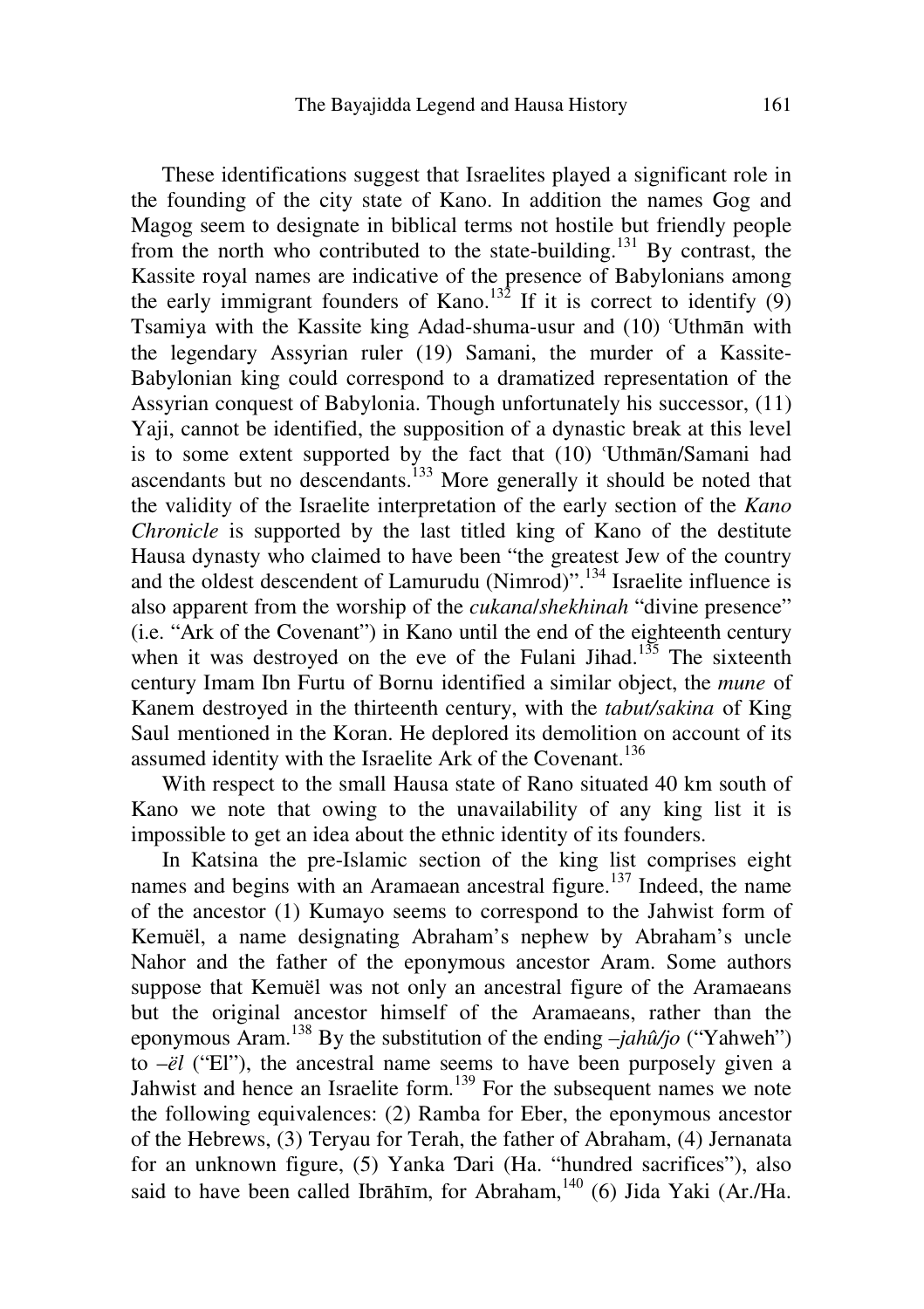"many wars") or Sanau (Sem. "second")<sup>141</sup> for Ishmael and Korau (from Ha. *kore* "expel") for Isaac.<sup>142</sup>

According to the preceding identifications, the king list of Katsina resembles the *D<sub>iwan*</sub> of Kanem-Bornu insofar as it begins with a list of Israelite patriarchs, although the Katsina patriarchal list is far more truncated and transformed than that of Kanem:<sup>143</sup> in an overture towards the Aramaeans it begins with Kumayo/Kemuël instead of (1) Adam, and continues with (14) Rumba/Eber, (19) Teriyau/Terah, (20) Ibrāhīm/Abraham, (21) Sanau/Ishmael and (22) Korau/Isaac.<sup>144</sup> Though not exactly biblical, the subsequent killing (or expelling) of Sanau/Ishmael by Korau/Isaac is traditionally told by a story parallel to that of Samson and Delilah.<sup>145</sup> This episode of the Katsina tradition resembles closely Bawo's rebuttal of Karbagari in the Bawo version of the Bayajidda legend and as such it is likewise related to the Israelite scheme of descent. It belittles the role of Sanau/Ishmael and emphasizes the preeminent position of Korau/Isaac, a figure who in biblical terms was the grandfather of the eponymous ancestors of the twelve tribes of Israel. Katsina tradition depicts Korau/Isaac as the ancestor of the Hausa or Larabawa/Arabs and his rival brother Sanau/Ishmael by contrast as the ancestor of the Azna or Furbawa population of Katsina. Called Furbi in Katsina, the king of the Azna, claims descent from Sanau. Since Dan Brahim ("son of Abraham") is the title of the heir presumptive to the office of Durbi, this title confirms the equivalence of Sanau with Ishmael, the elder son of Abraham.<sup>146</sup> While the Larabawa/Hausa correspond to the Israelites, the Furbawa/Azna are equivalent to the Ishmaelites. Korau's killing of Sanau therefore seems to refer to the marginalization of the Ishmaelites by the Israelites and by extension to the submission of the Azna by the Hausa.<sup>147</sup>

With respect to Zaria/Zegzeg we note the possible identification of Gunguma, the first king on the list, with Gungunum (1932-1906), the fifth king of Larsa, a Babylonian city state east of Uruk. Gungunum was the greatest ruler of Larsa and his name may therefore have been held in esteem by Babylonians of that region until the time of their deportation by the Assyrians in the seventh century BCE.<sup>148</sup> If this identification is correct it would mean that Zaria properly speaking was not a Hausa but a Banza state. Geographical proximity and numerical symmetry may explain that it was nevertheless counted among the Seven Hausa.

The common ancestry of the Azna (in Katsina the Durbawa) and the Seven Banza states indicated by the Bayajidda legend makes the frequently suggested purely local origin of the Azna population of Hausaland doubtful. Though the bulk of the Azna were certainly of local extraction, their priestly leadership and the iron workers organized in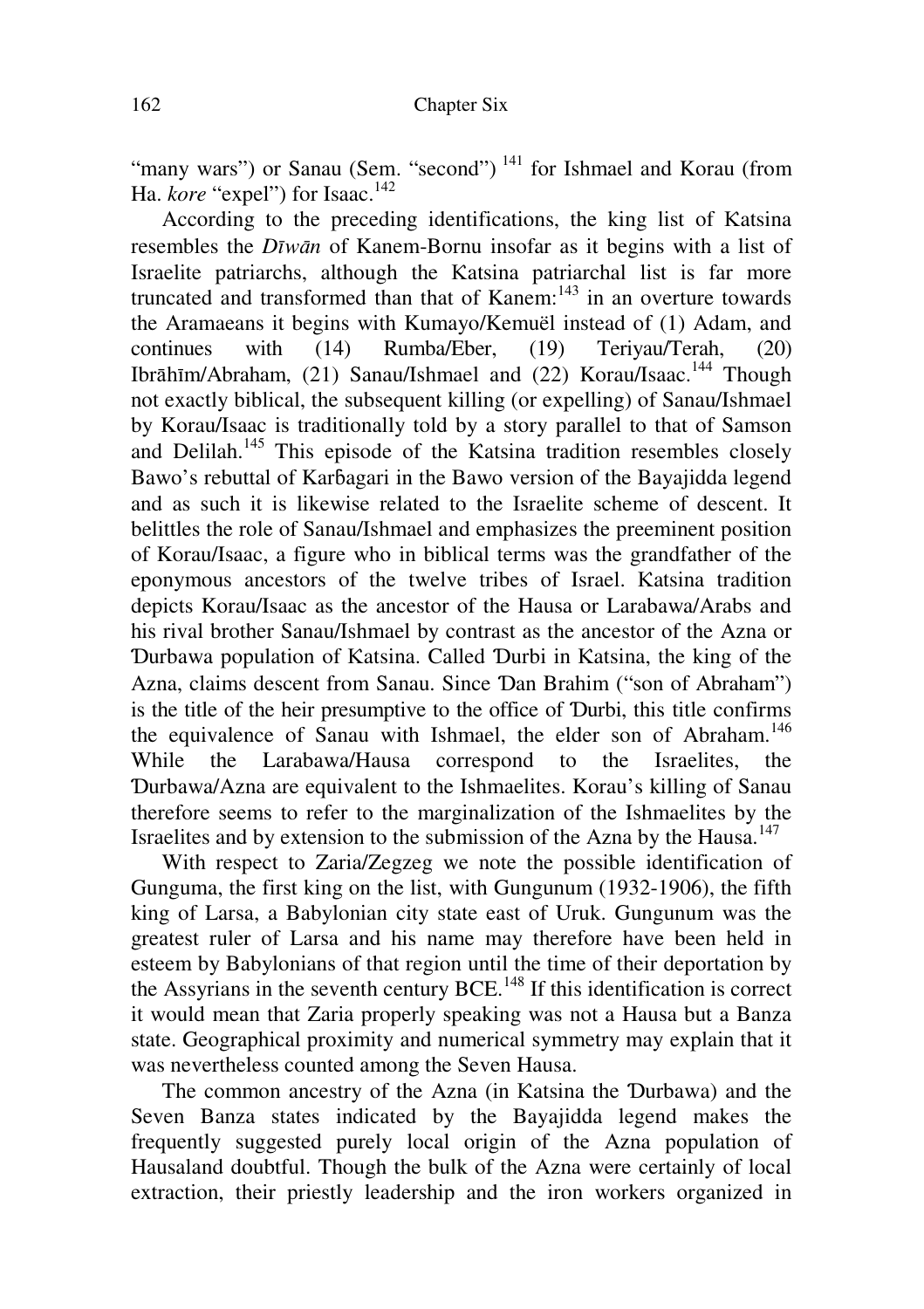special clans and controlled by the Azna kings appear to descend from ancient Near Eastern immigrants.

Parallel to the Seven Hausa the Bayajidda legend mentions Seven Banza states, among whom for lack of space we consider here only Zamfara, Kebbi and Yoruba, omitting Nupe, Gwari, Yauri and Kwararrafa.<sup>149</sup> As for Zamfara we note intensive borrowing from the Kebbi king list, but independence in respect of the first three names on the list. Unfortunately these three names are particularly difficult to identify. Taking into account the possibly Hebrew article –*ha*/-*ba*, the first name Bakurukuru (1) may perhaps be related to Kurigalzu II (1332-1308), a name designating one of the late Kassite rulers of Babylonia. No identification can be suggested for (2) Bakara. However, (3) Gimshiki, a warlike king still remembered by drum-beating in front of the palace, may be identical with Gilgamesh, a Sumerian king of early dynastic Uruk commemorated by a famous epic.<sup>150</sup> In view of these parallels and the borrowings from the Kebbi king list it may be suggested that the early kings of the Zamfara king list were Babylonians.

The king list of Kebbi provides in its first section the names of fourteen ancient Near Eastern kings, four of whom were Kassites and one a ruler of Kish. It begins with the following names: (1) Burunburun I/Burnaburiash I (c. 1510), first Kassite king of Babylonia, (2) Arguji/Argišti I (785-760), fourth king of Urartu, (3) Tabari/Tabrimmon (c. 890), second ruler of Damascus and (4) Zartai/Sarduri I (840-830), first king of Urartu. Of the 33 ancient Near Eastern kings on the list only four were Western Semites and two of the latter - (18) Sulaymana/Solomon and (27) Bata-Musa/Moses were Israelites. The subsequent three sections of the list confirm its Mesopotamian origin.<sup>151</sup> It therefore appears that the founders of the Banza state of Kebbi were led by Babylonian Kassites and that among them there were Urartians and Elamites in prominent positions.

The evidence provided by the dynastic tradition of the Oyo-Yoruba is quite different from that of the two preceding Banza states. Though the tradition begins with two Mesopotamian figures, its second section offers an Israelite perspective on ancient Near Eastern history in the ninth and eighth centuries BCE. Its third and fourth section deal with a succession of Assyrian rulers with some inserted kings of Assyrian deported nations, while its fifth and sixth sections shift to an exclusively Babylonian perspective. Especially the final narratives concerned with the oppressive Vizier Gaha/Sin-shar-ishkun (623-612) and the legitimate king Abiodun/ Nabopolassar (626-605) seem to adopt a Babylonian point of view.<sup>152</sup> In spite of its Israelite outlook at the beginning, the dynastic tradition of the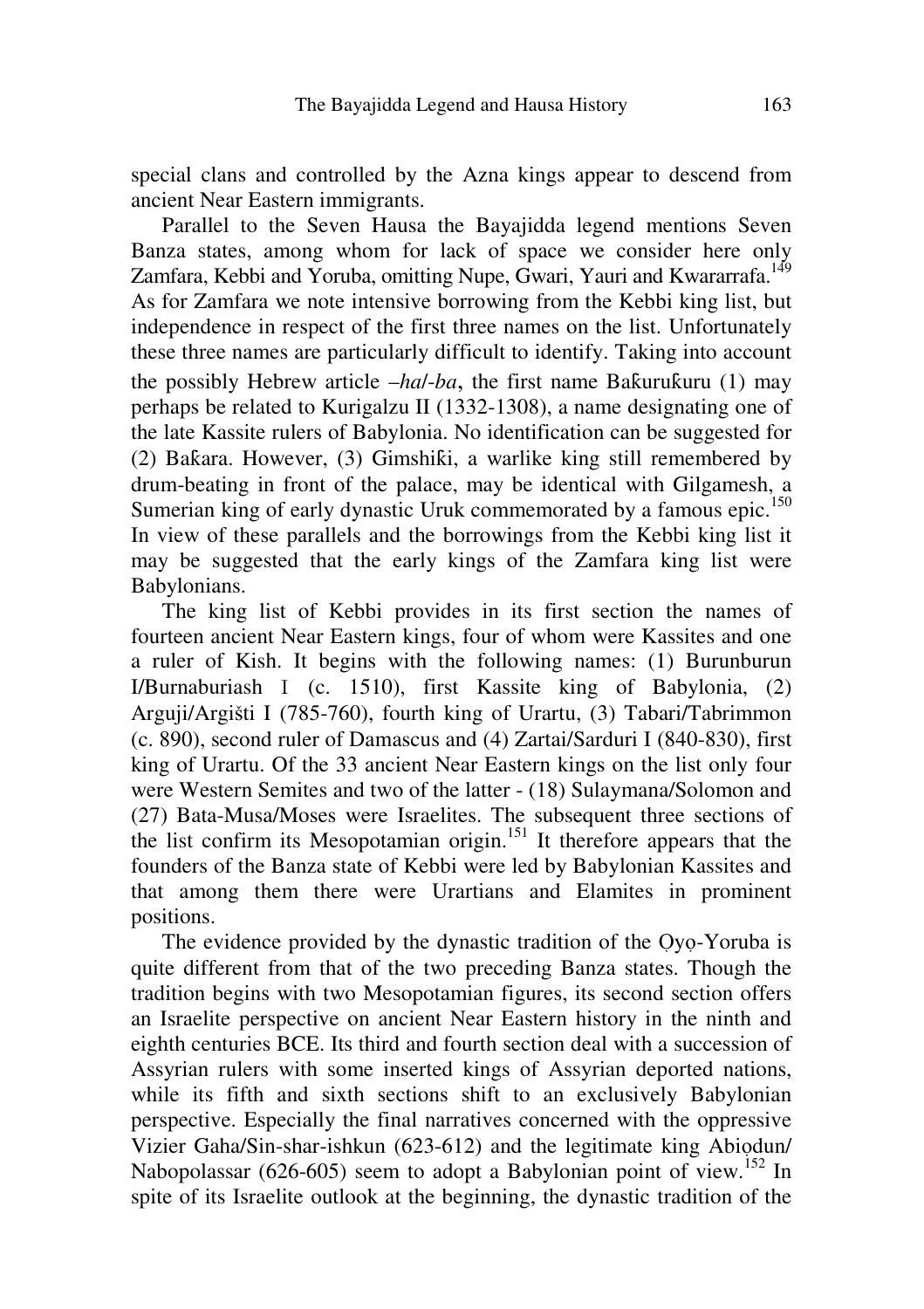Oyo-Yoruba should therefore be considered as a founding charter more concerned with Babylonian than with Israelite interests.

From this brief review of Hausa and Banza dynastic traditions, it appears that Israelites were prominent among the founding groups of the Hausa states and Babylonians among the founding groups of the Banza states. Underlying the Bayajidda legend, the Israelite descent scheme seems to have been considerably modified in order to take account of the ethnic diversity characterizing the Central Sudanic state foundering groups. Among the founders of the Seven Hausa states we find apart from Israelites also Aramaeans. Among the founders of the Seven Banza states, we discover—instead of Ishmaelites from the eastern neighbourhood of Israel—most prominently Babylonians but also immigrants from the central and eastern Assyrian provinces. This enlargement of scale was certainly the result of the Assyrian expansion and the subsequent Assyrian policy of deportation. The absence of significant numbers of Assyrian kings in the Hausa as well as the Banza lists can mainly be explained by the refusal of the former victims of Assyrian oppression to tolerate the restoration of similarly oppressive states in West Africa.

To conclude, it would be erroneous to consider the Bayajidda legend as a floating oral tradition reflecting medieval or early modern events.<sup>153</sup> In the present paper it has been argued that such an opinion resulted from a superficial knowledge of the legend, which ignored its parallel transmission among the Hausa and Azna kings, its embedding in the social and festal fabric of the city-state of Daura and its nature as a myth-derived tradition of origin. It also does not consider the legend's repercussion on the dynastic tradition of Katsina, on the Bori mythology of Kebbi and on ethnic and geographical labels beyond Hausaland. In view of the legends deep embeddedness in the surviving sacred kingship pattern in Daura and its ancient ramifications in Hausaland and beyond all theories of an Islamic origin should be considered untenable.<sup>154</sup> Rather, it appears that the legend grew out of a festive myth and functioned as a foundation charter from the beginning of the city-state of Daura and the adjacent Hausa states long before the rise of Islam in Hausaland.

With respect to origins, the legend distinguishes between the bulk of the immigrants from Canaan and a prince from Baghdad who lost all his troops on the way to Daura. By correcting the *interpretatio Arabica* which was due to Islamic influences, we reach the conclusion that the bulk of the Hausa immigrants came originally from Syria-Palestine, and that their political leadership originated from the Assyrian capital of Nineveh but was devoid of all power. Moreover, from the Mesopotamian ancestral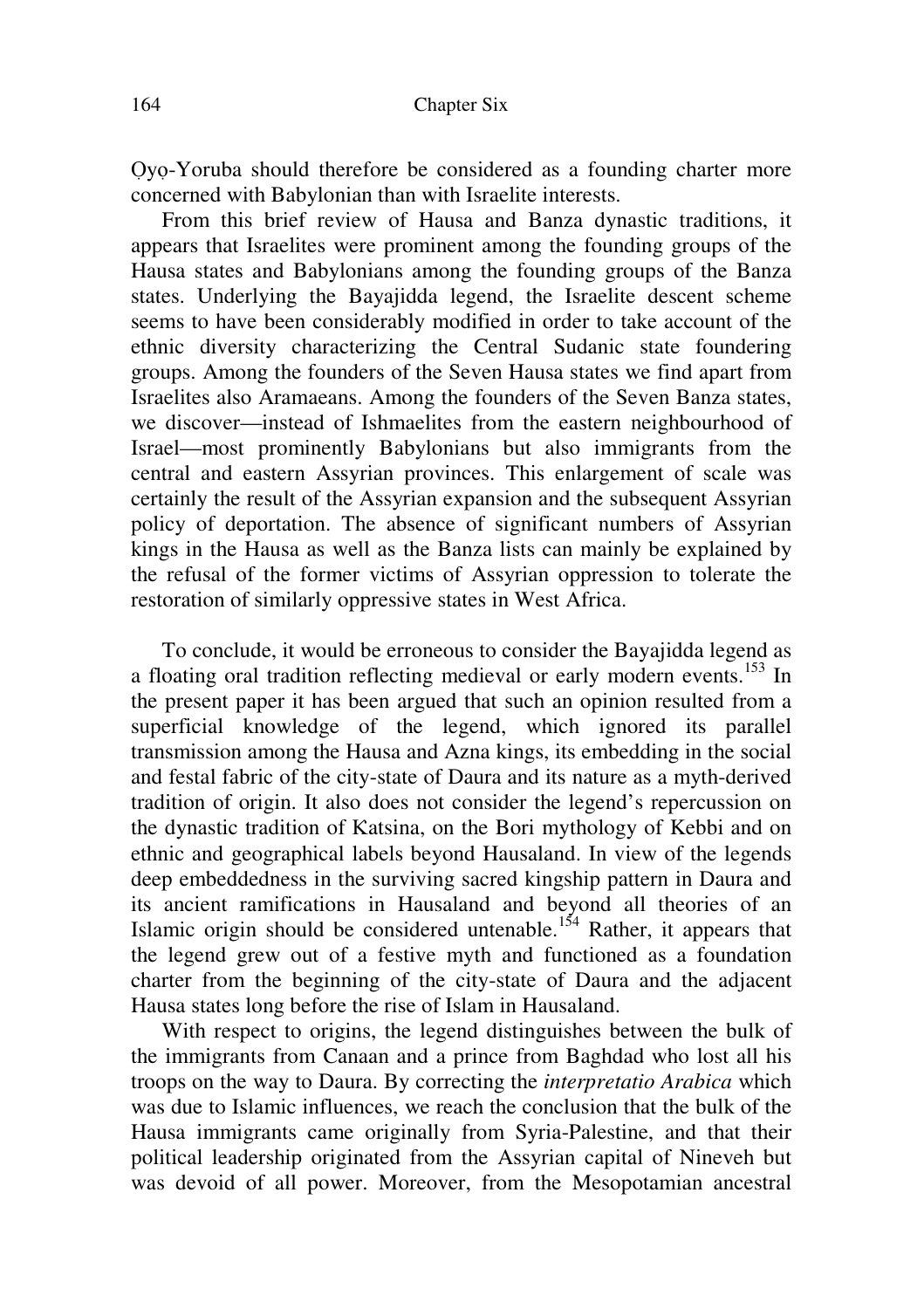figure Nimrod, son of Canaan, of the Hausa immigrants it can be inferred that the Near Eastern invaders actually included great numbers of people from the central and south-eastern parts of the Assyrian Empire where Nimrod, i.e. Sargon of Akkad, was a celebrated figure. In view of the policy of mass deportations practised by the Assyrians, it is in fact quite plausible that people of Mesopotamian origin were also among the immigrants whom the legend traces back to a region corresponding to the Western provinces of Assyria.

Though the legend indicates Syria-Palestine as the region of origin of the immigrants, its basic form betrays more precisely Israelite or rather proto-Israelite influences. Apart from the replacement of the Israelite patriarch Biram/Abraham by the Assyrian refugee prince Bayajidda/ Assur-uballit II, we note the latter's marriage to Magajiya, corresponding to Sarah and Asherah, and his concubinage with Bagwariya, corresponding to Hagar and Anat. In conformity with the Israelite scheme of descent, the hero fathered with the slave-maid Bagwariya/Hagar a son called Karbagari/Ishmael who in turn fathered the founders of the seven illegitimate or Banza states. After the birth of the slave-maid's son Bayajidda/Assur-uballit II had with his wife Magajiya/Sarah a son, Bawo/Isaac-Jacob, the future father of the founders of six Hausa states. The latter and Biram/Abraham, a son from a former marriage, were the founders of the Seven Hausa states. The strange naming of the various Israelite figures, the remaining cult-dramatic and priestly functions of the king, Magajiya and the Iya/Bagwariya, and the re-enactments of the Bayajidda legend during the surviving celebrations of a New Year festival can perhaps be explained by former influences of the priests and priestesses of Baal/Yahweh, Asherah and Anat on the shaping of the Israelite legendary figures.<sup>155</sup> Following the Assyrian conquest of Israel in 722 BCE and the Assyrian exile, the deported Israelites apparently continued to preserve the institutional basis of these former ritual and mythological connections. Moreover, in the light of these developments, those versions of the legend which still have Bawo instead of Bayajidda as the central heroic figure can now be understood to have maintained their original Israelite form.<sup>156</sup> Not yet affected by the Assyrian exile, they perpetuate the pre-canonical form of the tradition before it got its Assyrian shape, transferring from Bawo/Isaac-Jacob to Bayajidda/Assur-uballit II the role of the great progenitor of two types of states/tribes.<sup>157</sup>

Some evidence for the enlargement of the Israelite concept of pure Israelite and pure Ishmaelite tribes, in consequence of Assyrian deportations, can be adduced from the onomastic data contained in the king lists of the Hausa and Banza states. Both types of king list point to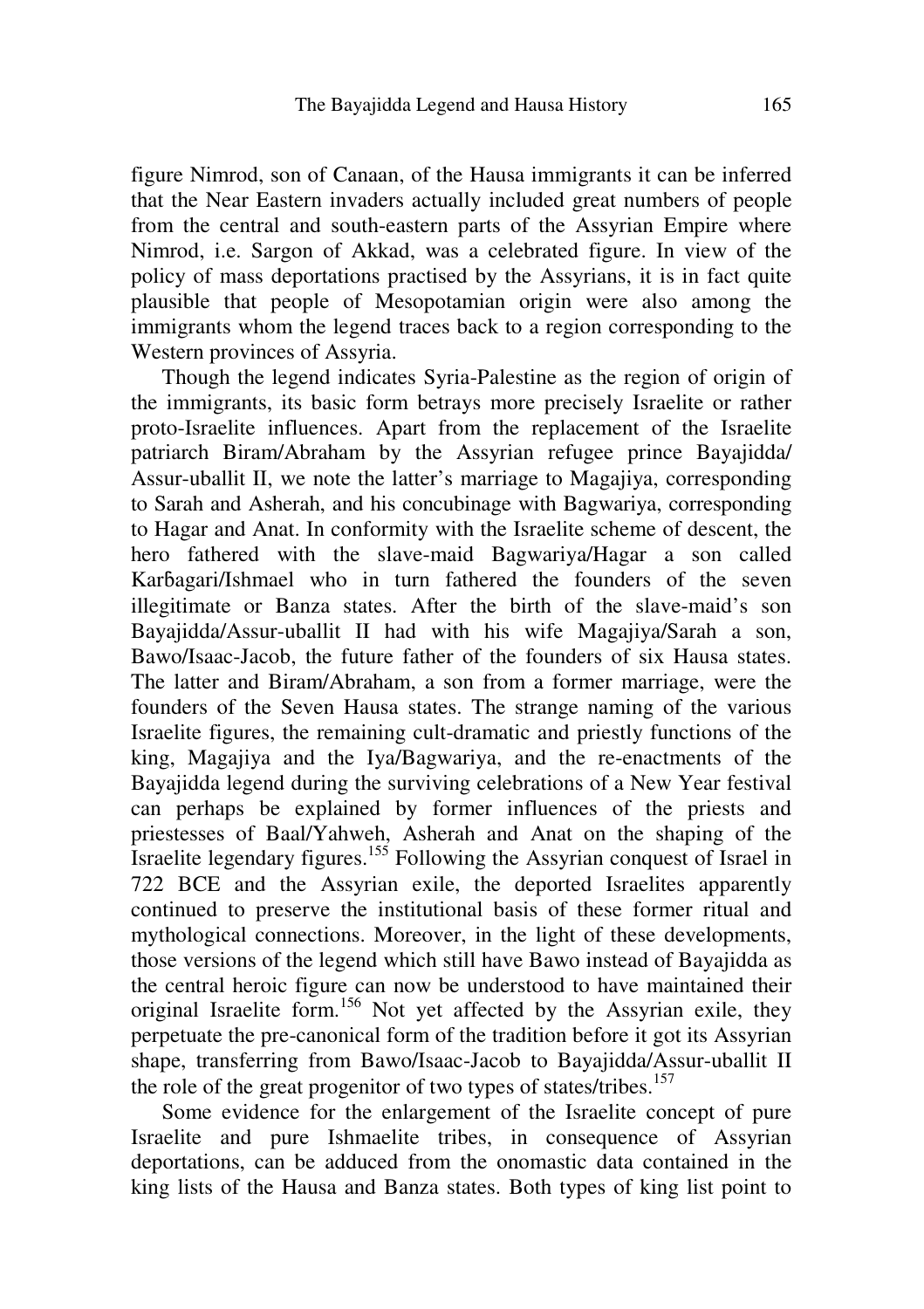the ethnically mixed nature of the state founders, but while the king lists of the Seven Hausa states reveal the preeminent position of a number of Israelite kings, the lists of some Banza states disclose the outstanding position of Babylonian rulers. These results substantiate the evidence of the Bayajidda legend with respect to the Israelite identity of Biram/Abraham and of Bawo/Isaac-Jacob and his descendants, and they partially confirm the Ishmaelite identity of Karbagari and his descendants. In conjunction with the analysis of Hausa and Banza king lists, the Bayajidda legend can therefore be interpreted as a modified Israelite descent scheme pointing to considerable ethnic diversity among the immigrants to Hausaland resulting from Assyrian mass deportations and later dispersions from Syria-Palestine.

According to the enlarged descent scheme of the Bayajidda legend, the migrants were subdivided into two great groups whose contraction from twelve to seven tribes/states (in each of the two groups) may have primarily resulted from the number of Israelite tribes deported by the Assyrians after the conquest of Samaria in 722 BCE. Instead of the Ten Lost Tribes traditionally supposed to have been exiled, the number of tribes was only seven according to the Hausa and the Yoruba traditions.<sup>158</sup> On the other hand the contraction of the number of tribes from twelve to seven is counterbalanced by the inclusion of Aramaeans in the group of seven Israelite tribes/states, and of Mesopotamians in the group of seven Ishmaelite tribes/states. The legend therefore seems to reflect appropriately the considerable enlargement of scale in the primordial Israelite tribal tradition, brought about in response to the Assyrian policy of mass deportation which provided the demographic basis for imperial expansion.<sup>159</sup> Instead of ethnic homogeneity, as implied by the Israelite model, the Assyrian-influenced Hausa model suggests the existence of ethnic heterogeneity, implying the emergence of diversified states instead of unified ethnic groups.

Though metropolitan Assyria was conquered by Babylonian and Median troops in 612 BCE, the remaining Assyrians, assisted by their Egyptian allies, continued to fight against the invaders in the western provinces of their empire. After the lost battles of Carchemish and Hamath in 605, the public order maintained by the Egypto-Assyrian forces in Syria-Palestine broke down and the resettled deportee communities were exposed to the encroachments of their local enemies. Up-rooted by these assaults, tens of thousands―perhaps even hundreds of thousands―of men and women followed the fleeing Egyptian army to the Nile valley before continuing to sub-Saharan Africa. On account of their mixed composition, those settling in the region between Lake Chad and the Niger towards 600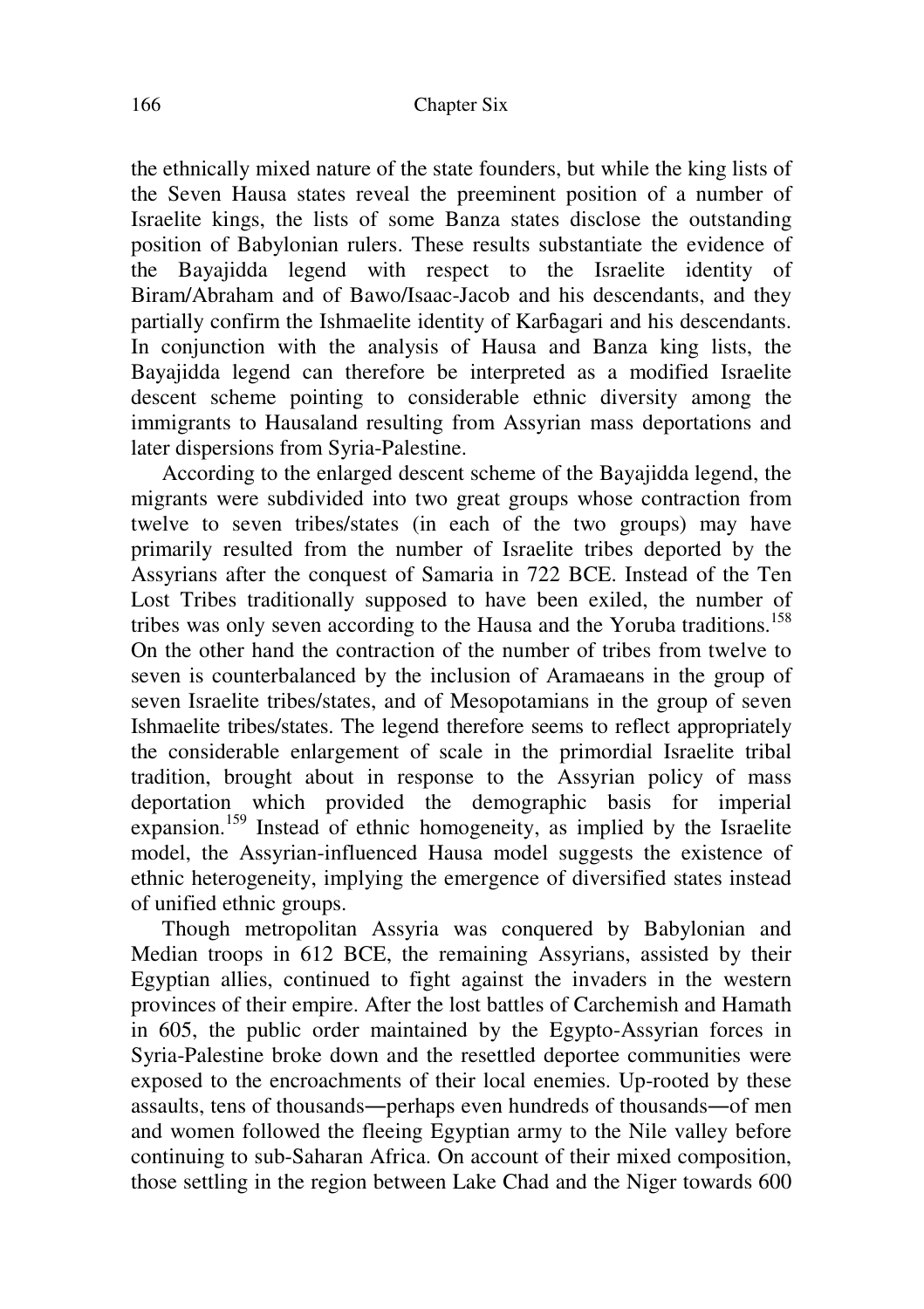BCE traced their origin back not only to Canaan and Palestine but also to Baghdad/Nineveh. Although striving hard to avoid the restoration of any kind of Neo-Assyrian regime in the newly established Hausa and Banza states, they remembered their former Assyrian rulers and protectors by ascribing in their modified Israelite tradition of origin an important historical role to the refugee prince Bayajidda/Assur-uballit II. Moreover, on account of the composite nature of the king lists in both types of state, it may be suggested that the tribal connotation of the Israelite scheme of descent was replaced by the notion of complex society implied by the Hausa model.

Supplementary information on the fate of the former local inhabitants of the country can be gleaned from the Azna versions of the Bayajidda legend. Though Karbagari/Ishmael is depicted as a son of the Assyrian refugee prince Bayajidda/Assur-ballit II, the status of his mother Bagwariya/Hagar as a non-Hausa speaking slave points to the primarily local identity of his descendants. From the Azna versions of the legend it appears that the autochthones did not submit without resistance to the foreign invaders. Benefitting from a foreign priestly leadership adopted early on, the Azna people successfully resisted not only their expulsion from the country but also their total submission to the invaders. Though not accepted by the Near Eastern invaders as fully equal partners, they were integrated into the new Hausa society together with the foreign craftsmen at an early stage of the state-building process. Through the intermediary of their "Azna kings", they were even recognized as the original owners of the country, who, as compensation for the loss of their former independence, continued to play an important role in the new states as warriors and ritualists.<sup>160</sup>

#### **Notes**

<u>.</u>

<sup>&</sup>lt;sup>1</sup> Herbert R. Palmer, *Sudanese Memoirs*, 3 vols. (Lagos: Government Printer, 1928), III, 132-143; W. Hallam, "The Bayajidda legend in Hausa folklore," *Journal of African History* 7 (1966), 47-60; Michael G. Smith, *The Affairs of Daura* (Berkeley: University of California Press, 1978), 53-55; Dierk Lange, *Ancient Kingdoms of West Africa* (Dettelbach: Röll, 2004), 221-9, 289-296.

<sup>&</sup>lt;sup>2</sup> Dierk Lange, "Die Hausa-Traditionen in ihrer Abhängigkeit von Kanem-Borno und Nubien," *Anthropos* 88 (1993), 55-60, 72-73; id*., Kingdoms*, 277-287.

<sup>&</sup>lt;sup>3</sup> Abdullahi Smith, "Some considerations to the formation of states in Hausaland," *Journal of the Historical Society of Nigeria* 5 (1970), 329-346; John D. Fage, *History of Africa*, 2<sup>nd</sup> ed. (London: Unwin Hyman, 1988), 61-63.

<sup>4</sup> David Henige, *Oralhistoriography* (London: Longman, 1982), 81-82; Fage, *History*, 64-65.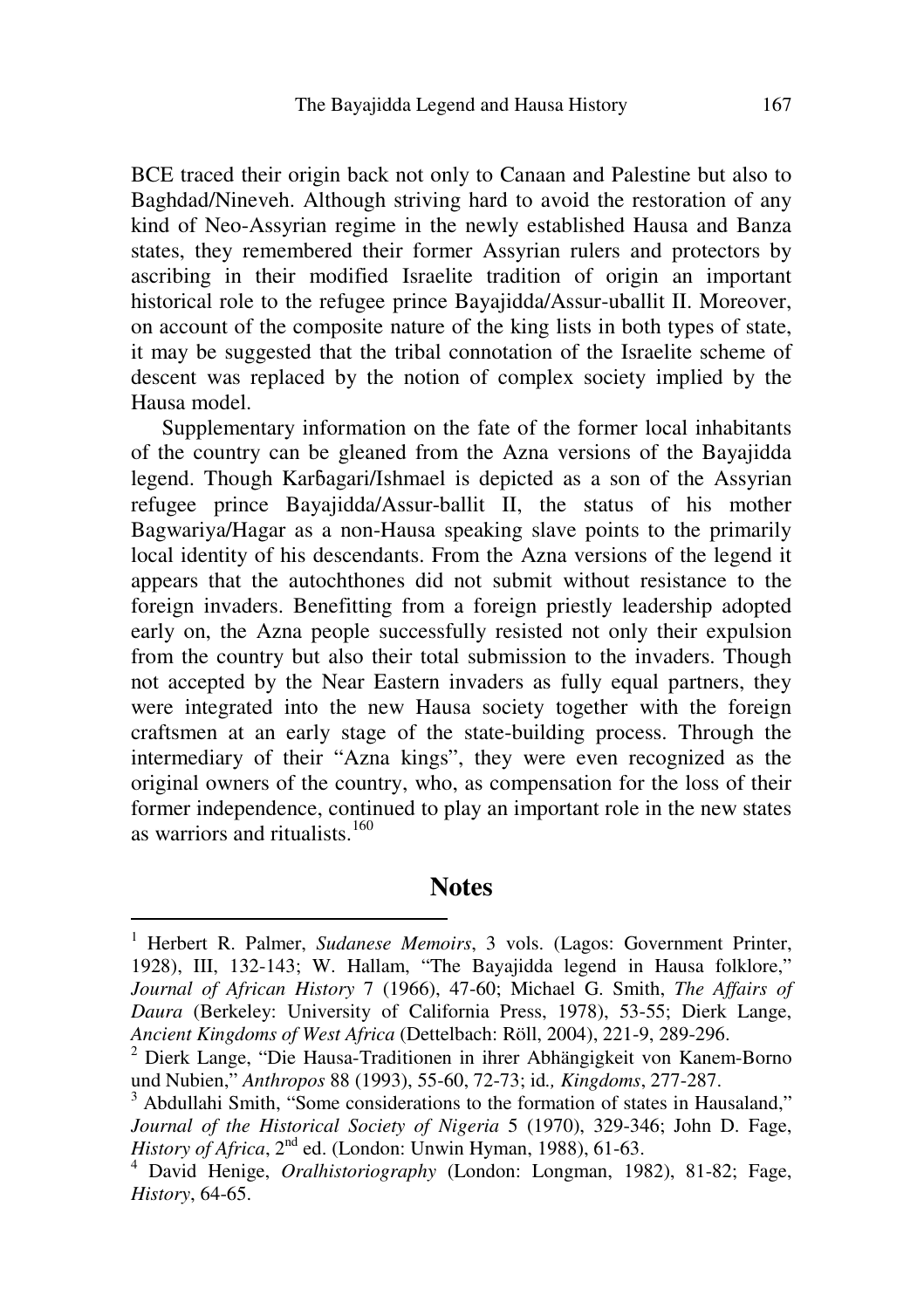5 Smith, "Considerations," 335-7; Fage, *History*, 63.

<sup>6</sup> Recent publications by the author include research on the Assyrian factor in the history of Kanem-Bornu, the Hausa states and the Oyo-Yoruba: *The Founding of Kanem by Assyrian Refugees ca. 600 BC: Documentary, Linguistic, and Archaeological Evidence* (Boston: African Studies Centre, 2011, "An Assyrian successor state in West Africa: the ancestral kings of Kebbi as ancient Near Eastern rulers," *Anthropos* 105 (2009), 359-382, "Origin of the Yoruba and the 'Lost Tribes of Israel'," *Anthropos* 106 (2011), 579-595.

7 Palmer, *Memoirs*, III, 132-4; Lange, *Kingdoms*, 231 (map); 289-296 (text).

8 Landeroin in Jean Tilho, *Documents scientifiques de la mission Tilho (1906- 1909)* (Paris: Imprimérie Nationale, 1911), 456-8; Boubou Hama, *Histoire du Gobir et de Sokoto*, (Paris: Présence Africaine, 1967), 28; Dierk Lange interview of Fan Akali, Tsibiri, Field Notes (FN), Univ. of Bayreuth, 1995:30-31; Philippe David, *Maradi: l'ancien état et l'ancienne ville*, (Paris: IFAN, 1964), 9-16; Palmer, *Memoirs*, III, 98 n. 1 (*Kano Chronicle*); Eduard J. Arnett, "A Hausa chronicle," *Journal of the African Society* 9 (1910), 161-5.

9 Heinrich Barth, *Travels and Discoveries in North and Central Africa*, 3 vols., (New York: Harper and Brothers, 1857), I, 471-2; Sidney J. Hogben and Anthony Kirk-Greene, *The Emirates of Northern Nigeria* (London: University Press, 1966), 82, 148-9.

<sup>10</sup> Palmer, *Memoirs*, III, 132-4; Smith, *Daura*, 53-55; Lange, *Kingdoms*, 289-296.

<sup>11</sup> Guy Nicolas, *Dynamique sociale et appréhension du monde au sein d'une société hausa* (Paris: Institut d'Ethnologie, 1975), 63-65, 381; Magajin Bayamadi FN 1997:16-17.<br><sup>12</sup> There are a

<sup>12</sup> There are some variations in the Banza states (Barth, *Travels*, I, 472; Hogben/Kirk-Greene, *Emirates*, 149).

<sup>13</sup> For an exception see the brief version in Kurt Krieger, *Geschichte von Zamfara* (Berlin: Reimer, 1959), 19.

 $14$  In the available palace versions of the legend, a migration from Canaan and Palestine preceded the migration from Baghdad (Palmer, *Memoirs*, III, 132; Smith, *Daura*, 53; Lange, *Kingdoms*, 289). They indicate the ancestral name of Najib which the court historian Alhasan identifies with Nimrod (FN 1997:3), an identification confirmed by other Hausa traditions (see notably *Coutumiers juridiques de l'Afrique Occidentale Française*, vol. III (Paris : Larose, 1939), 268, and Lange, *Kingdoms*, 209).

<sup>15</sup> Palmer, *Memoirs*, III, 132-4; Lange, *Kingdoms*, 289-295.

<sup>16</sup> Nicolas, *Dynamique*, 63, 227; Tahida, son of Sarkin Kano Abu Bakr, interview Maradu/Niger 1995, f. 5, 6; David, *Maradi*, 11 (pieces beside the well); Sarkin Anna Fan Sadaka, interview 1995, f. 10; Lange, *Kingdoms* ("Dimension", 164), 174.

<sup>17</sup> Krieger, *Geschichte*, 19.

<sup>18</sup> *Enuma Elish*, IV, 137-146; V, 1-59; Stephanie Dalley, *Myths from Mesopotamia* (Oxford: University Press, 1989), 255-7.

 $\overline{a}$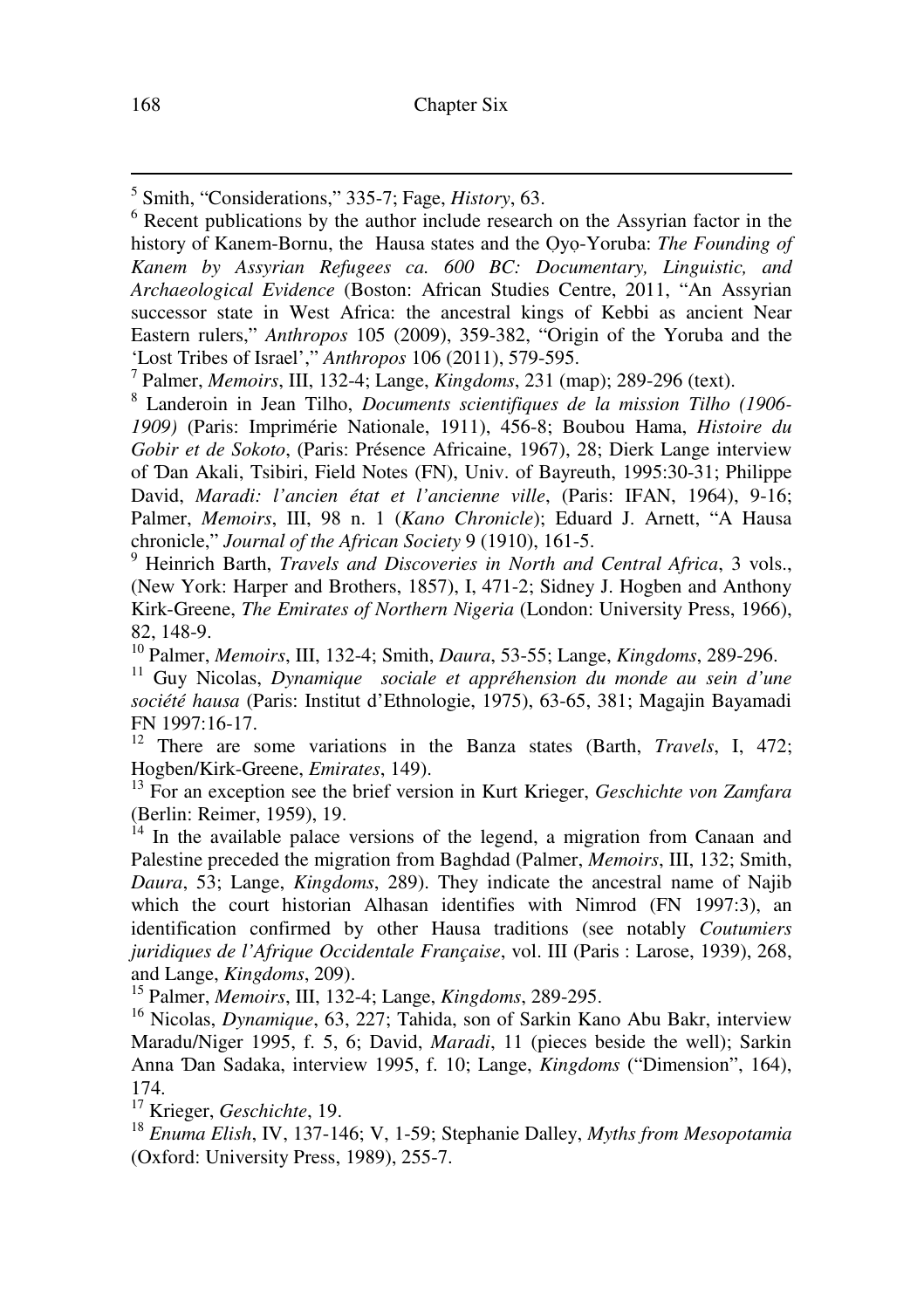<sup>26</sup> David, *Maradi*, 14-16; Nicolas, *Dynamique*, 63-65, 508-9.

<sup>27</sup> Nicolas, *Dynamique*, 136-218. The Hausa terms *birni*, pl. *birane*, "walled town" and *sarki*, pl. *sarakuna*, "king" are cognate to Hebrew and Akkadian *bîrnît* "town" and y*arr Ki*y "king of Kish" (Roy C. Abraham, *Dictionary of the Hausa Language*, 2 nd ed. (London: Hodder and Stoughton, 1962), 104, 785; Lange, *Founding*, 19).

<sup>28</sup> Nicolas, *Dynamique*, 66-135; Lange, "Successor state," 377.

<sup>29</sup> Palmer, *Memoirs*, III, 134; Lange, *Kingdoms*, 294.

<sup>30</sup> Nicolas, *Dynamique*, 509; Magajin Bayamadi FN 1997:16.

<sup>31</sup> Tahida, son of the Sarkin Kano, interv. 1995, f. 10. On the foreign nature of the Sarkin Azna see Nicolas, *Dynamique*, 509.

<sup>32</sup> Nicolas, *Dynamique*, 63, 508-9; interv. Tahida, 1996, f. 10; Lange, *Kingdoms*, 294-5.

<sup>33</sup> Lange, *Kingdoms* ("Dimension," 184-5, 188-9), 188-9, 198-9.

<sup>34</sup> The Hausa prefix *ba*- seems to be derived from the Hebrew article *ha-* (Lange, *Kingdoms* ("Dimension," 197 n. 216), 207 n. 216).

<sup>35</sup> Barth, *Travels*, I, 471; Lange, *Kingdoms* ("Dimension," 194-5), 204-5.

<sup>36</sup> *Coutumiers juridiques*, 267-8.

<sup>37</sup> Krieger, *Geschichte*, 18-19.

 $\overline{a}$ 

<sup>38</sup> Lange, *Kingdoms*, 291; Hogben/Kirk-Greene, *Emirates*, 157.

 $39$  Gen 10:8-12 has Nimrod, son of Kush, but in Jewish legends he is more often designated as son of Canaan (Louis Ginzberg, *Legends of the Jews*, vol. I (Philadelphia: Jew. Publ. Soc. of Am., 1925), 187, 190).

<sup>40</sup> Gen 10:10-12; Peter Machinist, "Nimrod," in *Anchor Bible Dictionary* (ABD), 6 vols., ed. David N. Freedman, IV, 1116 (New York: Doubleday, 1992); Lange, "Lost Tribes," 583, 585.

<sup>41</sup> Alhasan, Daura FN 1995:3; Lange, *Kingdoms*, 291.

<sup>19</sup> Henri Frankfort, *Kingship and the Gods* (Chicago: University of Chicago, 1948), 313-333; Dalley, *Myths*, 231; John Day, *God's Conflict with the Dragon and the Sea* (Oxford: University Press, 1985), 1-18.

<sup>&</sup>lt;sup>20</sup> Dierk Lange, "Das kanaanäisch-israelitische Neujahrsfest bei den Hausa," in *Schnittpunkt Ugarit* (Frankfurt: Peter Lang, 1999), eds. Manfred Kropp and Andreas Wagner, 112-149; id., *Kingdoms*, 221, 292.

<sup>21</sup> David, *Maradi*, 10-14; Tahida, son of Sarkin Kano Abu Bakr, interv. 1995, f. 4.

<sup>22</sup> Lange, *Kingdoms*, ("Evolution," 196-8), 156-8; Palmer, *Memoirs*, III, 98 n. 1.

<sup>23</sup> Walter Kühme, *Das Königtum von Gobir* (Hamburg: Kovac, 2003), 230; Lange, *Kingdoms*, ("Dimension," 164), 174; Dan Akali FN 1995:31. Cf. the name Jida-Yaki in the king list of Katsina (Palmer, *Memoirs*, III, 79, and see below p. 162).

 $24$  In terms of the equivalence of Bawo with Isaac (and Jacob) as suggested below (pp. 145, 165), such a connection of the dragon-slaying with Bawo/Isaac makes it difficult to conceive of the original identity of Karbagari/Ishmael.

<sup>25</sup> Lange, *Kingdoms*, 294-5. In fact, one of the palace versions of the legend calls the descendants of Karbagari Maguzawa (Lange, *Kingdoms*, 294 n. 320), but Daura informants consider them to be identical with the Azna/Anna (Alhasan FN  $1995.48$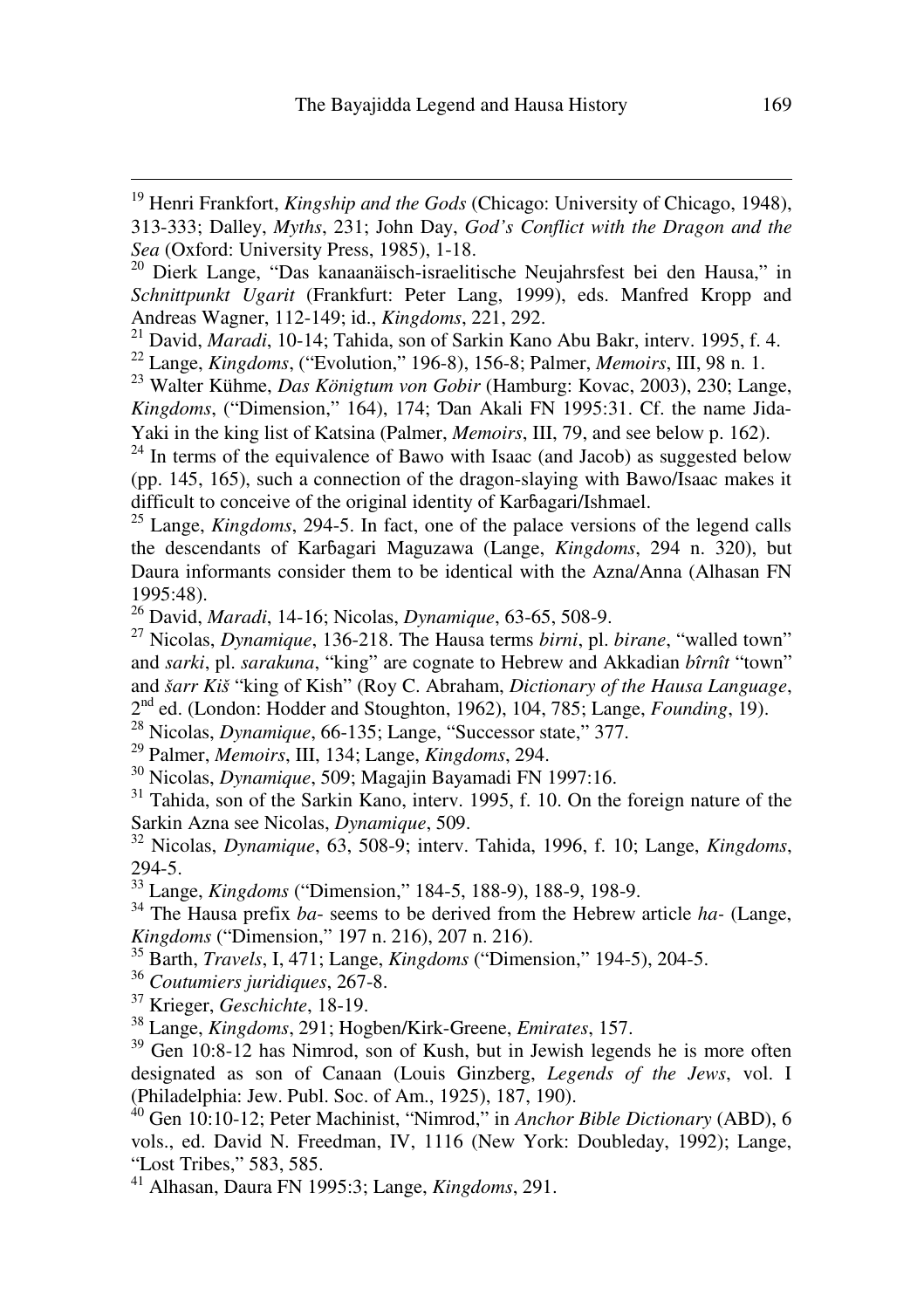<sup>42</sup> Palmer, *Memoirs*, III, 126; Lange, *Kingdoms*, 156-8; Herbert R. Palmer, "Western Sudan history: the Raudthat al-afkari," *Journal of the Royal Asiatic Society* 15 (1915-6), 264-5 (transl. of 'Abd al-Qādir, *Rawdāt al-afkār*); Barth, *Travels*, 1, 471-2.

<sup>43</sup> Arnett. "Hausa chronicle," 161-5; Palmer/Walwyn, *Memoirs*, III, 132-4.

<sup>44</sup> Smith, *Daura*, 53-55; Lange, "Neujahrsfest," 112-149; id., *Kingdoms*, 289-295.

<sup>45</sup> For parallels in the customs of the Fertile Crescent see John Bright, *History of Israel*, <sup>4th</sup> ed. (Louisville: John Knox, 2000), 79-80.

<sup>46</sup> Gen 25:12-16; 35:22-26; E. A. Knauf, "Ishmaelites," ABD, III, 513-520.

<sup>47</sup> M. Dijkstra, "Ishmael," in *Dictionary of Deities and Demons in the Bible*  (DDD), ed. Karel van der Toorn *et al.*, 847 (Leiden: Brill, 1995); Lange, *Kingdoms*, 221-4, 235, 361-4.

<sup>48</sup> Lange, *Kingdoms*, 235-6.

<sup>49</sup> Among the Hausa Magajiya is the major female Bori deity and the major priestess. Her name seems to be derived from Hebr.-Aram. *maqdash* - "sanctuary" (Lange, *Königtum* ("Dimension," 184-6), 194-6; *id*., "Neujahrsfest," 134-5).

<sup>50</sup> Jes 7:14; Gregorio del Olmo Lete and Joaquin Sanmartin, *A Dictionary of the Ugaritic Language* (Leiden: Brill, 2004), 320-1.

<sup>51</sup> Lange, *Kingdoms* ("Dimension," 190-1), 200-1; Fan Akali FN 1995:30 (orally: *Bawo na turmi*).

<sup>52</sup> Gen 16:12; Lange, *Kingdoms*, 294. The original Hausa – not Fulani – Magajin Bayamadi equalizes Karbagari with the Bori spirit Maye/water (Ango FN 1997: 20).

<sup>53</sup> Abraham, *Dictionary*, 383 (Ar.: *al-lisān*); Lange, *Kingdoms* ("Dimension," 199-200), 209-210; *id*., "Lost Tribes," 583.

<sup>54</sup> Samuel Hooke, "Genesis," in *Peake's Commentary on the Bible* (London: Routledge, 1962), eds., Mathew Black and Harold H. Rowley, 143d.

<sup>55</sup> See below pp. 151-3; L. I. Rabinowitz, "Ten Lost Tribes," *Encyclopaedia Judaica*, XV (Jerusalem: Keter Publ., 1971), 1003-6; Lange, "Lost Tribes," 582.

<sup>56</sup> Lange, "Neujahrsfest," 112-149; id., *Kingdoms* ("Dimension," 166-173), 176- 183.

<sup>57</sup> Smith, *Daura*, 57, 83, 123, 124; Lange, *Kingdoms*, 223-4.

<sup>58</sup> Lange, *Kingdoms* ("Dimension," 166-173), 176-183; *id*., "Neujahrsfest," 112- 130*;* id., *Kingdoms*, 221-9.

<sup>59</sup> Lange, *Kingdoms*, ("Dimension," 167), 177; *id*., "Neujahrsfest," 125-6.

<sup>60</sup> Frankfort, *Kingship*, 295-9; Lange, "Neujahrsfest," 167-8.

<sup>61</sup> Hogben/Kirk-Greene, *Emirates*, 148; Shamaki FN 1995:91; Tambari FN 1996:7, 17-19.

 $62$  Magajin Tambari FN 1996:32-33; Dan Gimba Maharba FN 1995:88.

 $63$  Dan Gimba Maharba FN 1995:88.

<sup>64</sup> Smith, *Daura*, 57.

<sup>65</sup> The relevant information concerning this movement was provided by Dan Gimba Maharba, 65 years, the senior brother of Sarkin Baka, the latter being the leader of the king's bodyguard (Sarkin Yara FN 1995:87). He belongs to one of the

 $\overline{a}$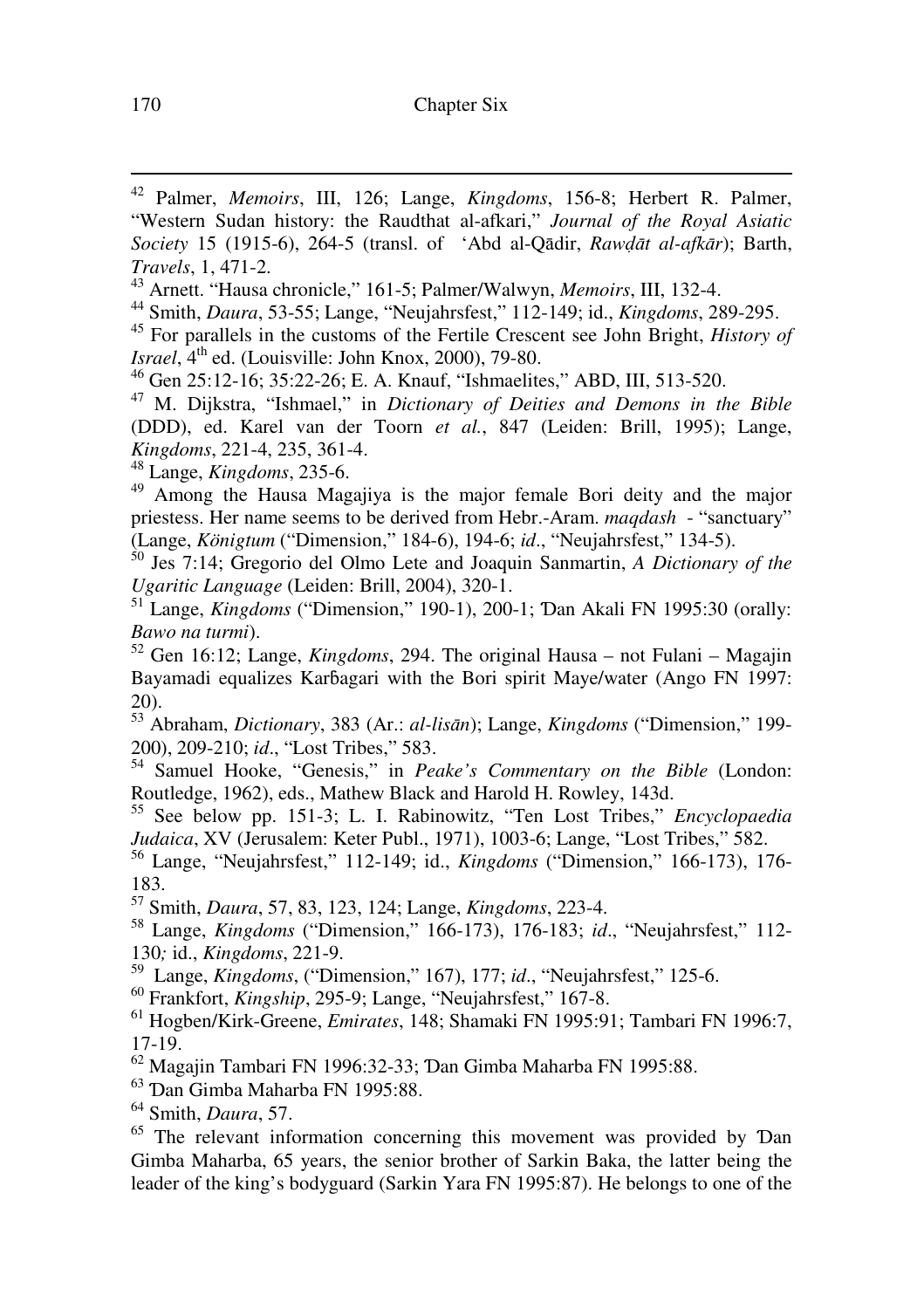five officials assigned by the king over the different Maguzawa communities (Smith, *Daura*, 70).

<sup>66</sup> Malam Hassan and Shuaibu Na'ibi, *A Chronicle of Abuja* (Ibadan: University Press, 1952), 68; Nicolas, *Dynamique*, 336, 340, 341, 389.

<sup>67</sup> Smith, *Daura*, 123-4; Fan Gimba Maharba FN 1995:88-89; Magajin Tambari FN 1996:32-33.

 $68$  Their participation in the procession may be deduced from their presence during the Gani festival in the *zauren Gani* (Alhasan FN 1995:1).

<sup>69</sup> It may be supposed that the six Hausa kings who attended at the Gani festival of Daura before the *jihad* greeted the Magajiya after the king of Daura and before the governors and of the Daura provinces.

 $\frac{70}{10}$  Palmer mentions the king's ceremonial visit to Iya's house to receive "mother's milk" (*Memoirs*, III, 145).

<sup>71</sup> Frankfurt, *Kingship*, 330-1.

 $\overline{a}$ 

 $72$  Alhasan, Dan Akali, Sarkin Fulani FN 1995:1, 40, 91. Although in the Hebrew Bible only residual elements of a sacred marriage are perceivable, the Israelite confederation of the twelve tribes may have been constituted on the basis of similar rites (Martin Noth, *Geschichte Israels* (Göttingen: Vandenhoeck, 1956), 94-104).

 $73$  Dan Gimba Maharba FN 1995: 88.

<sup>74</sup> Smith, *Daura*, 54; Hogben/Kirk-Greene, *Emirates*, 148.

<sup>75</sup> Lange, *Kingdoms*, 347-351.

<sup>76</sup> Alhasan FN 1995: 60, 79.

<sup>77</sup> Mark S. Smith and Wayne T. Pitard, *The Ugaritic Baal Cycle*, vol. II (Leiden: Brill, 2009), 10-22, 69-730; Lange, "Neujahrsfest," 109-149.

<sup>78</sup> Lange, *Kingdoms* ("Dimension," 199), 209; *id*., "Neujahrsfest," 113, 158.

<sup>79</sup> Hallam, "Bayajidda", 47-60; Fage, *History*, 63.

<sup>80</sup> Hallam, "Bayajidda," 55; Mervyn Hiskett, *The Development of Islam in West Africa* (London: Longman, 1984), 69.

<sup>81</sup> Palmer, *Memoirs*, III, 133; Lange, *Kingdoms*, 290.

<sup>82</sup> Bustenay Oded, *Mass Deportations and Deportees in the Neo-Assyrian Empire* (Wiesbaden: Reichert, 1979), 33-135; Marc Van De Mieroop, *A History of the Ancient Near East*, 2nd ed. (Oxford: Blackwell, 2007), 268.

<sup>83</sup> Joan Oates, "The fall of Assyria (635-609 B.C.)," in *The Cambridge Ancient History*, vol. III, 2, 2<sup>nd</sup> ed., John Boardman *et al.*, 162-193 (Cambridge: University Press, 1991); Donald B. Redford, *Egypt, Canaan and Israel in Ancient Times* (Princeton: University Press, 1992), 451-5.

<sup>84</sup> Noth, *Geschichte*, 248; Oded, *Deportations*, 46-54.

<sup>85</sup> This is implied by the Bayajidda legend which insists on the lending of the hero's troops to Bornu/Egypt (Palmer, *Memoirs*, III, 133; Lange, *Kingdoms*, 290).

<sup>86</sup> Redford, *Egypt*, 359-364; Lange, "Successor state," 369-380; id., *Founding*, 32- 34; *id*., "Lost Tribes," 592-3.

<sup>87</sup> Lange, *Founding*, 13-15; *id*., "Successor state," 374-5; *id*., "Lost Tribes," 589- 591.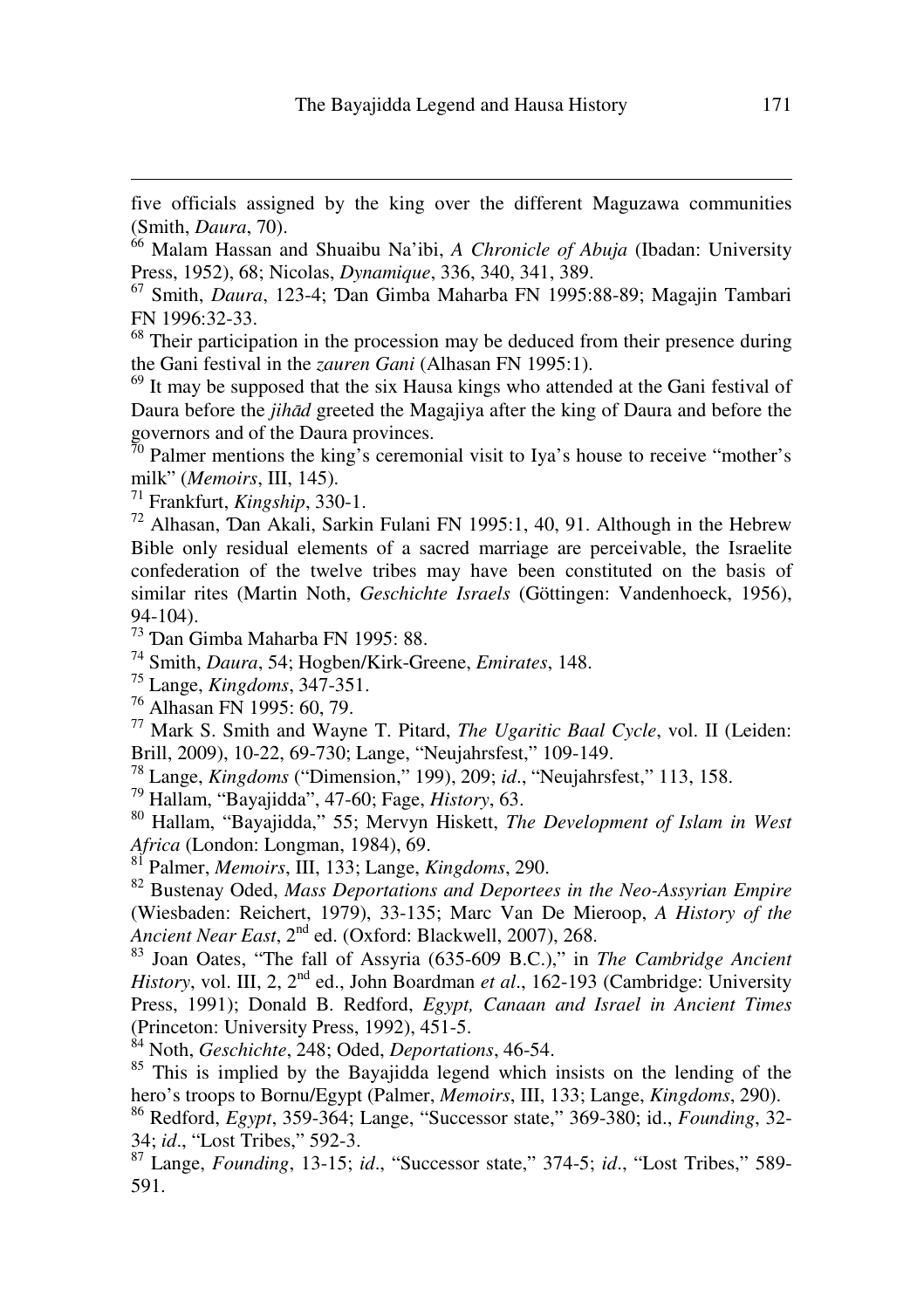- <sup>88</sup> Joseph Marquart, *Die Beninsammlung*, (Leiden: Brill, 1913), 77; Dierk Lange, Le Dīwān des sultans du Kanem-Bornu (Wiesbaden: Steiner, 1977), 115.
- <sup>89</sup> Dierk Lange, "The early magistrates and kings of Kanem as descendants of Assyrian state-builders," *Anthropos* 104 (2009), 5.
- <sup>90</sup> Lange, "Successor state," 364, 375-9; id., *Founding*, 10, 23, 30, 34.

<sup>91</sup> The same events are reflected in the king lists of Kebbi and of Bornu by two distinct royal names designating at the end of the respective ancient Near Eastern sections of the lists Nabopolassar and Assur-uballit II (Lange, "Successor state," 379; id., *Founding*, 14).

<sup>92</sup> Lange, *Founding*, 28; *id*., "Lost Tribes," 591-3.

 $93$  Said to have been women and to have ruled at Tsofon Birni the nine or sixteen figures preceding Magajiya Daurama (Palmer, *Memoirs*, III, 142; Lange, *Kingdoms*, 289) are certainly legendary projections on a nearby site.

<sup>94</sup> Lange, "Early magistrates," 369-373; *id*., "Lost Tribes," 589-593.

<sup>95</sup> Fage, *History*, 47; Lange, *Kingdoms*, 279-287.

<sup>96</sup> D. O. Edzard, "Kamel," in *Reallexikon der Assyriologie* (RLA), 12 vols., eds. Erich Ebeling *et al*., V, 331-2 (Berlin: Gruyter, 1932-2012) (not completed); M. Weszeli, "Pferd," RLA, X, 473-7; Lange, *Kingdoms*, 291 (Bayajidda).

 $97$  According to one version of the Bayajidda legend the migrants tried to conquer Tripoli (Palmer, *Memoirs*, III, 132), while according to the other they split in North Africa, the non-specified group presumably heading for the Maghrib (Lange, *Kingdoms*, 289).

<sup>98</sup> Fage, *History*, 152-3; Gustav Nachtigal, *Sahara und Sudan*, 2 vols., (Berlin: Weidmann, 1881), II, 18-21.

<sup>99</sup> Nicolas, *Dynamique*, 55-218; Smith, *Daura*, 32-33.

 $100$  For the identification of the Wangara as descendants from Assyrian traders see Dierk Lange, "Abwanderung der assyrischen *tamkaru* nach Nubien, Darfur und ins Tschadseegebiet", in *Mélanges Michal Tymowski* (Warsow: WUW, 2011), ed. B. Nowak *et al.*, 201, 226.

<sup>101</sup> Finn Fuglestad, "A reconsideration of Hausa history before the Jihad," *Journal of African History* 19 (1978), 319-339; Lange, "Magistrates," 11-12, 19.

 $102$  On the pre-Islamic nature of the bicephalic state of early Kanem see Lange, "Magistrates," 11-20.

<sup>103</sup> Nicolas, *Dynamique*, 55-179; Paul Krusius, "Die Maguzawa," *Archiv für Anthropologie* 14 (1915), 288-9, 297; Percy G. Harris, *Sokoto Provincial Gazetteer*, (Sokoto: cyclostyled, 1938), 149.

<sup>104</sup> Fuglestad, "Reconsideration," 327, 334, 337.

<sup>105</sup> Nicolas, *Dynamique*, 56-57, 159, 362, 508; Smith, *Daura*, 33; 'Abd al-Qādir, *Rawdāt al-afkār*, transl. In Herbert R. Palmer, "Western Sudan history: the Raudthat al-afkar," *Journal of the Royal Asiatic Society* 15 (1915-6), 262. <sup>106</sup> Lange, *Kingdoms*, 294-5.

<sup>107</sup> Magajin Bayamadi FN 1997:16. Similarly Alhasan in Daura but without explanation (Lange, *Kingdoms*, 294).

<sup>108</sup> Lange, *Kingdoms*, ("Dimension," 184), 194.

<sup>109</sup> Palmer/'Abd al-Qādir, "History," 262; Abraham, *Dictionary*, 53, 353.

 $\overline{a}$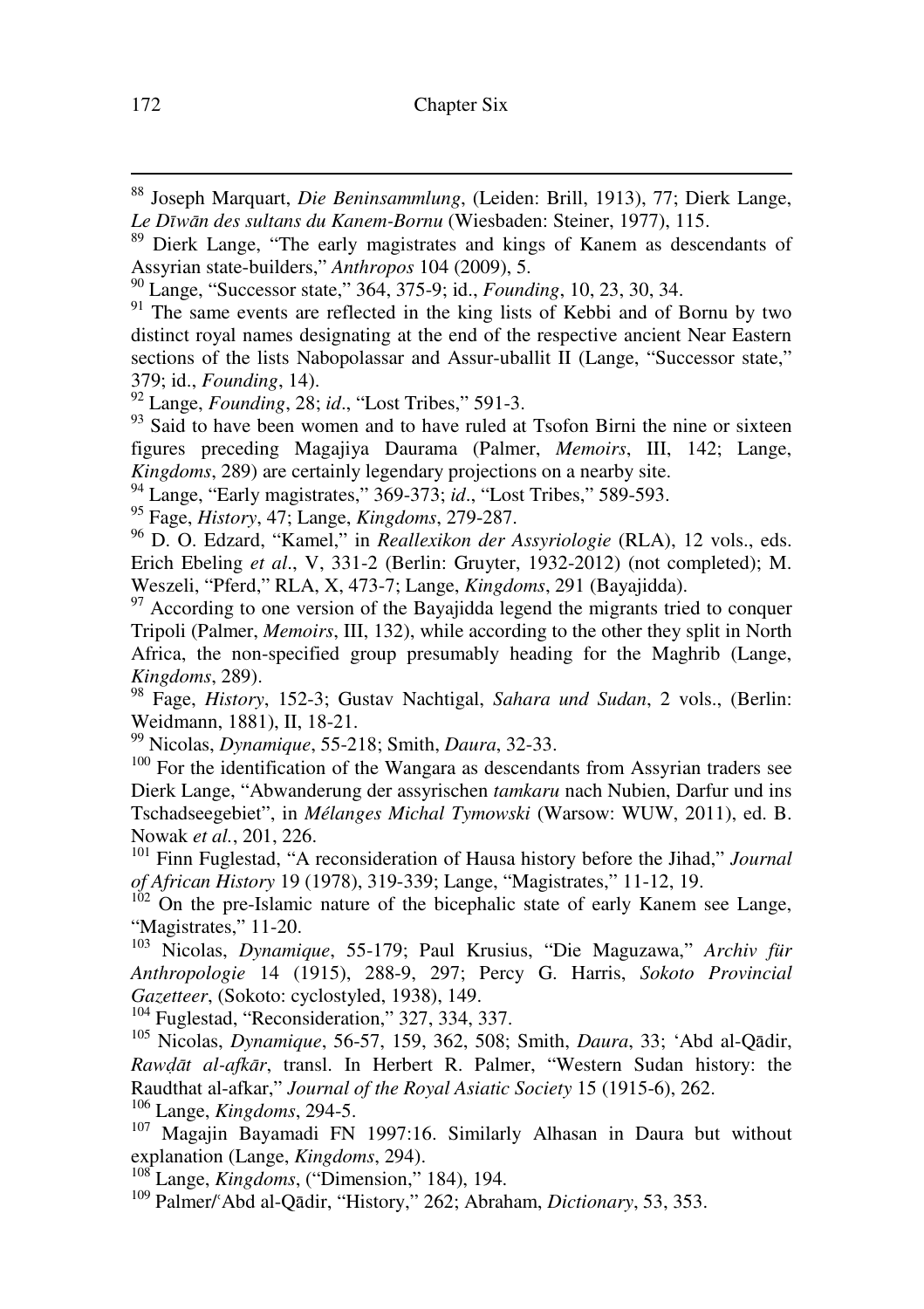<sup>114</sup> Hama, *Histoire*, 28, 40; Lange, *Kingdoms*, ("Dimension", 182-3), 192-3.

<sup>115</sup> Palmer, *Memoirs*, III, 144. According to oral tradition, the kings of Garun Gabas claim descent from an Arab family (Hogben/Kirk-Greene, *Emirates*, 484).

- <sup>116</sup> Horst Klengel, *Syria: 3000 to 300 B.C.* (Berlin: Akademie Verlag, 1992), 214; J. D. Hawkins, "Sam'al," RLA, XI, 601.
- $117$  Lange, "Abwanderung," 200-1.

 $\overline{a}$ 

<sup>118</sup> Van de Mieroop, *History*, 309; Klengel, *Syria*, 51-64.

<sup>119</sup> Lange, "Lost Tribes," 585-7; Gershon Galil, *The Chronology of the Kings of Israel and Judah* (Leiden: Brill, 1996), 147.

<sup>120</sup> Palmer, *Memoirs*, III, 142-3; Smith, *Daura*, 56-57, 154-5.

<sup>121</sup> Lange, *Kingdoms*, 236; *id*., "Successor state," 279.

<sup>122</sup> Nicole Échard, *L'Expérience du passé* (Niamey: IRSH, 1975), 47; Hama, *Histoire*, 33.

<sup>123</sup> A. Fuchs, "Partatua", RLA, X, 342-3; G. B. Lanfranchi, "Skythen", RLA, XII, 581-2.

<sup>124</sup> Hama, *Histoire*, 28; J. D. Hawkins, "Sam'al," RLA, XI, 602-4.

<sup>125</sup> J. D. Hawkins, "Sam'al," RLA, XI, 602; Lange, "Successor state," 372.

<sup>126</sup> Palmer, "Sudan history", 266.

<sup>127</sup> Murray Last, "Historical metaphors in the Kano Chronicle," *History in Africa* 7 (1980), 162-3; Lange, *Kingdoms*, 248-9.

 $128$  1 Sam 21:11-16; 1 Sam 27:1-12; 2 Sam 6:10-11; Ps. 56:1; J. D. Seger, "Gath", ABD, II, 909; Palmer, *Memoirs*, III, 99-100; Lange, *Kingdoms* ("Dimension," 193), 203.

 $129$  2 Sam 5:6-8; 1 Chr 11:4-7; D. Tarler and J. D. Cahill, "David, city of," ABD, II, 52-53.

<sup>130</sup> Palmer, *Memoirs*, III, 100-5; Lange, *Kingdoms*, 248-9.

 $131$  M. G. Reddish, "Gog and Magog," ABD, II, 1056.

<sup>132</sup> John Brinkman, "Kassiten," RLA, V, 464-473.

<sup>133</sup> Palmer, *Memoirs*, III, 104-7. Michael Smith considers 'Uthman's ascendency as doubtful (*Government in Kano: 1350-1950* (Boulder: Westview Press, 1997), 115-6.

<sup>134</sup> Lange, *Kingdoms*, ("Dimension," 199), 206 (Monographie Lemoine, 1955); David, *Maradi*, 12 (Magajia was the daughter of the Jewish king Lamurudu who came from the east).

<sup>135</sup> Palmer, *Memoirs*, III, 116,127; Last, "Metaphors," 169.

<sup>136</sup> Palmer, *Memoirs*, I, 70; Koran 2: 248; Lange, *Dīwān*, 71-72; *id.*, "The Mune-Symbol as the Ark of the Covenant between Duguwa and Sefuwa," *Borno Museum Society Newsletter*, 66-67 (2006), 15-24.

<sup>110</sup> Palmer, *Memoirs*, III, 134; Smith, *Daura*, 55; Lange, *Kingdoms*, 294 n. 317.

<sup>111</sup> Lange, *Founding*, 31-38; *id*., "Lost Tribes," 589-593.

<sup>112</sup> Barth, *Travels*, I, 472; Hiskett, *Development*, 110.

<sup>113</sup> Lange, *Founding*, 14; *id*., "Successor state," 370; *id*., "Lost Tribes," 588-9; W. G. Lambert, "Götterlisten", RLA, III, 473-9; A. Cavigneaux, "Lexikalische Listen", RLA, VI, 609-641.<br> $\frac{114}{114}$  Heme Histoire 28, 40